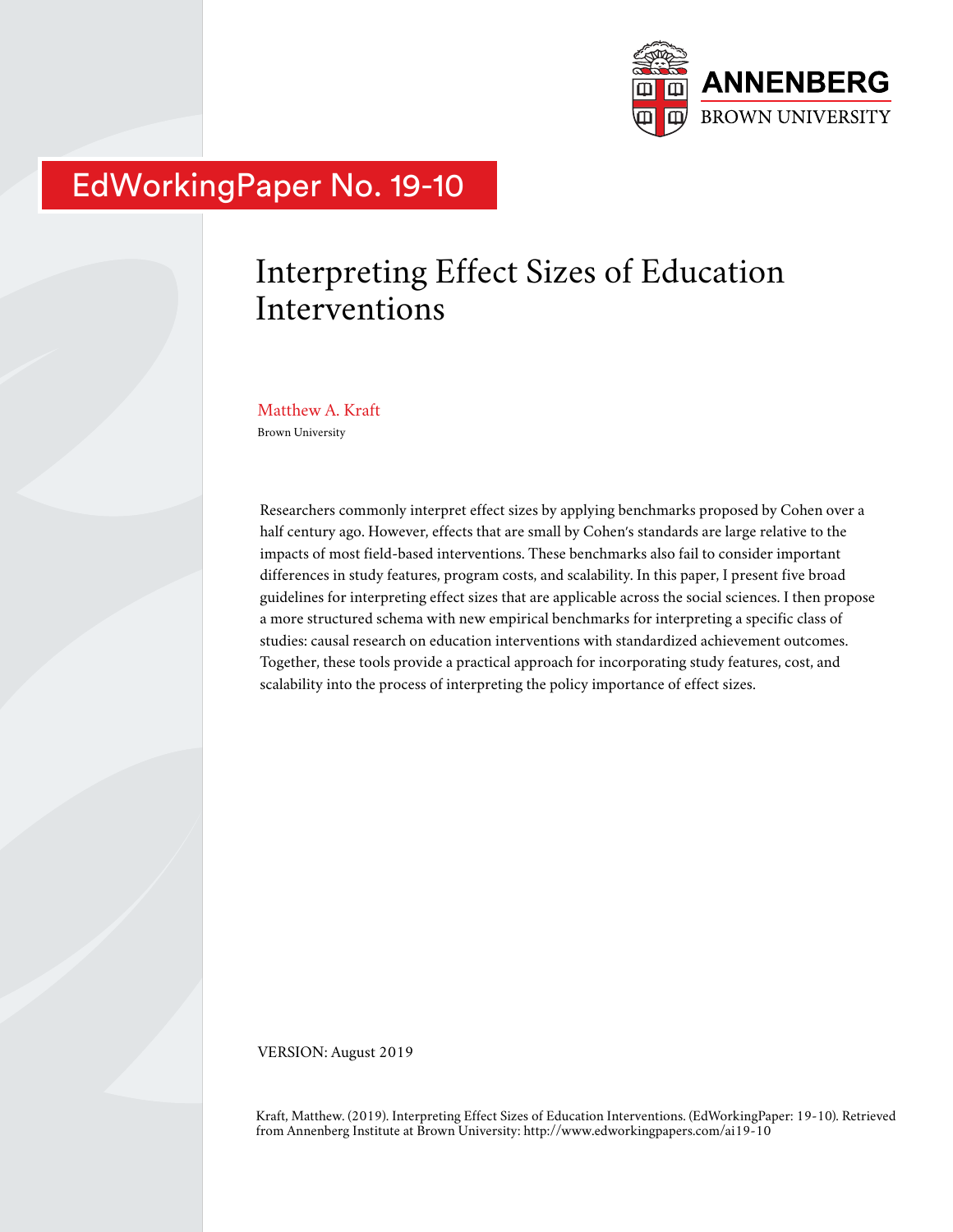#### **Interpreting Effect Sizes of Education Interventions**

Matthew A. Kraft *Brown University*

Updated: August 2019

#### **Abstract**

Researchers commonly interpret effect sizes by applying benchmarks proposed by Cohen over a half century ago. However, effects that are small by Cohen's standards are large relative to the impacts of most field-based interventions. These benchmarks also fail to consider important differences in study features, program costs, and scalability. In this paper, I present five broad guidelines for interpreting effect sizes that are applicable across the social sciences. I then propose a more structured schema with new empirical benchmarks for interpreting a specific class of studies: causal research on education interventions with standardized achievement outcomes. Together, these tools provide a practical approach for incorporating study features, cost, and scalability into the process of interpreting the policy importance of effect sizes.

Correspondence regarding the article can be sent to Matthew Kraft at [mkraft@brown.edu.](mailto:mkraft@brown.edu) Alvin Christian and Alex Bolves provided excellent research assistance. I am grateful to Matt Barnum, Howard Bloom, Brooks Bowden, Christina Claiborne, Carrie Conaway, Thomas Dee, Angela Duckworth, Avi Feller, Dan Goldhaber, Michael Goldstein, Jonathan Guryan, Doug Harris, Heather Hill, Jing Liu, Susanna Loeb, Katie Lynch, Richard Murnane, Lindsay Page, James Pustejovsky, Todd Rogers, Nathan Schwartz, James Soland, John Tyler, Dylan Wiliams, Jim Wykoff, and David Yeager for their helpful feedback and advice.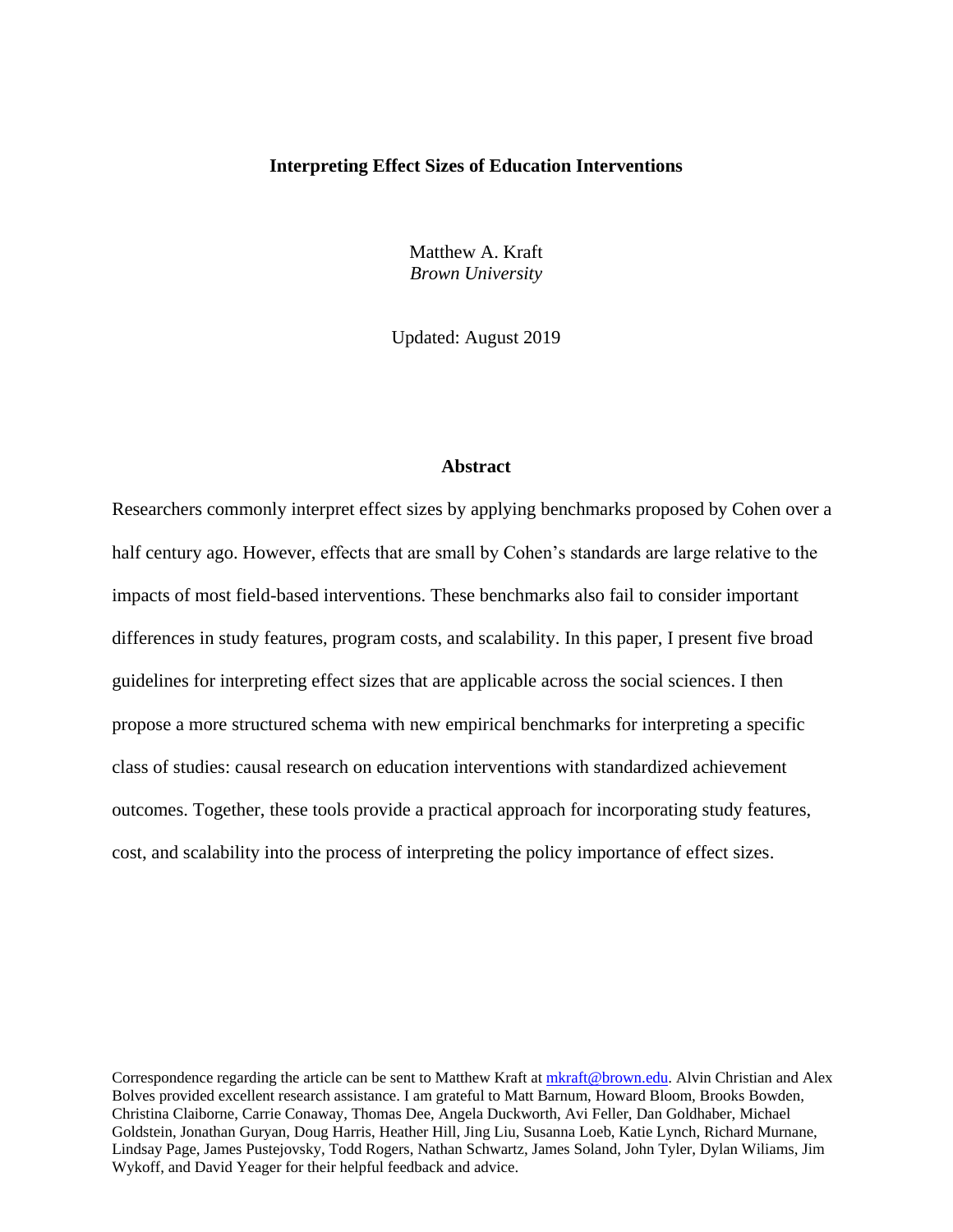#### **Interpreting Effect Sizes of Education Interventions**

The ability to make empirical analyses accessible and meaningful for broad audiences is a critical skill in academia. Translating empirical analyses correctly is an equally important skill for anyone who communicates or consumes scholarly research. However, interpreting research findings can be a substantial challenge when outcomes are measured in unintuitive units. This is particularly true in fields such as education where common outcomes like academic achievement are measured using arbitrary scales. Even in fields that typically examine more intuitive outcomes such as infection rates or earnings, it remains difficult to compare the relative success of programs evaluated based on different metrics. The typical approach for addressing these challenges is to convert unintuitive and disparate measures onto the same scale using a simple statistic: the standardized effect size.

While a common metric helps, it does not resolve the problem that scholars and research consumers face in evaluating the importance of research findings. For example, Cook et al. (2015) find that integrating intensive individualized tutoring into the school day raised student achievement in math by 0.23 standard deviations (SD), while Frisvold (2015) finds that offering universal free school breakfasts increased achievement in math by 0.09 SD. Are the magnitudes of these impacts substantively meaningful? Should we conclude that individualized tutoring is a better math intervention than universal free breakfast? Answering these questions requires appropriate benchmarks and close attention to the study designs, costs, and scalability.

The default approach to evaluating the magnitude of effect sizes is to apply a set of benchmarks proposed by Jacob Cohen over a half century ago (0.2 Small, 0.5 Medium, 0.8 Large) (Cohen, 1969).<sup>1</sup> Cohen's conventions continue to be taught and used widely across the social sciences. A Google search for "effect size" reveals these benchmarks are ubiquitous online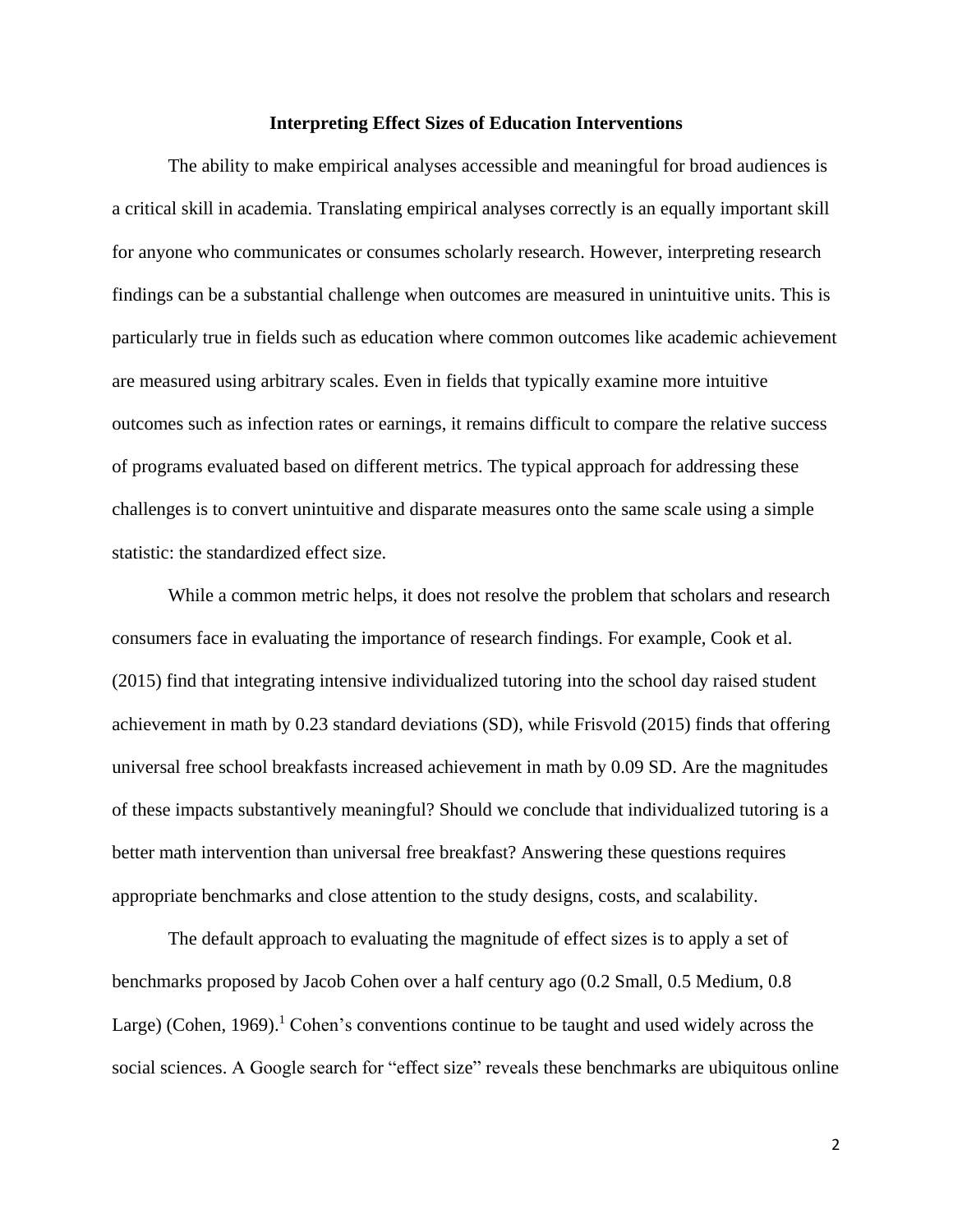and even featured on Wikipedia's entry for "Effect size." However, Cohen's standards are based on a handful of small, tightly controlled lab experiments in social psychology from the 1960s performed largely on undergraduates. Recent meta-analyses of well-designed field experiments find that education interventions often result in no effects or effects that would be characterized as small by Cohen's standards (Cheung & Slavin, 2016; Fryer, 2017; Lortie-Forgues & Inglis, 2019). Cohen (1988) himself advised that his benchmarks were "recommended for use only when no better basis for estimating the [effect size] index is available" (p. 25). We now have ample evidence to form a better basis.

The persistent application of outdated and outsized standards for what constitutes meaningful effect sizes has had a range of negative consequences for scholarship, journalism, policy, and philanthropy. Researchers design studies without sufficient statistical power to detect realistic effect sizes. Journalists mischaracterize the magnitude and importance of research findings for the public. Policymakers dismiss programs with effects that are small by Cohen's standards but are comparatively large relative to current alternatives. Grantmakers eschew investments in programs that deliver incremental gains in favor of interventions targeting alluringly large, but unrealistic, improvements.

In this paper, I develop a framework for interpreting effect sizes that attempts to strike a balance between attention to the contextual features of individual studies and practical considerations for interpreting findings quickly and with limited information. The framework consists of two parts: 1) five broad guidelines with simple questions and corresponding interpretations for contextualizing effect sizes, and 2) a more structured schema for interpreting effects from a specific class of studies: causal analyses of education interventions with standardized achievement outcomes.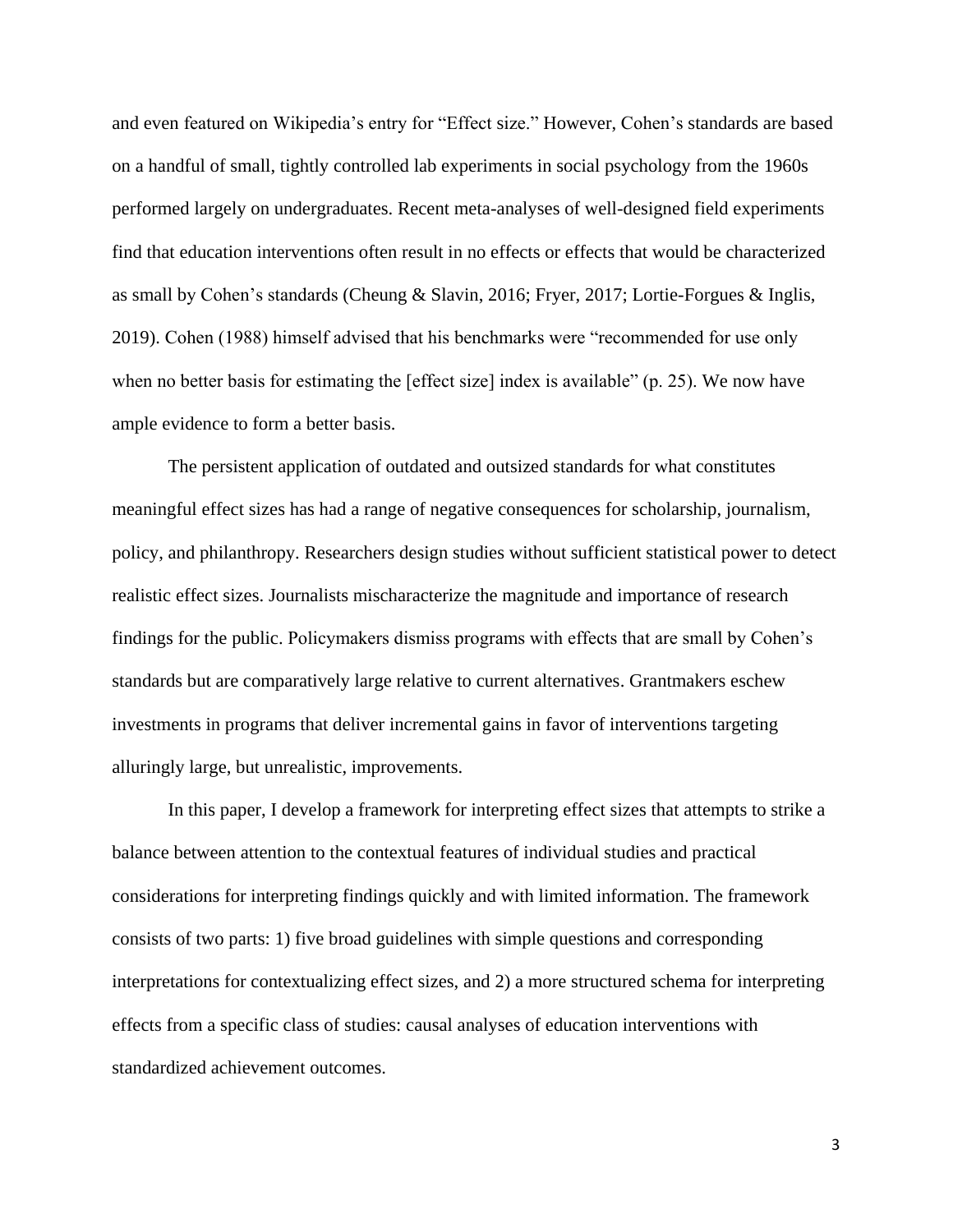The paper contributes to the effect size literature in several ways. First, I update prior reviews (Coe, 2002; Bloom et al., 2008, Lipsey et al. 2012) with insights from a number of new articles (e.g. Cheung & Slavin, 2016; Simpson, 2017; Soland & Meng Thum, 2019; Lortie-Forgues & Inglis, 2019; Baird & Pane, 2019; Funder & Ozer, 2019; Schäfer & Schwarz, 2019). Second, the interpretive guidelines I present synthesize a range of recommendations from the broader literature that have often been considered in isolation. <sup>2</sup> Third, the schema I propose incorporates new, empirically-based benchmarks for effect sizes – derived from a sample of almost 750 randomized control trials (RCTs) – and highlights the under-recognized importance of program cost, scalability and political feasibility for interpreting the policy relevance of research findings.

I begin by providing a brief summary of the evolution of education research, which serves to illuminate the origins of many common misinterpretations of effect sizes. I then describe why translating effects into more intuitive units such as months of learning or percentile changes is not an actual interpretation of the substantive significance of an effect, but can be a useful complementary approach. Next, I introduce the guidelines and schema for interpreting effect sizes, provide an example of how to apply them, and conclude by discussing the implications of the proposed framework.

#### **Effect Sizes and the Evolution of Education Research**

Until the mid-20<sup>th</sup> century, researchers often evaluated the importance of quantitative findings based on significance tests and their associated *p*-values. Such statistics, however, are a function of sample size and say nothing about the magnitude or practical relevance of a result. As the social sciences slowly moved away from a myopic focus on statistical significance,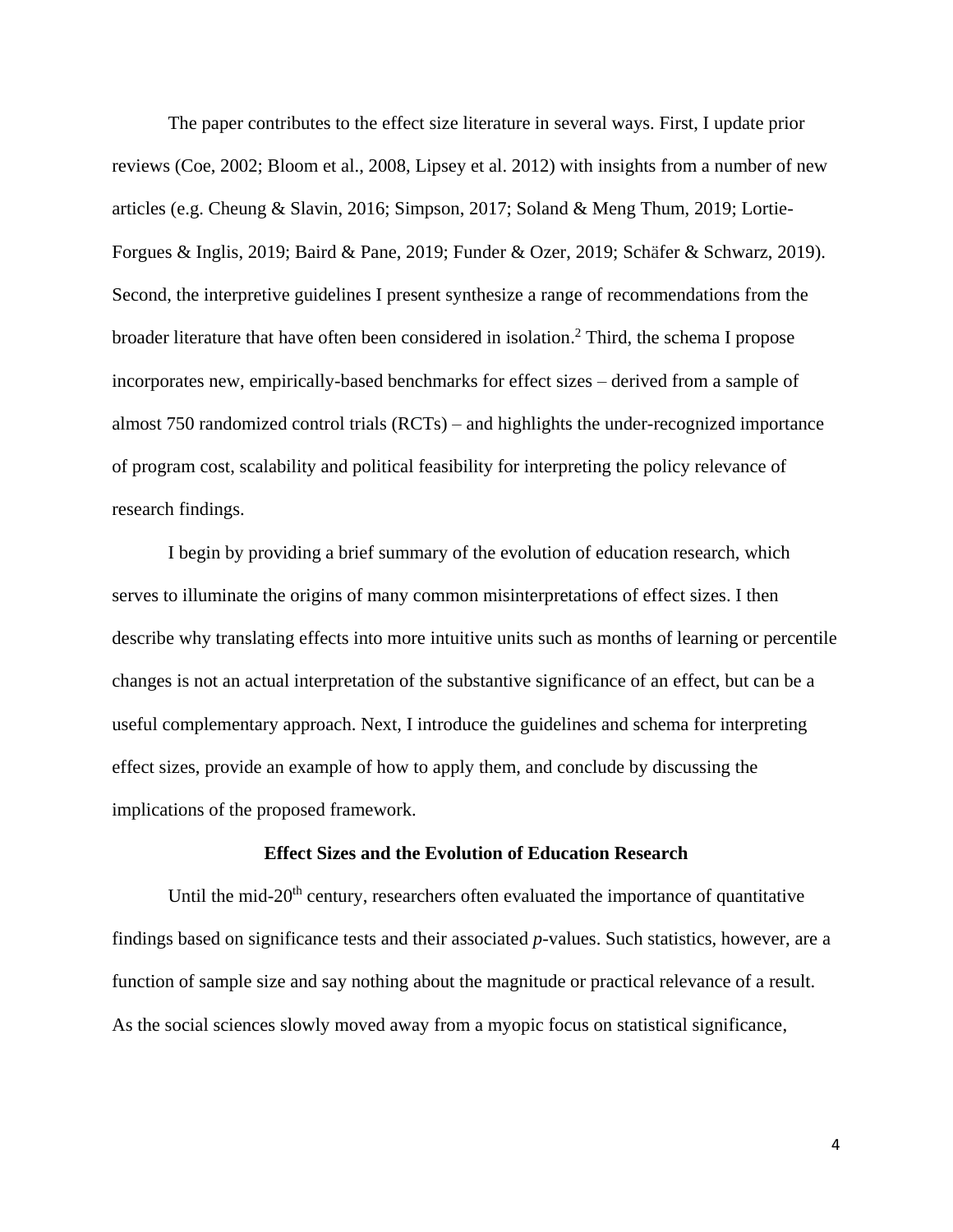scholars began reporting on the practical significance of their findings using the standardized effect size statistic (hereafter "effect size") or Cohen's *d*:

$$
Effect Size = \frac{[Mean_1 - Mean_2]}{Standard Deviation}
$$
 (1)

Most basically, effect sizes are a measure of differences in means between two subgroups divided by the standard deviation of the measure of interest (Lipsey et al., 2012). In the context of program evaluations,  $Mean_1$  is the mean of the treatment group and  $Mean_2$  captures the mean of the control or comparison group. There are several approaches to estimating the standard deviation, which I discuss in more detail below.

In 1962, Jacob Cohen proposed a set of conventions for interpreting the magnitude of effect sizes, which he later refined in 1969. As Cohen (1969) emphasized in his seminal work on power analysis, researchers needed a framework for judging the magnitude of a relationship in order to design studies with sufficient statistical power. His conventions provided the foundation for such a framework when little systematic information existed.

Early meta-analyses of education studies appeared to affirm the appropriateness of Cohen's benchmarks for interpreting effect sizes in education research. A review of over 300 meta-analyses by Lipsey and Wilson (1993) found a mean effect size of precisely 0.50 SD. However, many of the research studies included in these meta-analyses used small samples, weak research designs, and proximal outcomes highly-aligned to the interventions – all of which result in systematically larger effects (Cheung & Slavin, 2016). Influential reviews by Hattie (e.g. 2009) continue to incorporate these dated studies and ignore the importance of study features, further propagating outsized expectations for effect sizes in education research.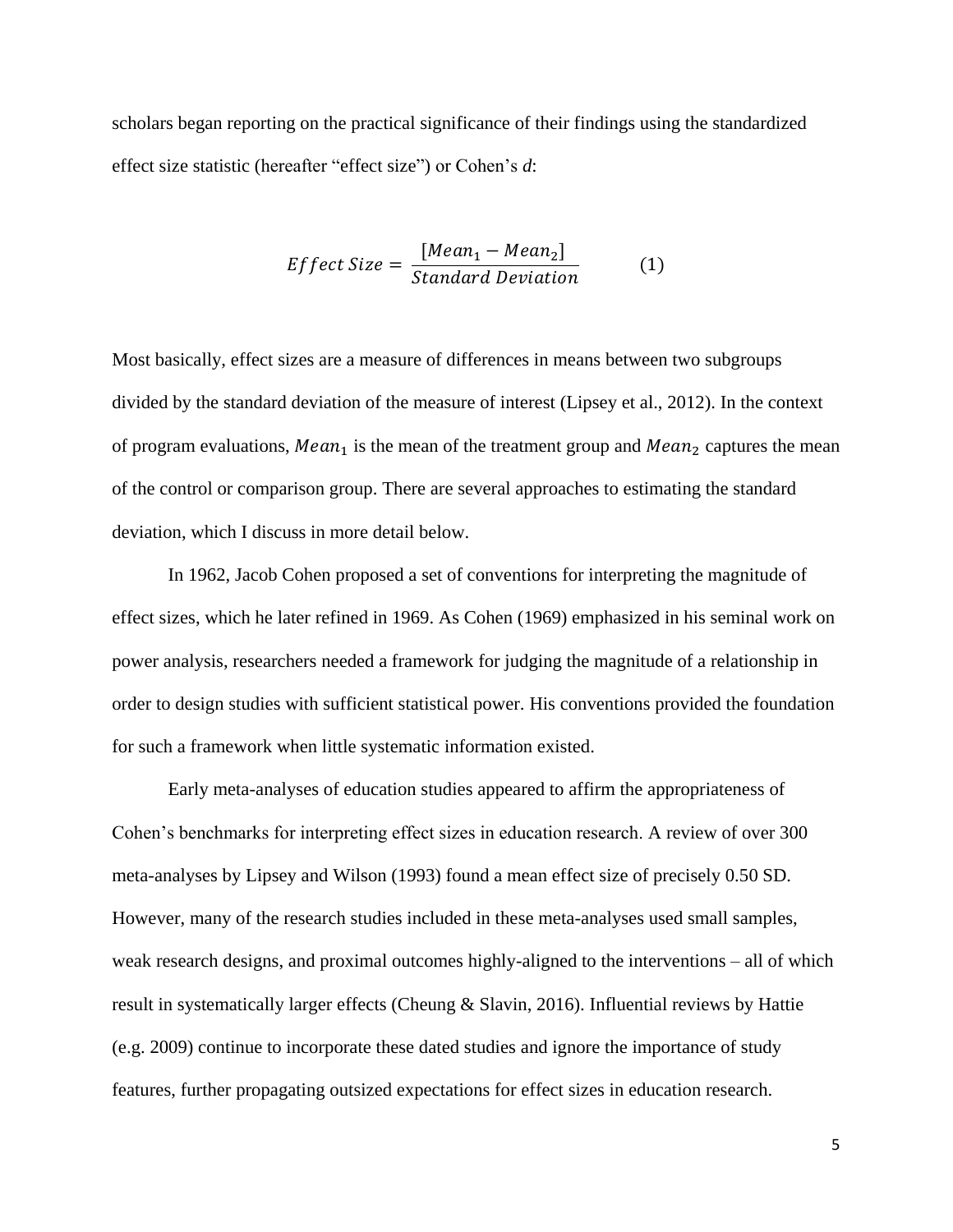The "2 sigma" studies conducted by Benjamin Bloom's doctoral students at the University of Chicago provide a well-known example of education research from this period. Bloom's students conducted several small-scale experiments in which  $4<sup>th</sup>$ ,  $5<sup>th</sup>$  and  $8<sup>th</sup>$  graders received instruction in probability or cartography for three to four weeks. Students randomized to either a) mastery-based learning classes with frequent formative assessments and individual feedback, or b) one-on-one/small group tutoring also with assessments and feedback, outperformed students in traditional lecture classes by 1.0 and 2.0 SD, respectively (Bloom, 1984). The Bloom "2 sigma" studies and others like them helped to anchor education researchers' expectations for unrealistically large effect sizes, despite early objections (Slavin, 1987).

At the turn of the  $21<sup>st</sup>$  century, a growing emphasis on causal inference across the social sciences began to reshape quantitative research in education (Gueron & Rolston, 2013; Murnane & Nelson, 2007; Angrist, 2004; Cook, 2001). Starting in 2002, the newly established Institute of Education Sciences (IES) began providing substantial federal funding for large-scale randomized field trials and the U.S. Department of Education increasingly required rigorous evaluations of grant-funded programs. Effect sizes from this new generation of field experiments have been strikingly smaller as new norms about pre-registering research designs, hypotheses, and outcomes have emerged. For example, Lortie-Forgues and Inglis (2019) found an average effect size of only 0.06 SD among 141 RCTs funded by IES and the UK-based Education Endowment Foundation. Quantitative research in education has evolved, but we have yet to update Cohen's benchmarks.

#### **Current Approaches to Translating Effect Sizes**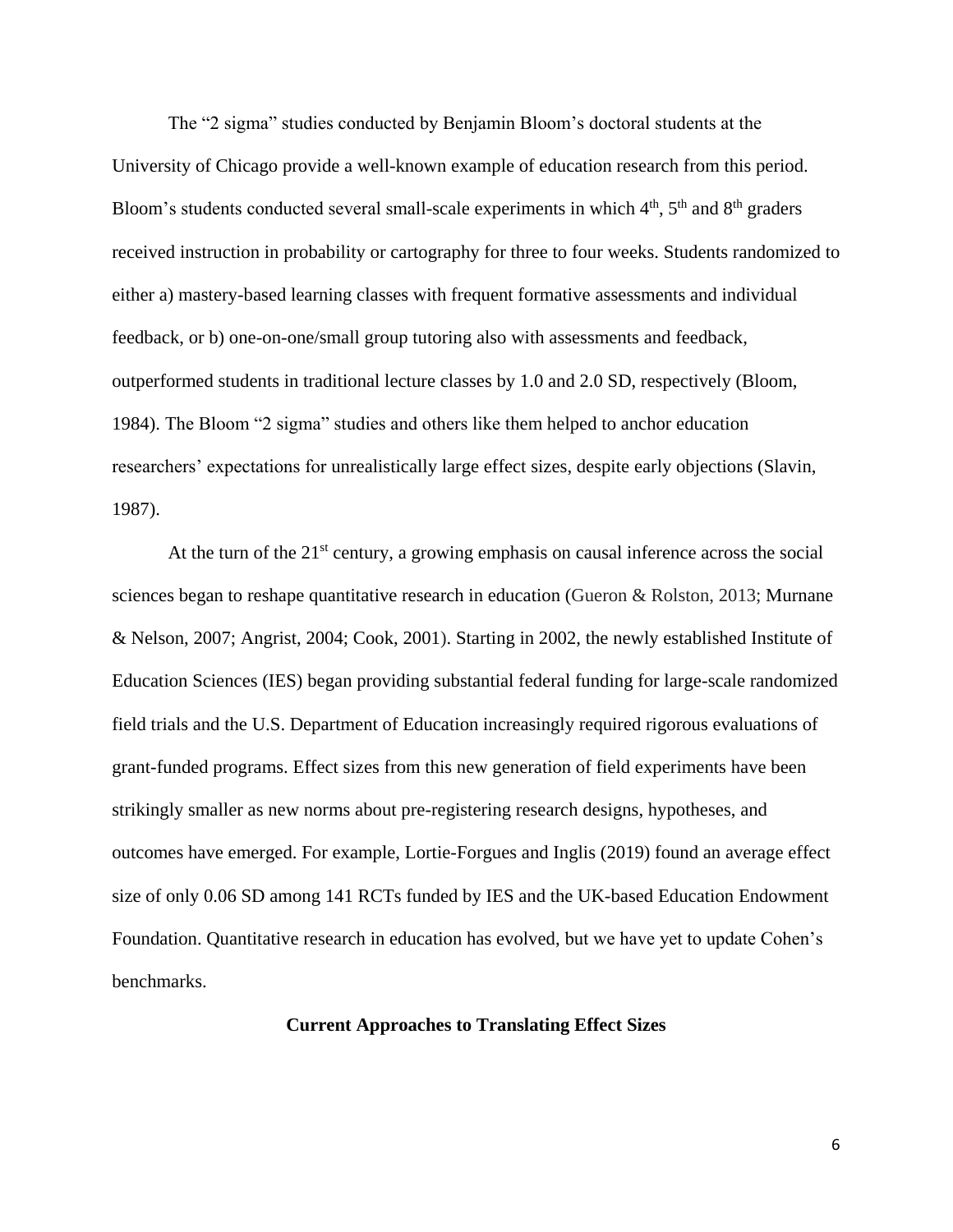While Cohen's benchmarks continue to color our interpretation of effect sizes, scholars have increasingly adopted translational approaches to interpreting effect sizes. These approaches convert effect sizes onto more broadly familiar scales in an effort to provide more intuition about the importance of an effect. Several of these translational approaches are worth highlighting (for detailed descriptions of these techniques see Hill et al., 2008; Lipsey et al., 2012; Baird & Pane, 2019).

**Months of learning**: Converting effect sizes into months of learning is often favored by policymakers for its intuitive appeal. However, these estimates are highly sensitive to the large differences in learning rates across grade levels, making it an impractical approach for estimates that pool across grades (Baird & Pane, 2019).<sup>3</sup> Equally important, translating effect sizes into months of learning can be misleading because learning rates reflect influences from both inside and outside the classroom, as well as the natural developmental process.

**Changes in percentile rank**: This approach describes an effect as moving the average student in the sample from some initial percentile to the percentile that corresponds with the effect size of interest. However, the total percentile point change is sensitive to the starting percentile one chooses, so it is important to describe both the initial and post-intervention percentiles. For example, the effect of individualized tutoring (0.23 SD) is equivalent to moving male students in distressed Chicago high schools from the  $50<sup>th</sup>$  to the  $59<sup>th</sup>$  percentile of achievement.

**Achievement gaps**: Benchmarking against achievement gaps help to frame effects relative to policy-relevant metrics. For example, the 0.09 SD effect of universal free breakfast on math achievement represents 11 percent of the student-level Black-white achievement gap. Unfortunately, this framing can also mislead people to believe that an intervention would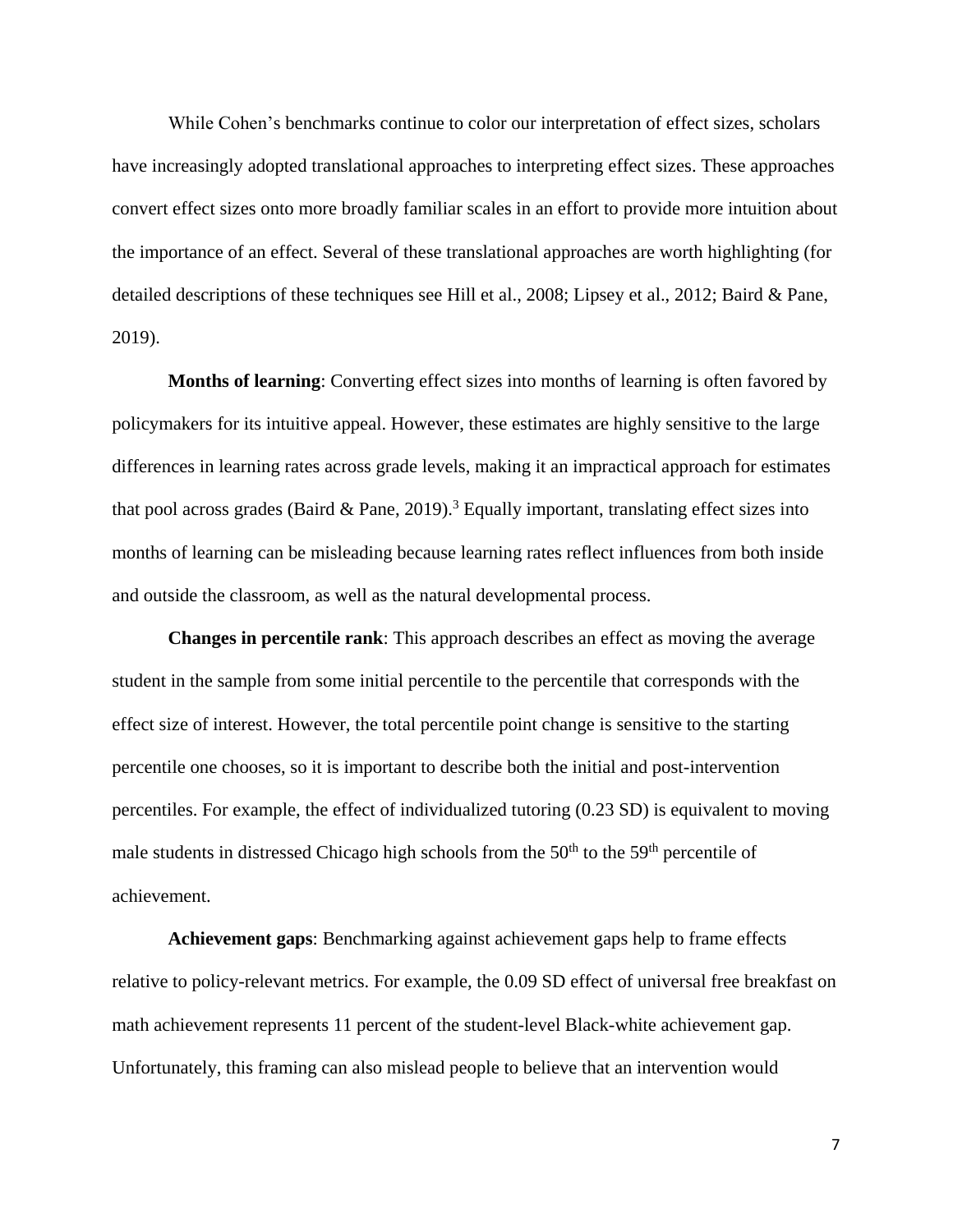decrease the Black-white achievement gap by this same magnitude. Whether interventions decrease achievement gaps depends on where they are targeted and their relative effects across different subgroups of students.

**Differences in teacher (or school) effectiveness**: Mapping effect sizes onto changes in the distribution of teacher or school effectiveness helps to benchmark effects relative to those we are achieving currently within the education system. For example, a 0.09 SD effect is equivalent to the difference between an average teacher and a teacher at approximately the 73<sup>rd</sup> percentile in the distribution of teacher effectiveness, or between an average school and a school at roughly the 82nd percentile of school effectiveness. However, this approach is sensitive to the estimate one uses for the magnitude of teacher and school effects.

Translating effect sizes onto more intuitive scales can be a helpful, complementary approach to communicating about effect sizes when these conversions are applied with care. No single approach is uniformly better; their value depends on the audience one is trying to reach. But translations are not interpretations. They are simple unit conversions that leave the interpretation to the reader and allow considerable room for disagreement. Additionally, translational approaches assume all effect sizes are directly comparable rather than considering how study features might influence their magnitude. And they say nothing about program costs or scalability, which can have profound implications for understanding the policy-relevance of an effect. It is time we updated and expanded our approach.

#### **Five Guidelines for Interpreting Effect Sizes**

#### **1) Results from correlational studies presented as effect sizes are not causal effects**

The term "effect size" can be misleading. A logical way to interpret it is as "the size of an effect," or how large the causal effect of  $X$  is on  $Y$ . This interpretation is accurate when it applies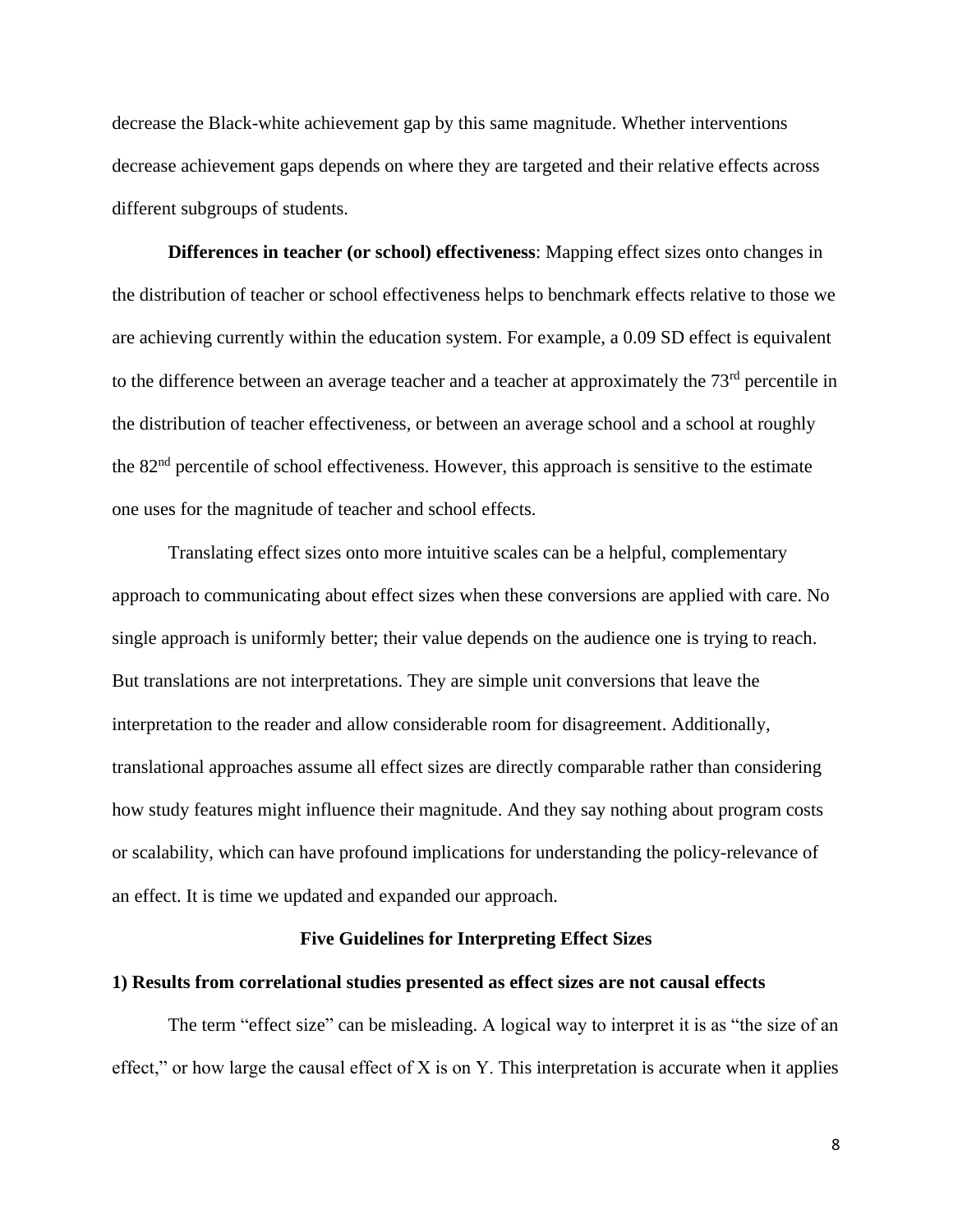to effect sizes that represent the standardized mean difference between treatment and control groups in RCTs. Random assignment eliminates systematic differences between groups so any subsequent differences are attributable to the intervention.<sup>4</sup> However, effect sizes often represent simple descriptive relationships between two variables, such as height and achievement. Although the practice of referring to correlation coefficients as effect sizes is largely limited to psychology, education researchers frequently use the term "effect size" to report changes in performance over time and estimates from regression models using observational data. These descriptive effect sizes provide useful information, but can be misleading when researchers do not make it clear whether the underlying relationship is correlational or causal. Taller students have higher achievement because they are older, on average, not because of their stature.

Knowing whether an effect size represents a causal or correlational relationship matters for interpreting its magnitude. Comparing meta-analytic reviews that incorporate effect size estimates from observational studies (e.g., Lipsey & Wilson, 1993; Hattie, 2009) to those that only include experimental studies (e.g., Hill et al., 2008; Lipsey et al., 2012; Lortie-Forgues & Inglis, 2019) illustrates how correlational relationships are, on average, substantially larger than causal effects. It is incumbent on researchers reporting effect sizes to clarify which type their statistic describes, and it is important that research consumers do not assume effect sizes inherently represent causal relationships.

ASK: *Does the study estimate causal effects by comparing approximately equivalent treatment and control groups, such as an RCT or quasi-experimental study?*

INTERPRET: *Effect sizes from studies based on correlations or conditional associations do not represent credible causal estimates.*

INTERPRET: *Expect effect sizes to be larger for correlational studies than causal studies.*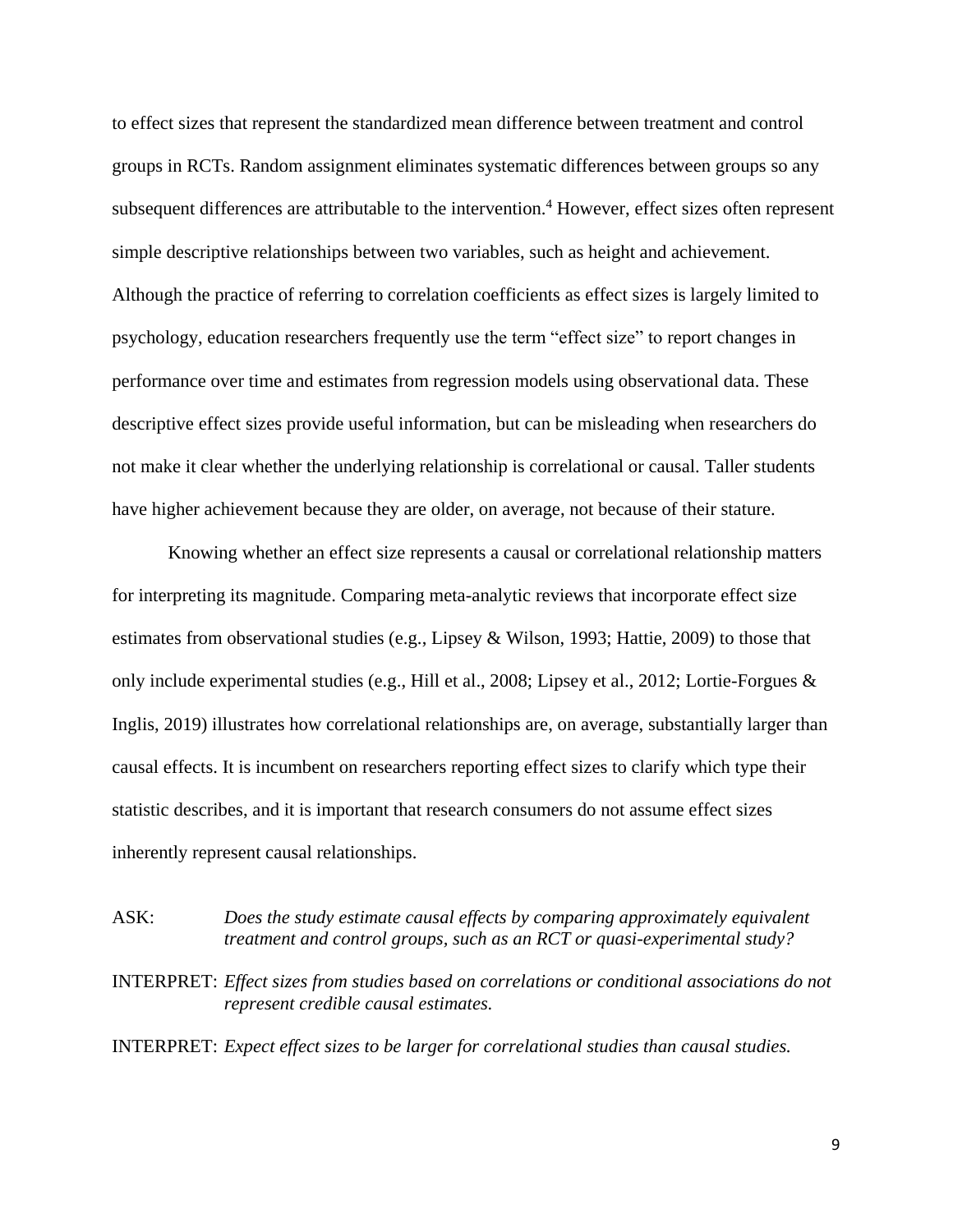# **2) The magnitude of effect sizes depends on what, when, and how outcomes are measured** *What outcomes are measured*

Studies are more likely to find larger effects on outcomes that are easier to change, proximal to the intervention, administered soon after the intervention is completed, and measured with more precision (Ruiz-Primo, Shavelson, Hamilton, & Klein, 2002). Outcomes that reflect short-term decision making and effort, such as passing a class, are easier to influence than outcomes that are the culmination of years of decisions and effort, such as graduating from high school. Similarly, outcomes that are more directly related to the intervention will also be easier to move. For example, teacher coaching has much larger effects on teachers' instructional practice (0.47 SD) than on students' achievement (0.18 SD) (Kraft, Blazar, & Hogan, 2018), and social-emotional learning (SEL) programs have much larger effects on students' SEL skills (0.57 SD) compared to their academic performance  $(0.27 SD)$  (Durlak et al., 2011).

Even among measures of student achievement, effect sizes for researcher-designed and specialized topic tests aligned with the treatment are often two to four times larger than effects on broad standardized state tests (Hill et al., 2008; Lipsey et al., 2012; Cheung & Slavin, 2016; Lynch et al., 2019). These larger effects on researcher-designed, specialized assessments can be misleading when they reflect narrow, non-transferable knowledge. The Bloom (1984) "2 sigma" effects on probability and cartography tests after a month of tutoring are 8 to 20 times larger than the effects on standardized math tests found in several recent studies of even more intensive daily tutoring over an entire school year (Kraft, 2015; Cook et al., 2015; Fryer, in press).

ASK: *Is the outcome the result of short-term decisions and effort or a cumulative set of decisions and sustained effort over time?*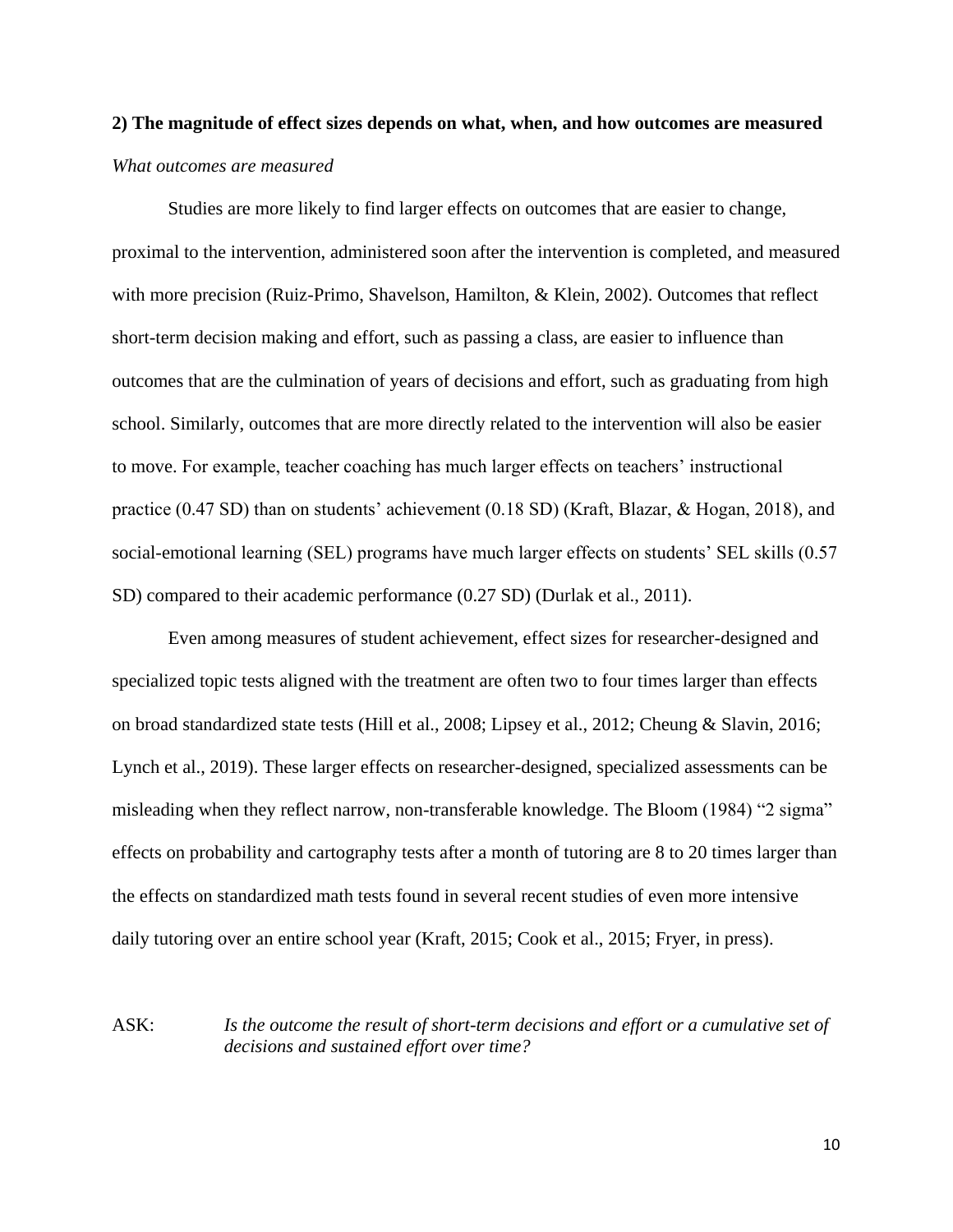INTERPRET: *Expect outcomes affected by short-term decisions and effort to be larger than outcomes that are the result of cumulative decisions and sustained effort over time.*

ASK: *How closely aligned is the intervention with the outcome?*

INTERPRET: *Expect outcomes more closely aligned with the intervention to have larger effect sizes.*

#### *When outcomes are measured*

When an outcome is measured also influences the magnitude of effect sizes. Outcomes assessed immediately after an intervention ends are likely to show larger effects than outcomes captured months or years later (Baily et al., 2017). For example, studies of the effect of attending high-performing charter high schools in Boston using lottery admissions show large effects on contemporaneous achievement outcomes, more moderate effects on college-going outcomes, and very limited effects on college completion (Angrist et al., 2016; Setren, 2019). A helpful mental framework for assessing the proximity of an outcome to treatment is to think about the causal chain of events that must occur for an intervention to affect an outcome. The further down this causal chain, the smaller the effect sizes are likely to be.

#### ASK: *How long after the intervention was the outcome assessed?*

INTERPRET: *Expect outcomes measured immediately after the intervention to have larger effect sizes than outcomes measured later.*

#### *How reliably outcomes are measured*

Even when comparing similar outcomes measured at the same time, differences in measure reliability can affect the magnitude of effect sizes. This is because the instruments researchers use to measure outcomes are imperfect. The lower the reliability of the measure, the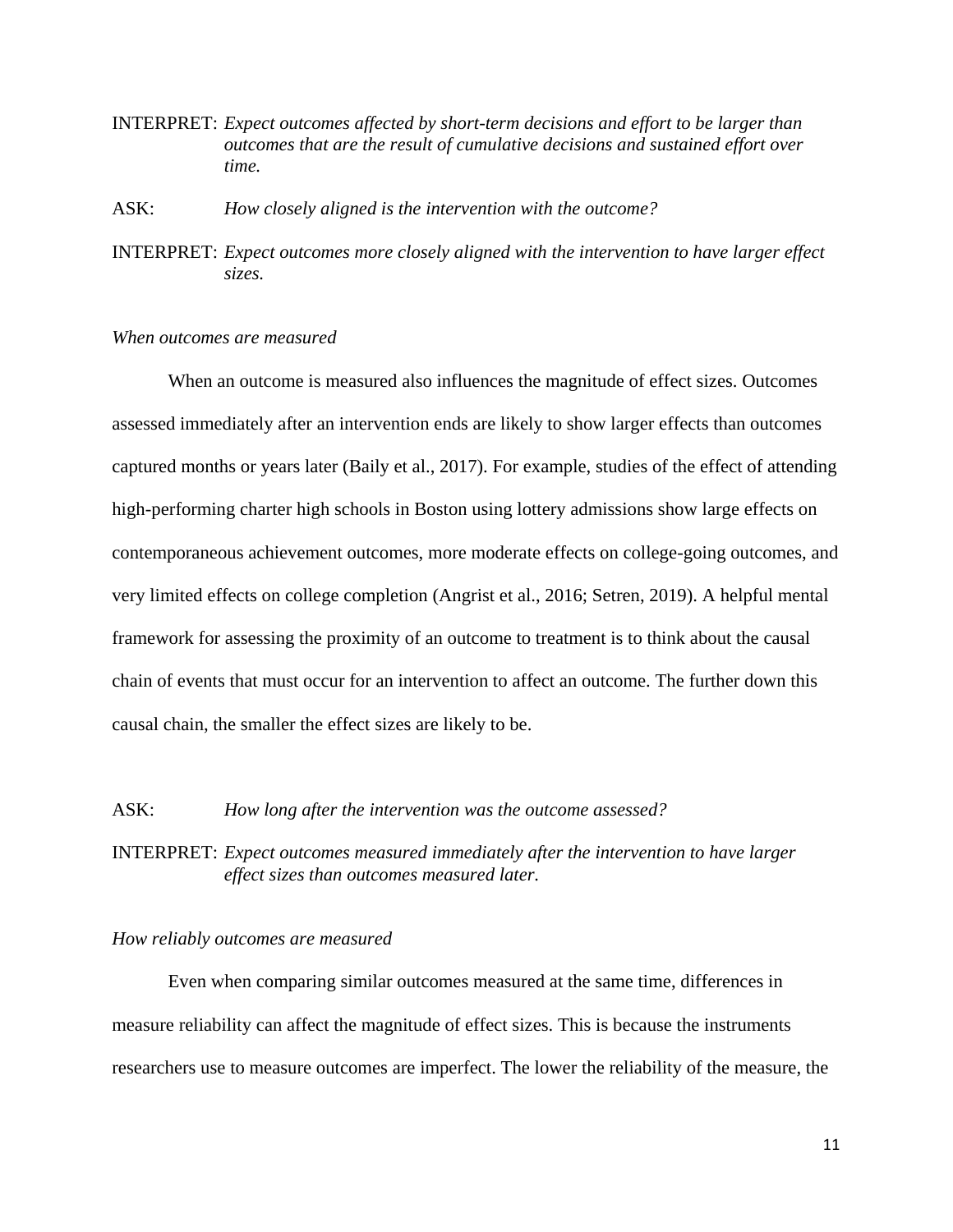greater the error variance and, thus, the greater the measured variance. Dividing by a larger measure of variance in equation (1) results in a smaller effect size. As Boyd et al. (2008) show, measurement error can differ substantially across outcomes. They find that measurement error accounts for 17 percent of the variance in standardized test scores, but 84 percent of the variance in test score gains (changes in students' scores across time).

#### ASK: *How reliably is the outcome measured?*

INTERPRET: *Expect measures with lower reliability to have smaller effect sizes than comparable measures with higher reliability.*

#### **3) Subjective decisions about research design and analysis influence effect sizes**

#### *The study sample*

One of the most common findings in social science research is treatment effect heterogeneity – variation in treatment effects across subgroups. For example, growth mindset interventions are more effective among lower-achieving students (Paunesku et al., 2015, Yeager et al., in press). This heterogeneity makes it important to consider sample characteristics when evaluating the magnitude of an effect size. A variety of factors can influence the composition of the study sample. The intervention design itself may dictate which subjects can be included in the sample. Universal interventions, such as providing universal free breakfasts, allow for population-level samples. More targeted interventions, such as holding students back a grade, can only be studied among more restricted samples (Greenberg & Abenavoli, 2017).

The recruitment process can also affect the composition of the study sample and, thus, the resulting effect sizes. Researchers often recruit a limited set of study participants given cost and capacity constraints. Students, teachers, schools, and districts are more likely to participate in a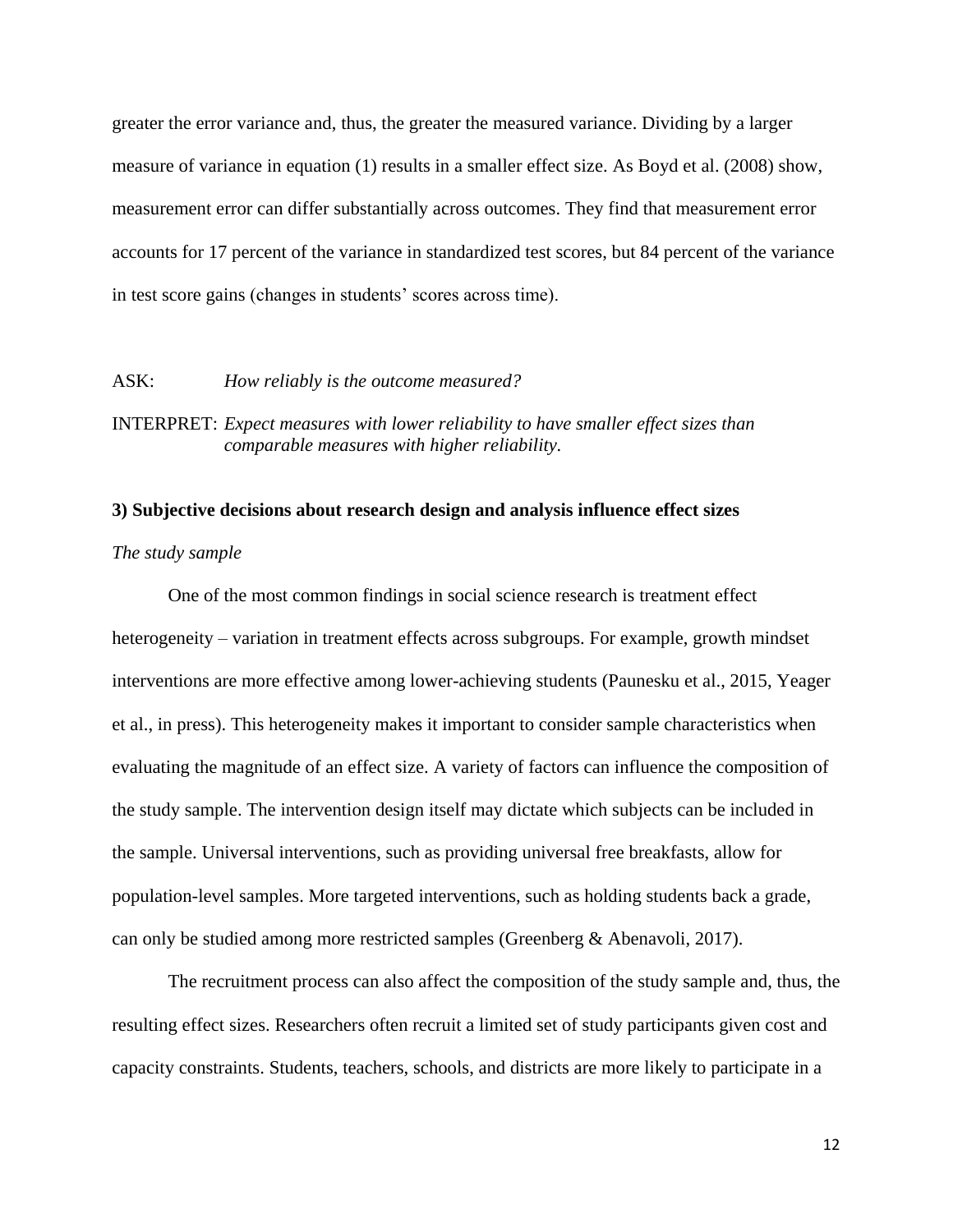study when they think they will benefit, causing selection bias (Allcott, 2015). Researchers themselves often recruit participants that they most expect to benefit when first testing the potential efficacy of an intervention. Targeted interventions and small-scale efficacy trials generally produce larger effect sizes than universal interventions because they target study participants that are most likely to benefit and because there is less variation in outcomes among smaller, non-representative samples (Cheung & Slavin, 2016).

# ASK: *Are study participants a broad sample or a subgroup most likely to benefit from the intervention?*

INTERPRET: *Expect studies with more targeted samples to have larger effect sizes than studies with more diverse and representative samples.*

#### *The standard deviation*

Researchers exercise considerable judgement about what standard deviation they use to calculate an effect size. This involves making two subjective decisions, one about the correct measure to use and another about the appropriate sample for estimating the variance. For example, researchers choose among several different measures to standardize effects on achievement including variation in student-level test scores, average school-level test scores, or changes in student test scores over time (i.e., gains). Whenever possible, researchers should present effects standardized at the student level, irrespective of the level of treatment or the unit of analysis. This approach directly answers the question policymakers are most often interested in – How much does the intervention benefit kids? – and provides a common point of comparison with the vast majority of effect sizes in education research.

It makes sense to also present effect sizes relative to variation in test-score gains or school-level average achievement when research questions focus explicitly on these quantities.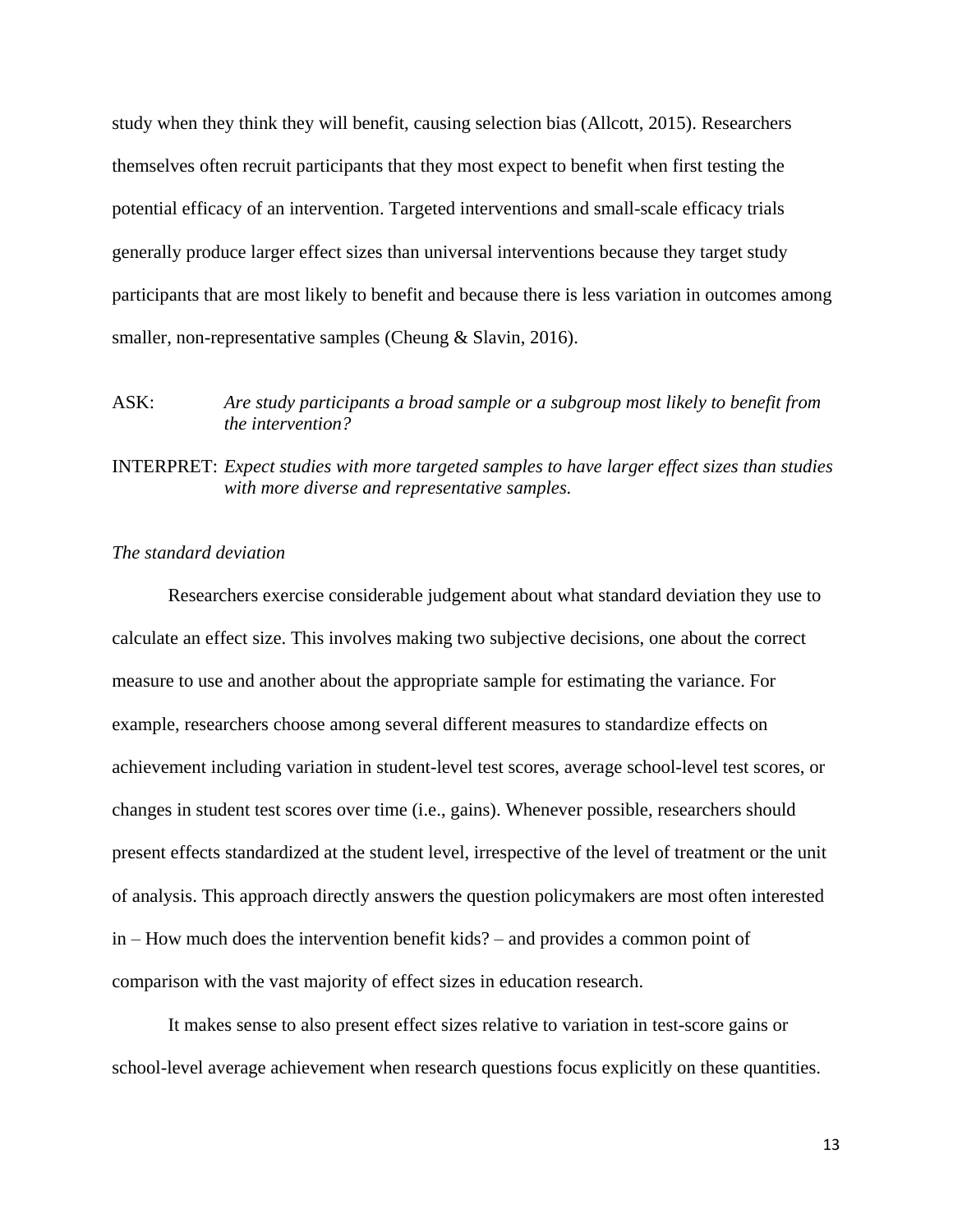However, scholars and consumers of research should expect these approaches to produce effect sizes that are approximately 1.5 to 3 times larger than effect sizes scaled relative to student-level scores (Boyd et al., 2008; Hedges, 2007; Dee & Dizon-Ross, 2019). This is because there is substantially less variation in both school-level averages and gains compared to student scores.

### ASK: *Is the effect size standardized relative to the variation in an individual-level measure, an aggregate-level measure, or a change across repeated measures?*

# INTERPRET: *Expect effect sizes that are standardized using variation in aggregate-level measures or changes across repeated measures to be substantially larger than those using individual-level measures.*

After selecting the level of standardization, researchers decide what sample to use to calculate the variance. Scholars typically choose between three types: 1) the complete analytic (i.e., pooled) sample, 2) the control group sample, and 3) an estimate from a larger population.<sup>5</sup> For example, the effect of individualized tutoring in Cook et al. (2015) of 0.23 SD uses the control group sample. They also report effects scaled by the national distribution of test scores, which reduces the estimated effect to 0.19 SD. This is because the more homogenous group of students who were offered tutoring had less variable test performance (i.e., smaller SD) than students in an unrestricted national sample. When baseline outcome measures are not available, it is preferable to use the SD of the control group outcome rather than the pooled sample because the intervention may have affected the variation in outcomes among the treatment group.

ASK: *What sample produced the standard deviation used to estimate effect sizes?* INTERPRET: *Expect effect sizes that are standardized using more homogeneous and less* 

*representative samples to have larger effect sizes.*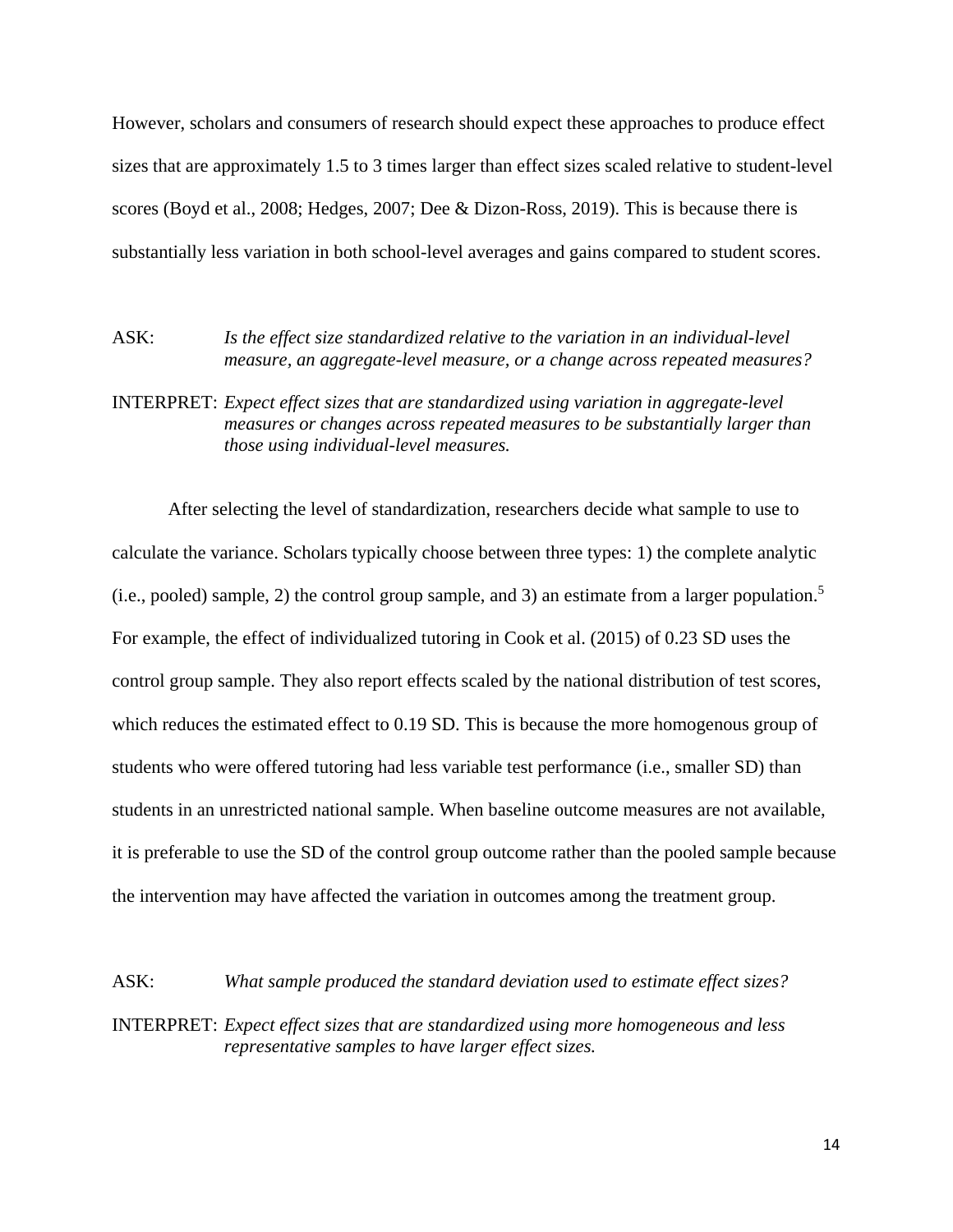#### *The treatment-control contrast*

For RCTs, the contrast between the experiences of the treatment and control groups plays an important role in determining effect sizes. For example, some early evaluations of centerbased early childhood education programs, such as the HighScope Perry Preschool Project, compare treatment students to control group students who were almost exclusively cared for by guardians at home (Heckman et al., 2010). In more recent studies, such as the Head Start Impact Study, the difference in child-care experiences between the treatment and control groups is far less pronounced because most children in the control group also received center-based care (Puma et al., 2010). This weaker treatment-control contrast is one reason why studies find larger effect sizes for the Perry Preschool than for the Head Start program (Kline & Walters, 2016).

Some education interventions are constrained to have smaller contrasts than others, resulting in potentially systematic differences in effect sizes (Simpson, 2017). Interventions that offer supplemental resources or services such as one-on-one tutoring can be evaluated against a control group that does not receive tutoring, providing a large contrast. However, standard educational practices such as student behavior management programs cannot be evaluated relative to a control group where student behavior goes unaddressed. The treatment-control contrast in this case is between a new approach contrasted with the current behavioral approach. Interpreting effect sizes from RCTs requires a clear understanding about the nature of the control condition.

ASK: *How similar or different was the experience of the treatment group compared to the control or comparison group?*

INTERPRET: *Expect studies to have smaller effect sizes when control groups do have access to programs, resources, or supports similar to the treatment group.*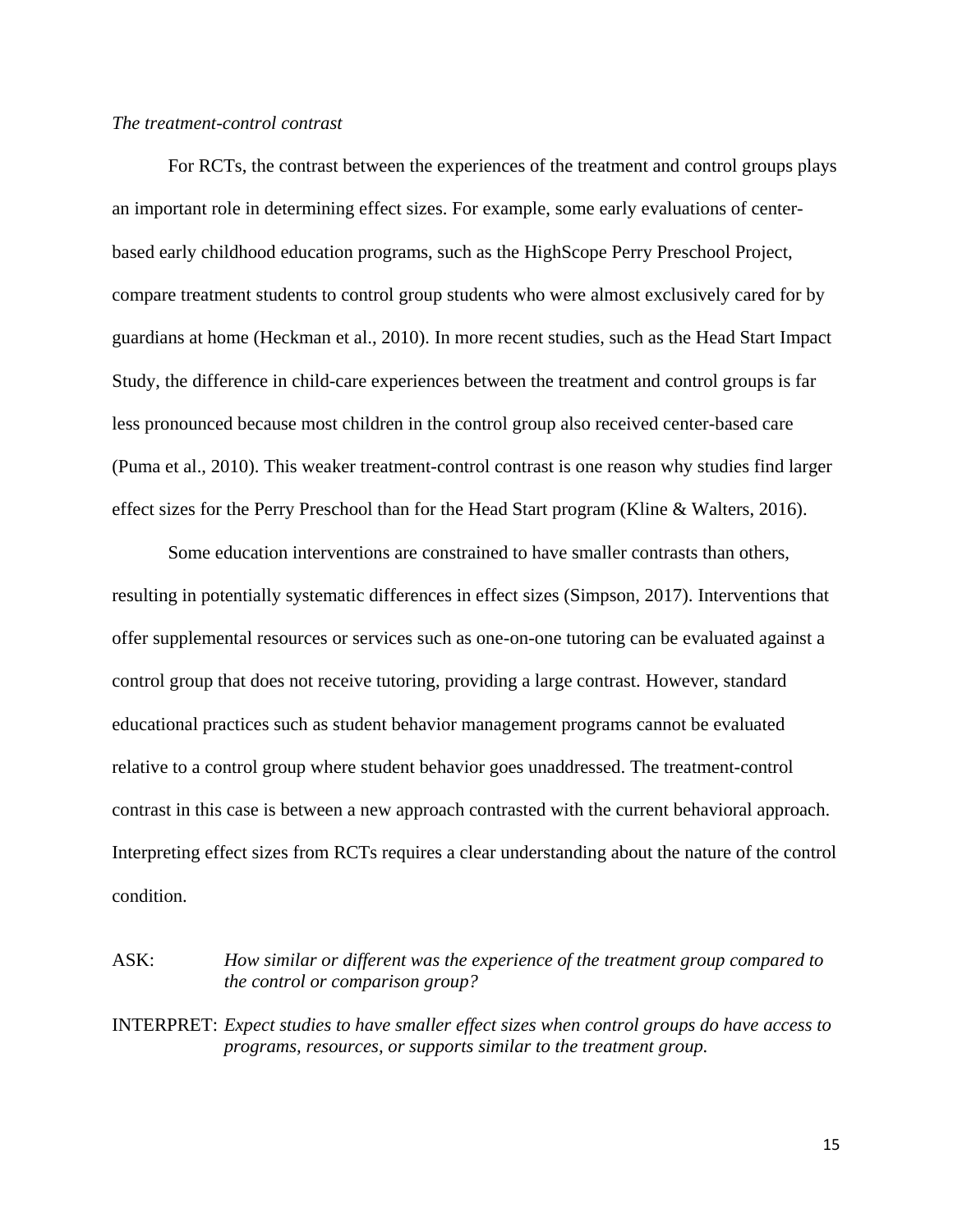#### *The type of treatment effect estimated*

Researchers who conduct RCTs are often able to answer two important but different questions: What is the effect of *offering* the intervention, and what is the effect of *receiving* the intervention. Assuming not everyone randomized to the treatment group participates in the intervention, we would expect the effect of the offer of the intervention (i.e., intent to treat) to be smaller than the effect of actually receiving it (i.e., treatment on the treated). Returning to the intensive tutoring study, the 0.23 SD effect on math achievement represents the effect of receiving tutoring. However, only 41 percent of all students who were randomly assigned to be offered tutoring took up this offer.<sup>6</sup> Thus, the effect of offering tutoring, which includes all students who received the offer regardless if they took up it, was a smaller 0.13 SD. Understanding the degree to which implementation challenges cause eligible individuals not to participate in a program is critical for informing policy and practice.

# ASK: *Does the effect size represent the effect of offering the intervention or the effect of receiving the intervention?*

INTERPRET: *Expect studies that report the effect of offering an intervention to have smaller effect sizes than studies that report the effect of receiving an intervention.*

#### **4) Costs matter for evaluating the policy relevance of effect sizes**

As several authors have argued persuasively, effect sizes should be considered relative to their costs when assessing the importance of an effect (Duncan & Magnuson, 2007; Harris, 2009; Levin & Belfield, 2015). Two things are particularly salient for policymakers examining education programs: the potential returns per dollar invested and the total upfront costs. Spending the marginal dollar on the most cost-effective program makes sense. Upfront fixed costs are also an important feature of education programs. The financial implications of reforms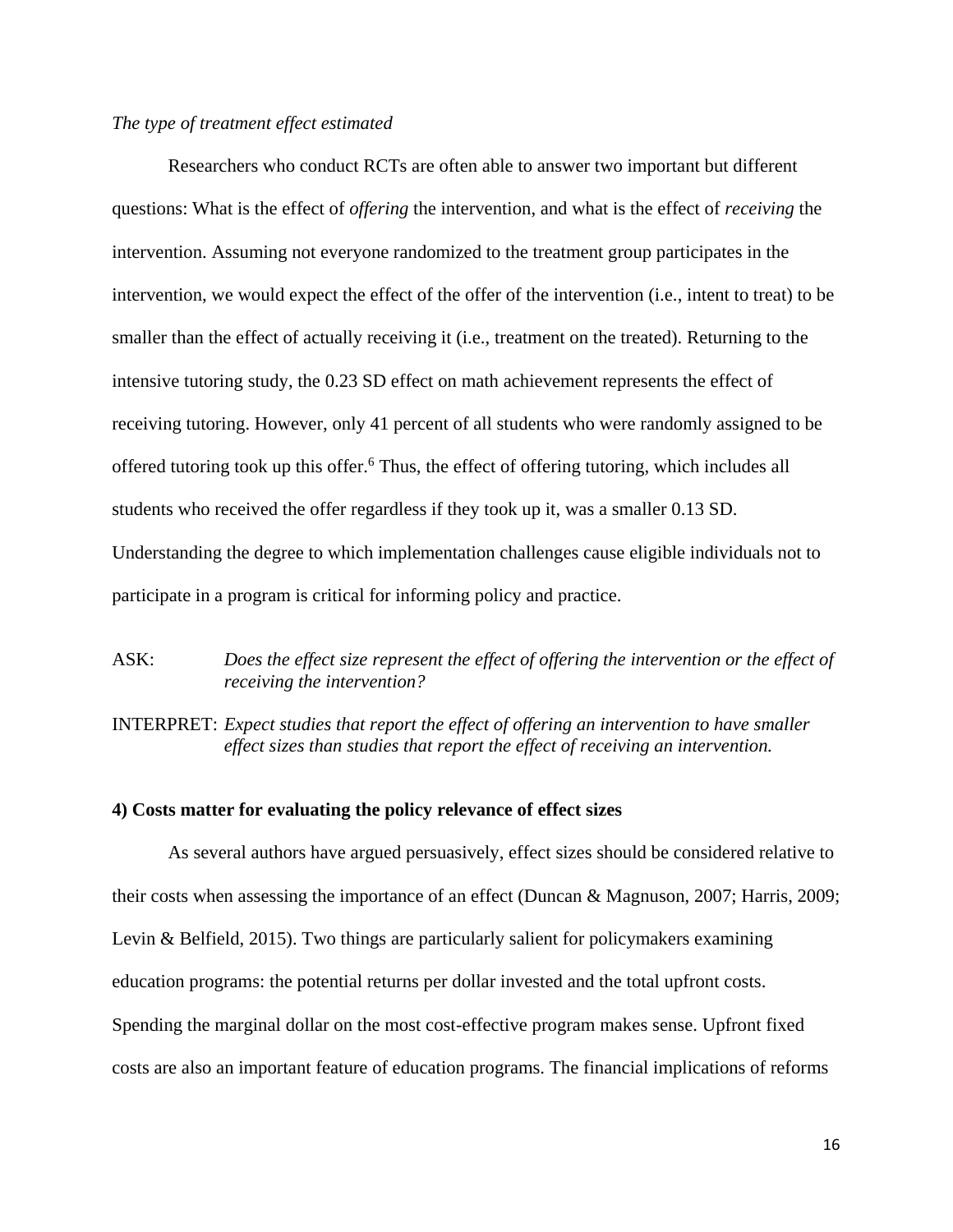that require large initial capital investments, such as modernizing school facilities, are very different from programs where costs can be amortized over longer periods and are flexible with scale, such as expanding school breakfast programs. Policymakers have to consider not only what works, but also how well it works relative to costs and what immediate financial investments are required.

Studies increasingly include back-of-the envelope estimates of per-participant costs, which serve to contextualize the return of an education intervention. More comprehensive costeffectiveness analyses that account for both monetary and non-monetary costs, such as the opportunity costs of educators' time, would go even farther to provide policymakers with valuable information for making difficult decisions with limited resources. At the same time, increased attention to cost effectiveness should not lead us to uniformly dismiss costlier programs or policies. Many challenges in education such as closing long-standing achievement gaps will likely require a combination of cost-effective and costlier approaches.

### ASK: *How costly or cost effective is the intervention?*

INTERPRET: *Effect sizes from lower-cost interventions are more impressive than similar effects from more costly programs.*

#### **5) Scalability matters for evaluating the policy relevance of effect sizes**

Similar to program costs, assessing the potential scalability of program effects is central to judging their importance for policy and practice. One of the most consistent findings in the education literature is that effects decrease when smaller targeted programs are taken to scale (Slavin & Smith, 2009). Two related but distinct challenges are behind this stylized fact: 1) program effects are often heterogeneous, and 2) programs are often difficult to replicate with fidelity at scale. As discussed above, impressive effects from non-representative samples are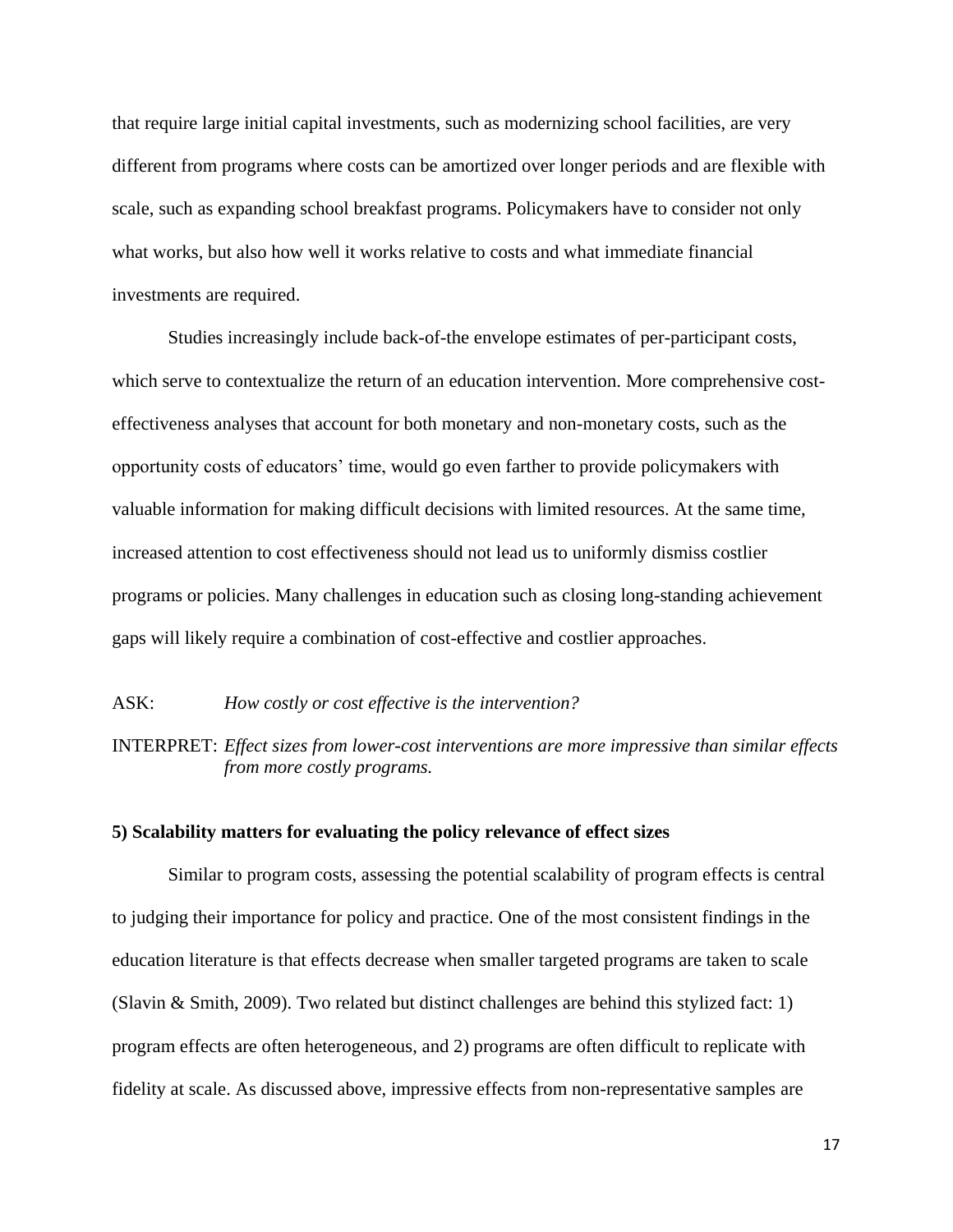unlikely to scale when programs are expanded to more representative populations. Thus, the greater the external validity of a study, the greater its policy importance.

Even for program effects with broad external validity, it is often difficult to replicate effects at scale due to implementation challenges. In the highly decentralized U.S. education system, the success of most education interventions depends on the will and capacity of local educators to implement them (Honig, 2006). For example, of the 67 education interventions the U.S. Department of Education Investing in Innovation Fund (i3) selected to fund because of prior evidence of success, only 12 produced significant positive effects when taken to scale (Boulay et al., 2018). Similarly, efforts to reduce class sizes statewide in California did not result in the large academic gains found in the Tennessee STAR class size experiment (Jepsen & Rivkin, 2009).

The challenge posed by taking programs to scale is largely proportional to the degree of behavioral change required to implement a program. Top-down interventions that require limited implementation by personnel are often easier to scale. Examples include financial incentives for recruiting teachers, changing school starting times, and installing air conditioning in schools. Interventions that require more coordinated and purposeful implementation among school personnel often face greater challenges. Examples include implementing a new behavioral support system, engaging in professional learning communities, and teaching new curricula.

Political feasibility and unintended consequences also play an important role in determining scalability. Interventions often stall when they face opposition from organized constituencies. Nationwide reforms to teacher evaluation systems did little to remove ineffective teachers or reward highly-effective ones given the strong opposition these efforts faced in most districts (Kraft, 2018). As programs scale, their direct effect become even more confounded with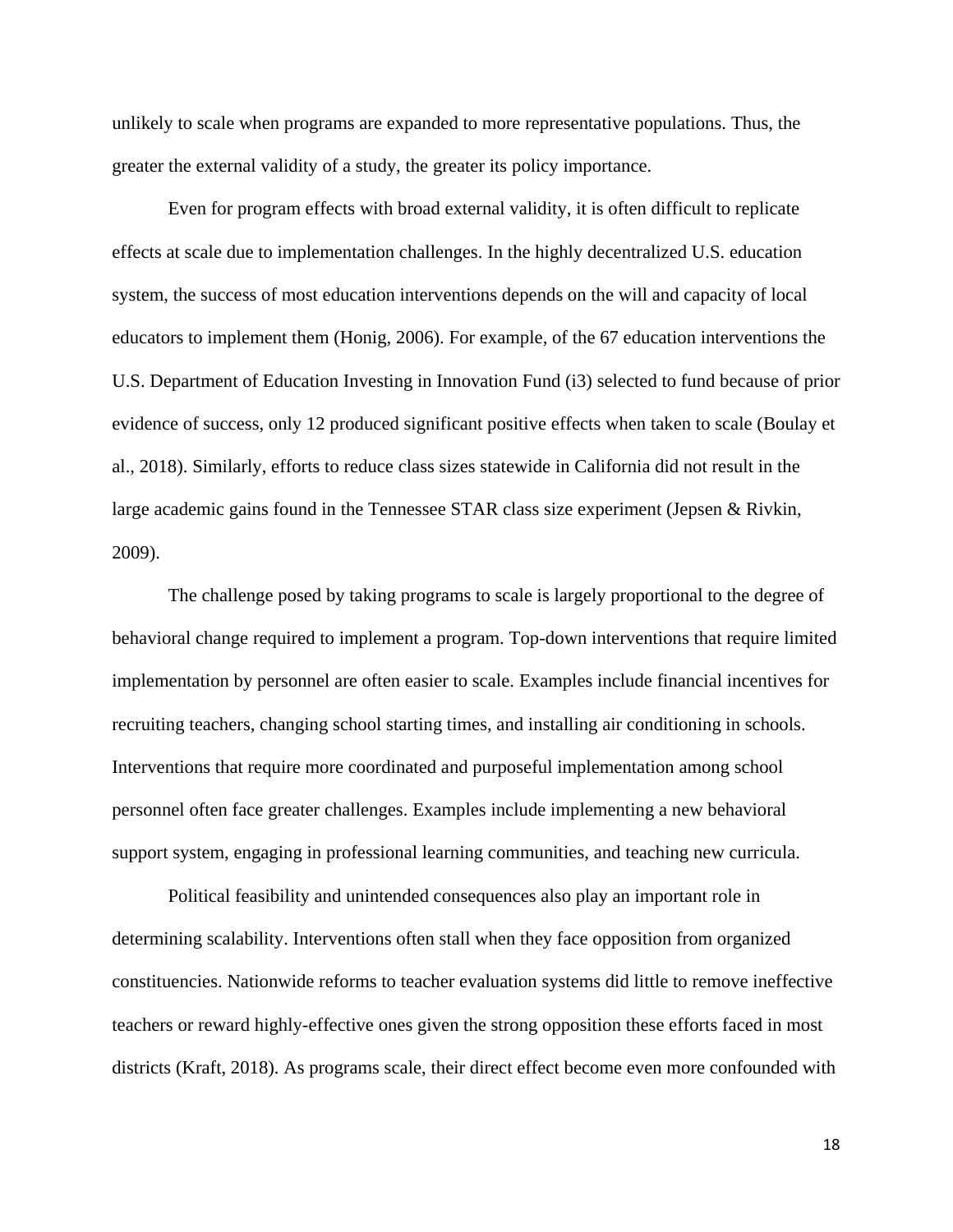any corresponding indirect effects due to how the intervention might cause students, educators, or parents to change their behavior in unexpected ways (Todd & Wolpin, 2003).

More technical, top-down interventions are not uniformly better than those that require widespread behavioral change or create political headwinds. At its core, school improvement is about strengthening leadership and instructional practices, both of which require behavioral change that can push educators outside of their comfort zones. What matters is better understanding the behavioral, financial, and political challenges required to expand programs while maintaining their effectiveness.

ASK: *How likely is it that the intervention could be replicated at scale under ordinary circumstances?*

INTERPRET: *Programs are unlikely to maintain their effectiveness at scale if they are only effective with a narrow population, entail substantial behavioral changes, require a skill level greater than that possessed by typical educators, face considerable opposition among the public or practitioners, are prohibitively costly, or depend on the charisma of a single person or a small corps of highly-trained and dedicated individuals.* 

#### **Toward a New Schema for Interpreting Effect Sizes**

There exists an inherent tension in providing guidance on interpreting effect sizes. Broad guidelines can be applied widely and flexibly, but require a degree of technical expertise and result in subjective interpretations. Fixed benchmarks are easy to use and provide unambiguous answers, but fail to account for important contextual differences across studies or to reflect the degree of statistical uncertainty inherent in any estimate. Some scholars argue "there is no wisdom whatsoever" in proposing benchmarks (Glass, McGaw, & Smith, 1981, p.104) and that "it would be inappropriate to wed effect size to some necessarily arbitrary suggestion of substantive significance" (Kelley & Preacher, 2012, p.146). At the same time, benchmarks may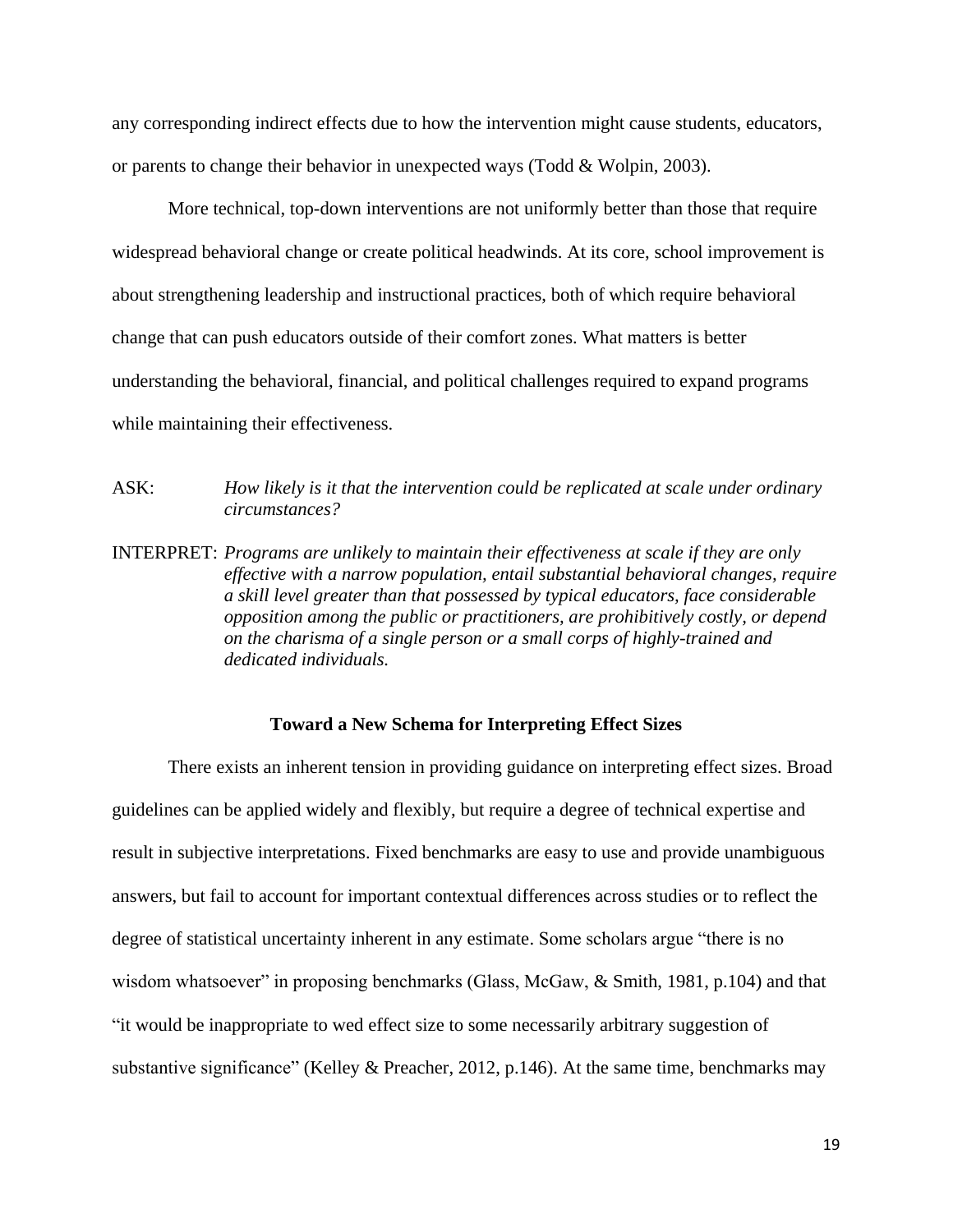be a pragmatic necessity given that human cognition relies on comparisons and heuristic shortcuts to make sense of complex information. The persistent application of Cohen's benchmarks, despite repeated calls to abandon them, suggests that little short of a simple alternative will dislodge them. Nature abhors a vacuum.

One solution to this tension is for researchers to identify benchmarks for specific classes of studies based on the distributions of effects from the relevant literature (e.g., Tanner-Smith, Durlak, & Marx, 2018). Benchmarking based on existing interventions applies a practical counterfactual to answer a specific question: "How large is the effect relative to other studies with broadly comparable features?" These sets of benchmarks would provide much-improved interpretations that we can and should refine based on the characteristics of individual studies and as more research becomes available.

The schema I propose provides new benchmarks for one class of studies: causal research that evaluates the effect of education interventions on standardized student achievement. The motivation for this focus is threefold. First, it serves to narrow the contextual differences that make benchmarks impractical when considering a more diverse body of research. Second, standardized achievement tests are taken annually by tens of millions of public school students and are strong predictors of a range of positive outcomes in adulthood (Chetty, Friedman, & Rockoff, 2014). Third, we now have a large literature of causal research evaluating programs using standardized achievement outcomes on which to base new benchmarks.

#### **New Empirical Benchmarks**

I propose the following benchmarks for effect sizes from causal studies of pre-K–12 education interventions evaluating effects on student achievement: less than 0.05 is *Small*, 0.05 to less than 0.20 is *Medium*, and 0.20 or greater is *Large*. These proposed benchmarks are based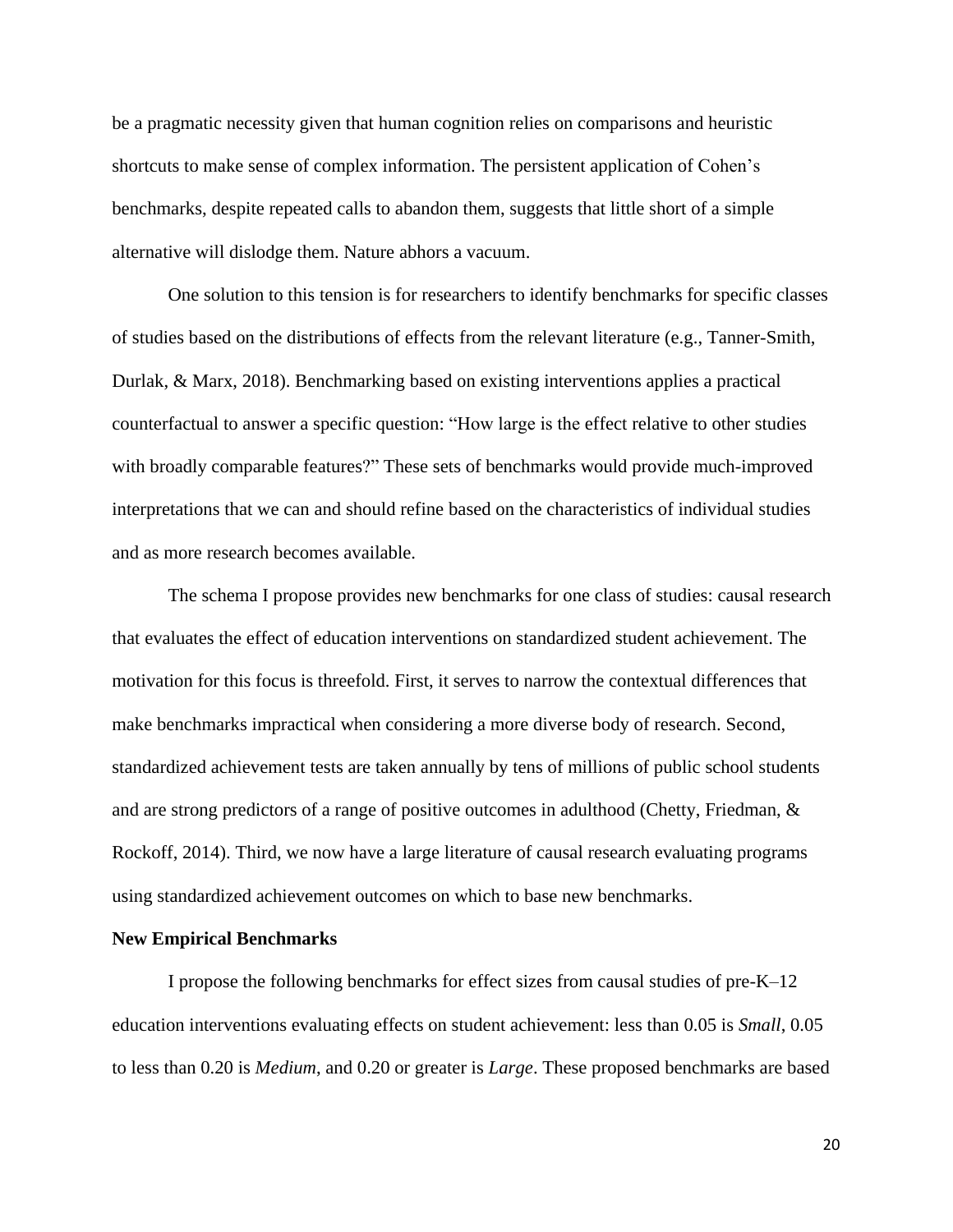on the distribution of 1,942 effect sizes from 747 RCTs evaluating education interventions with standardized test outcomes (see Appendix A for source data and coding details). As shown in Table 1, these values divide the overall distribution, with a median of 0.10 SD, into approximate thirds  $(37<sup>th</sup>$  and  $69<sup>th</sup>$  percentiles).

If calling an effect size of  $0.20$  SD large seems overly enthusiastic, consider this: by  $5<sup>th</sup>$ grade, student achievement improves about 0.40 SD or less over the course of an academic year (Bloom et al., 2008), and schools only account for around 40 percent of these achievement gains (Konstantopolus & Hedges, 2008; Chingos, Whitehurst, & Gallaher, 2015; Luyten, Merrell & Tymms, 2017). Formal schooling, our society's defining education intervention, is delivered over more than 1,000 hours a year, costs over \$10,000 per student, and barely qualifies as producing large effects in middle and high school. Additionally, consider this: raising student achievement by 0.20 SD results in a 2 percent increase in annual lifetime earnings on average (Chetty, Friedman, & Rockoff, 2014).

Others might object to characterizing a 0.05 SD as a medium-sized effect, but raising academic achievement is difficult. One in four effect sizes from RCTs of education interventions with standardized test outcomes described in Table 1 are zero or negative, with many more small, positive effects that cannot be distinguished from zero. Even this likely understates the rate of failure among interventions, given publication bias again null findings.

#### **Adapting the Benchmarks**

The proposed benchmarks provide a general heuristic for interpreting effect sizes from causal studies of education interventions with pre-K–12 achievement outcomes. In Table 1, I explore how we might adapt these benchmarks to account for effect size heterogeneity across subjects, grades, and select study characteristics. Overall, effect sizes in reading are slightly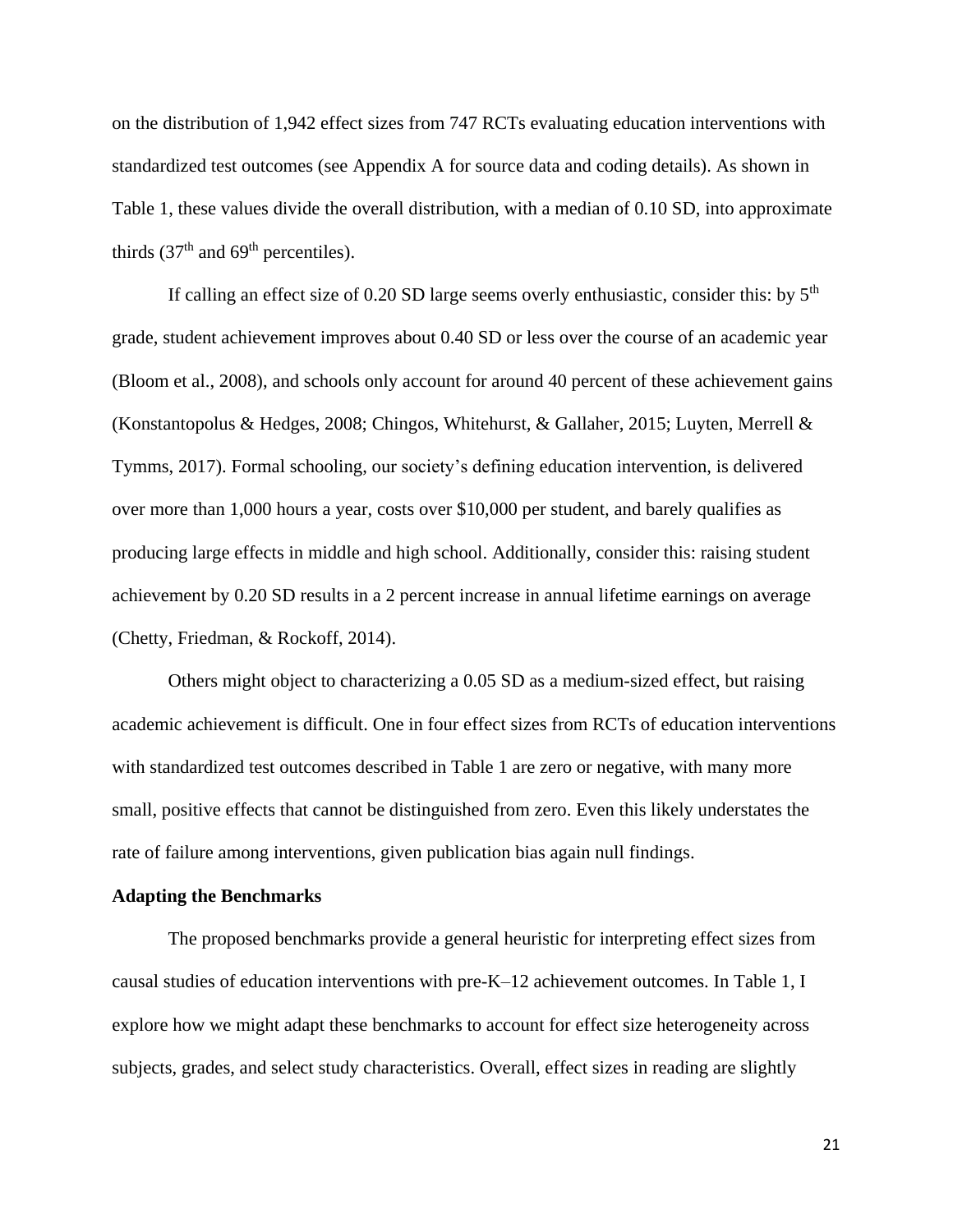larger than those found in math. However, disaggregating by grade level reveals that the larger average effects in reading are driven exclusively by the considerably large effects on standardized tests of early-literacy skills in pre-kindergarten through 3rd grade. This is evident in Figure 1, which depicts the median and interquartile range  $(25<sup>th</sup>$  to  $75<sup>th</sup>$  percentiles) of effect sizes in math (Panel A) and reading (Panel B) across grade levels (see Appendix Table B1 for specific statistics).

In math, the distribution of effect sizes is relatively stable across grade levels, despite students making much larger learning gains in early childhood than during adolescence (Bloom et al., 2008; Lee, Fin, & Liu, 2019). Median effects in math cluster tightly between 0.04 and 0.09 SD across all grades above pre-kindergarten (median 0.12 SD), and are similar in magnitude to effect sizes in reading across  $4<sup>th</sup>$  to  $12<sup>th</sup>$  grade (median between 0.04 and 0.08 SD). These results suggest that the proposed benchmarks are broadly applicable, if not even slightly high thresholds, for most grade and subject combinations with the exception of pre-kindergarten and lower elementary grades in reading. One might adjust benchmarks for evaluating effect sizes on assessments of early literacy upward to, say, 0.10 and 0.30 SD.

Similar to prior studies, we find further evidence that larger studies with broad achievement measures produce systematically smaller effect sizes. Effect sizes from studies with samples greater than 2,000 students are several times smaller than studies with 100 students or fewer (medians of 0.03 vs. 0.24 SD). And effect sizes on broad achievement measures are noticeably smaller than those on narrow measures (medians of 0.10 vs. 0.17 SD). RCTs funded by the U.S. Department of Education, which requires scholars to pre-register their research design and report their findings, have a median effect size of 0.03 across 139 effect sizes from 49 RCTs. These patterns suggest that effects of 0.15 or even 0.10 SD should be considered large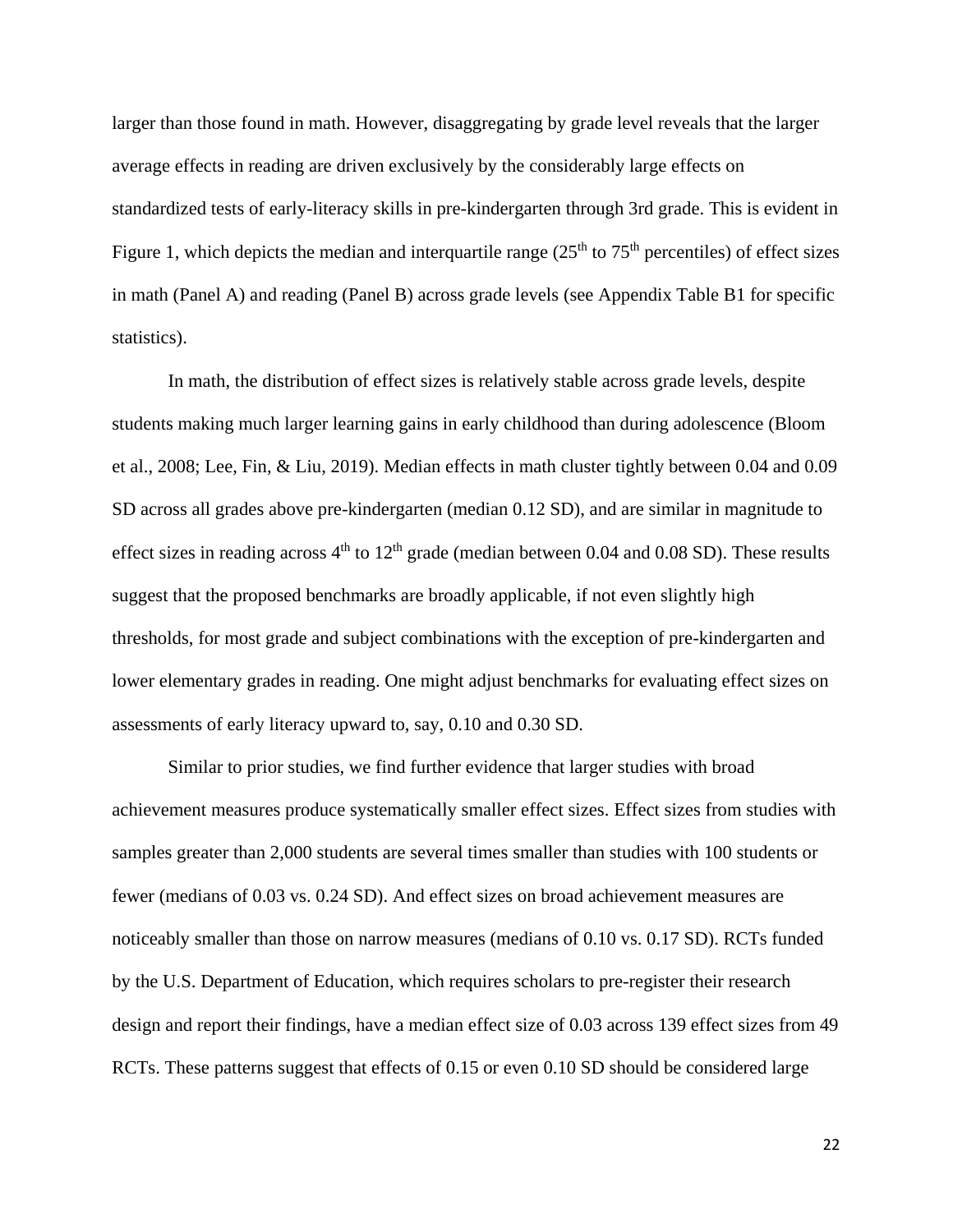and impressive when they arise from large-scale field experiments that are pre-registered and examine broad achievement measures.

#### **Incorporating Costs and Scalability into Policy Decisions**

Simply reclassifying the magnitude of effect sizes is not sufficient from a policy perspective because effect sizes do not reflect the cost of a program or how likely it is to scale with fidelity. The schema shown in Table 2 combines effect size benchmarks with a corresponding set of empirically-based per-pupil cost benchmarks: less than \$500 is *Low*, \$500 to under \$4,000 is *Moderate*, and \$4,000 or greater is *High* (see Appendix Table C1 for more details).<sup>7</sup> Given that these cost benchmarks are derived from a sample of only 68 education interventions, they should be viewed as only a rough guide for classifying effect sizes into the simple cost-effectiveness ratios shown in this 3x3 matrix.

The matrix helps to clarify two key insights about interpreting effect sizes: large effects are not uniformly more important than smaller effects, and low-cost interventions are not uniformly more favorable than costlier interventions. One can see this in the different combinations of effect sizes and costs that have similar cost-effectiveness ratios on a given downward-sloping diagonal, with green shading representing higher and red shading representing lower cost-effectiveness ratios. At the same time, interventions with similar costeffectiveness ratios are not interchangeable as policy decisions depend on local priorities, resources, and politics as well.

The last step is assessing whether an intervention is easy, reasonable, or hard to scale. Because there are no clear benchmarks to apply here, this step requires the judgement of the interpreter following the guidance I provide above. Reasonable people will disagree about program scalability. The larger point is to introduce scalability into the process of interpreting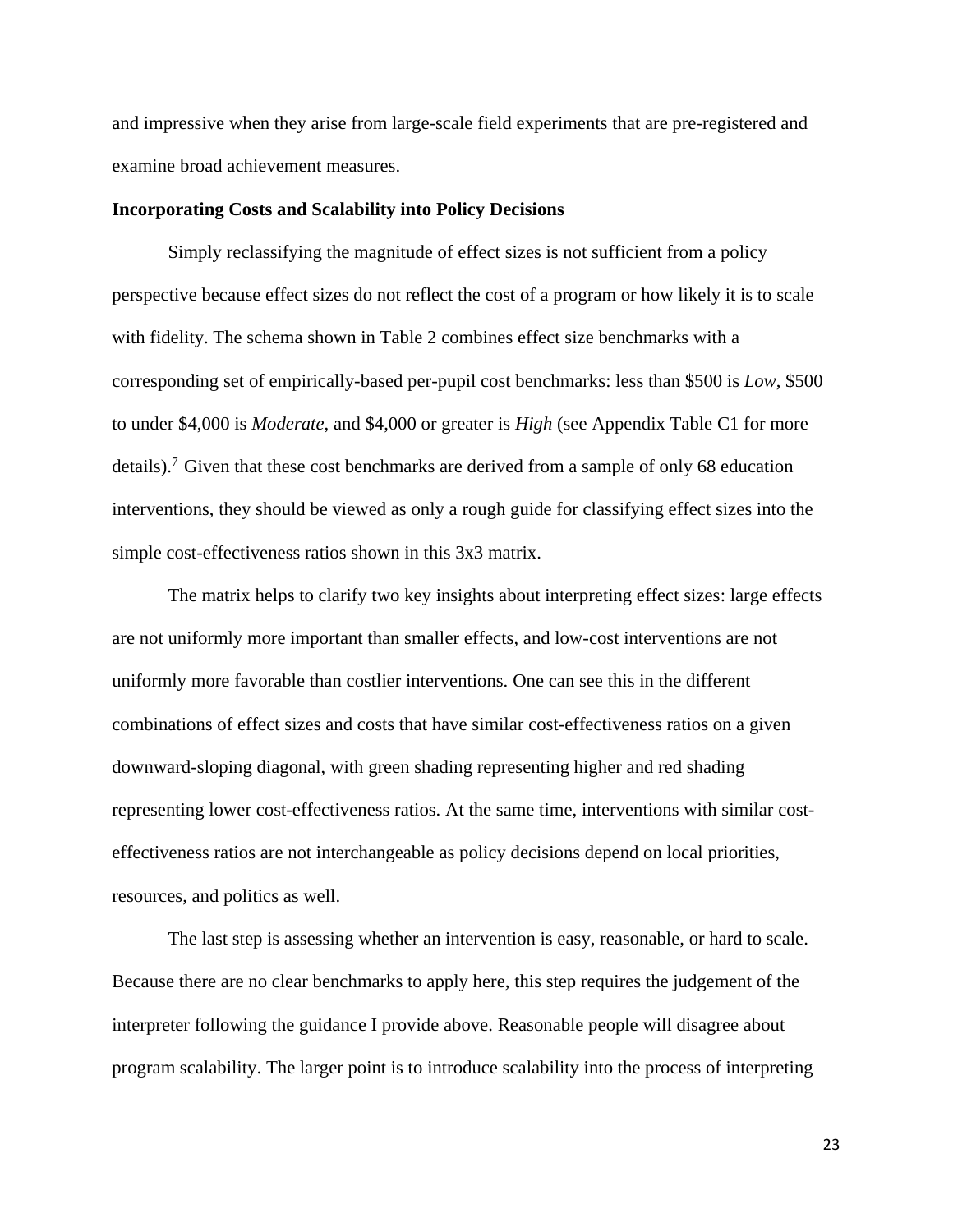effect sizes and to consider whether an intervention falls closer to the easy- or hard-to-scale end of the spectrum. Assessing scalability helps to provide a measure of the challenges associated with expanding a program so that these challenges are considered and addressed.

#### **An Example**

Consider, for example, the previously cited studies evaluating the effects of universal free breakfast (0.09 SD) and individualized tutoring (0.23 SD). In many ways, these studies share similar core features. Both studies employ causal methods and examine effects on broad, reliable state achievement tests in math, standardized at the student level and assessed at the end of the school year in which the interventions were implemented. Both studies analyze sizable samples of over 2,000 students in grades  $(4<sup>th</sup>/5<sup>th</sup>$  vs.  $9<sup>th</sup>/10<sup>th</sup>$ ) where there are few systematic differences in the average effect size of education interventions.

However, differences in sample characteristics and analytical approaches, costs, and scalability all indicate these effect sizes might be more similar in practical importance than their magnitudes suggest. Cook et al. (2015) target their tutoring study to male youth of middling achievement in distressed Chicago high schools, a narrow population for which the intervention is specifically designed and in which there is less variance in outcomes. They also focus on the effect of *receiving* tutoring, whereas Frisvold (2015) reports on the effect of *offering* a universal intervention – free breakfast – to all elementary school students. Both of these differences in study features likely contribute to the larger effect size for tutoring.

Considering costs further illustrates how the smaller effect of universal free breakfast is, from a policy standpoint, equally if not more impressive than the large effect of individualized tutorials. Studies suggest a conservative estimate for the annual cost of universal free breakfast is \$50 to \$200 per student, depending on state and federal reimbursement rates (Schwartz &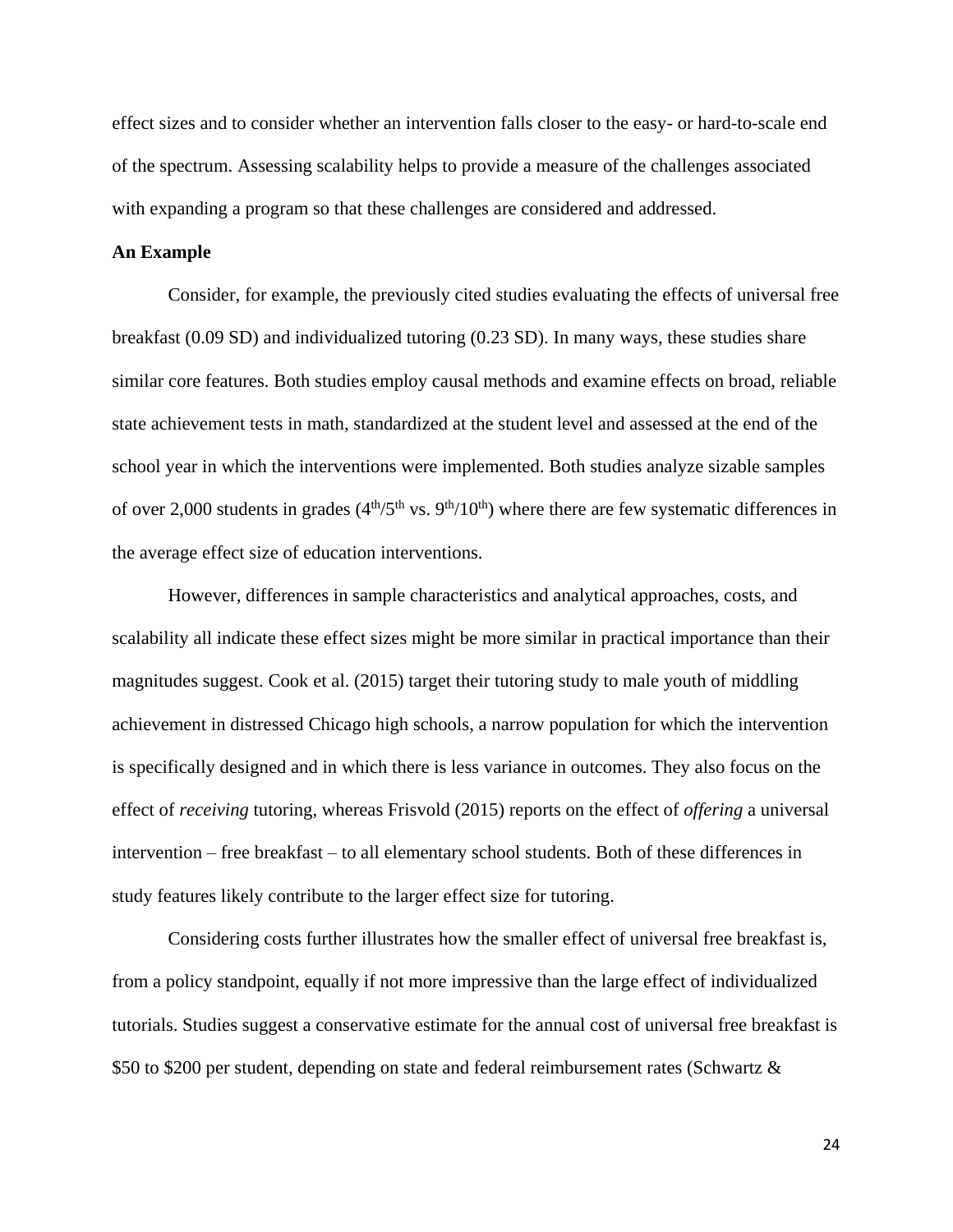Rothbart, 2017). Cook et al. (2015) report that the annual cost of individualized tutoring is more than \$2,500 per student. Universal free breakfast produces a medium effect size at a low cost compared to individualized tutoring with a large effect size at a moderate cost.

Incorporating scalability demonstrates again how smaller effect sizes can be more meaningful than larger ones. Implementing individualized tutorials requires schools to reorganize their schedule to incorporate tutoring throughout the school day. Much of the effect of tutoring depends on the ability to recruit, select, train, and support a corps of effective tutors. I would characterize these implementation challenges as non-trivial, but reasonable, given they don't require major behavioral changes on the part of core school staff. In contrast, a universal free breakfast program requires little skill or training on the part of cafeteria workers and can be provided using the existing equipment in school cafeterias. I would characterize universal free breakfast as easy to scale. The greater likelihood of scaling universal free breakfast programs with fidelity compared to individualized tutoring makes it that much more of a policy-relevant effect.

#### **Conclusion**

Rigorous evaluations of education interventions are necessary for evidence-based policy and practice, but they are not sufficient. To inform policy, scholars and policymakers must be able to interpret findings and judge their substantive significance. This is challenging because what, when, and how outcomes are measured, as well as subjective decisions researchers make about study design and analysis, all shape the magnitude of program effects. This article provides broad guidelines for incorporating study features into the interpretation process. It also proposes a new, more detailed schema with empirical benchmarks that reflect how the vast majority of education interventions fail or only produce effects that would be judged as small by Cohen's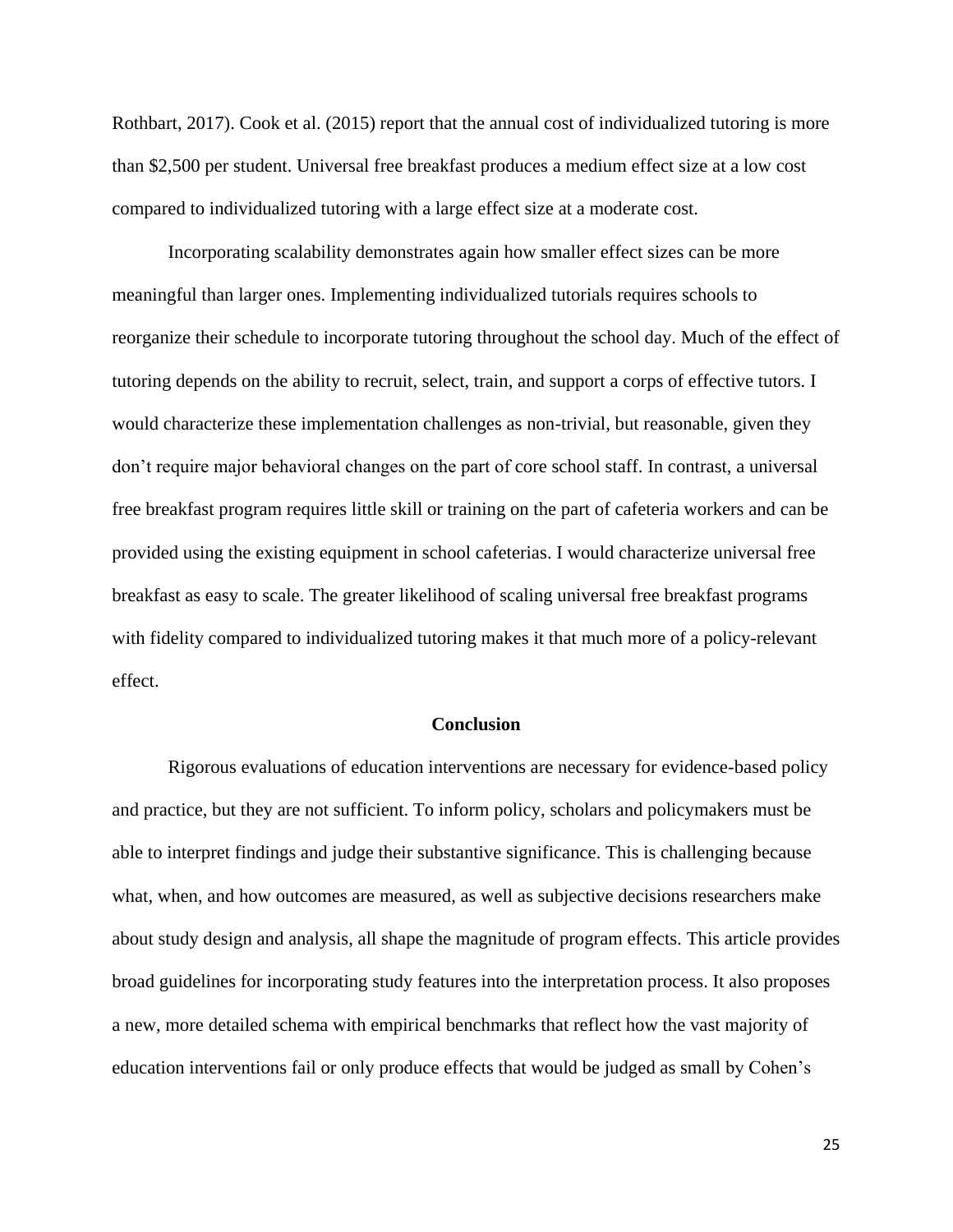standards. Interpreting the policy relevance of effects requires that we update our expectations as well as consider program costs and scalability. Effect sizes that are equal in magnitude are rarely equal in importance.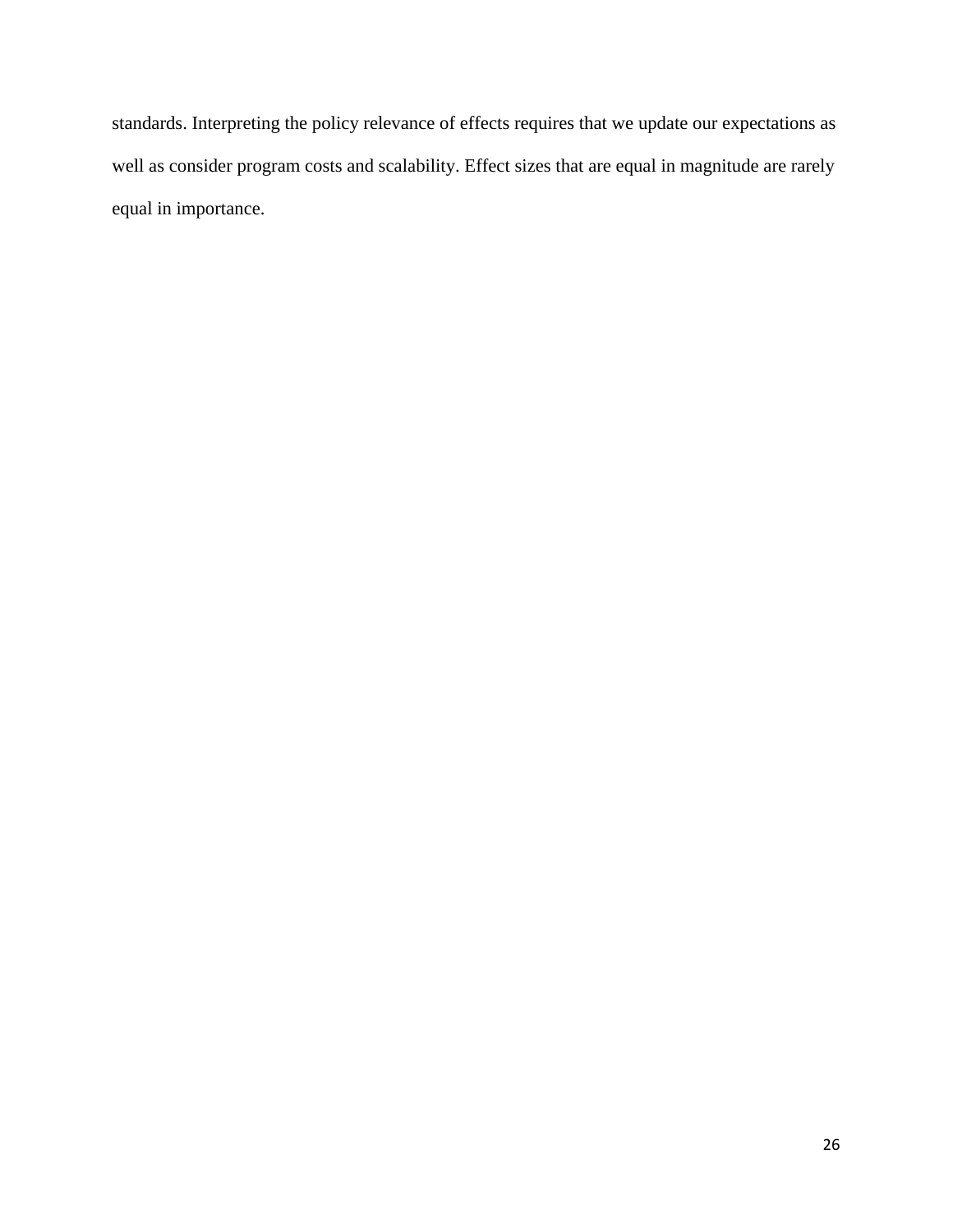## **Endnotes**

<sup>1</sup> These benchmarks are specifically for effect sizes derived from standardized differences in means, which are the focus of this paper.

<sup>2</sup> For example, prior studies have focused on defining effect sizes (Kelley & Preacher, 2012), calculating effect sizes (Rosenthal, Rosnow, & Rubin, 2000; Hedges, 2008; Soland & Meng Thum, 2019), illustrating how research designs influence effect sizes (Cheung & Slavin, 2016; Simpson, 2017), developing empirical benchmarks for interpreting effect sizes (Bloom et al., 2008; Hill et al., 2008), translating effect sizes into more intuitive terms (Lipsey et al., 2012; Baird & Pane, 2019), considering cost-effectiveness (Duncan & Magnuson, 2007; Harris, 2009; Levin & Belfield, 2015), and interpreting effect sizes in the fields of child development (McCartney & Rosenthal, 2000) and psychology (Funder & Ozer, 2019).

 $3$  For example,  $2<sup>nd</sup>$  graders typically make average gains of 1.00 SD in math over the course of the school year, while 9<sup>th</sup> graders gain only  $0.25 \overline{SD}$  in math, on average. Dividing each of these annual gains by 9 months to arrive at an approximate magnitude of average gains per month of school illustrates that an effect size of 0.20 SD in math is less than 2 months of learning for a 2<sup>nd</sup> grader (0.2 SD  $*$  [9 months / 1.00 SD annual gain]) but over 7 months for a 9<sup>th</sup> grader (0.2 SD  $*$ [9 months / 0.25 SD gain]).

<sup>4</sup> This assumes no major threats to the validity of the randomization process or substantially differential attrition.

<sup>5</sup> This first approach is equivalent to Cohen's *d* when the sample size for the treatment and control groups are the same and the second approach is known as Glass's  $\Delta$ .

<sup>6</sup> This lower take-up rate is due to some treatment students not taking up the offer of tutoring and others never receiving the offer because they did not return to the school they were enrolled in the previous year.

<sup>7</sup> Per-pupil costs can be converted into per-teacher or per-school costs by making a simple assumption about average class and school sizes.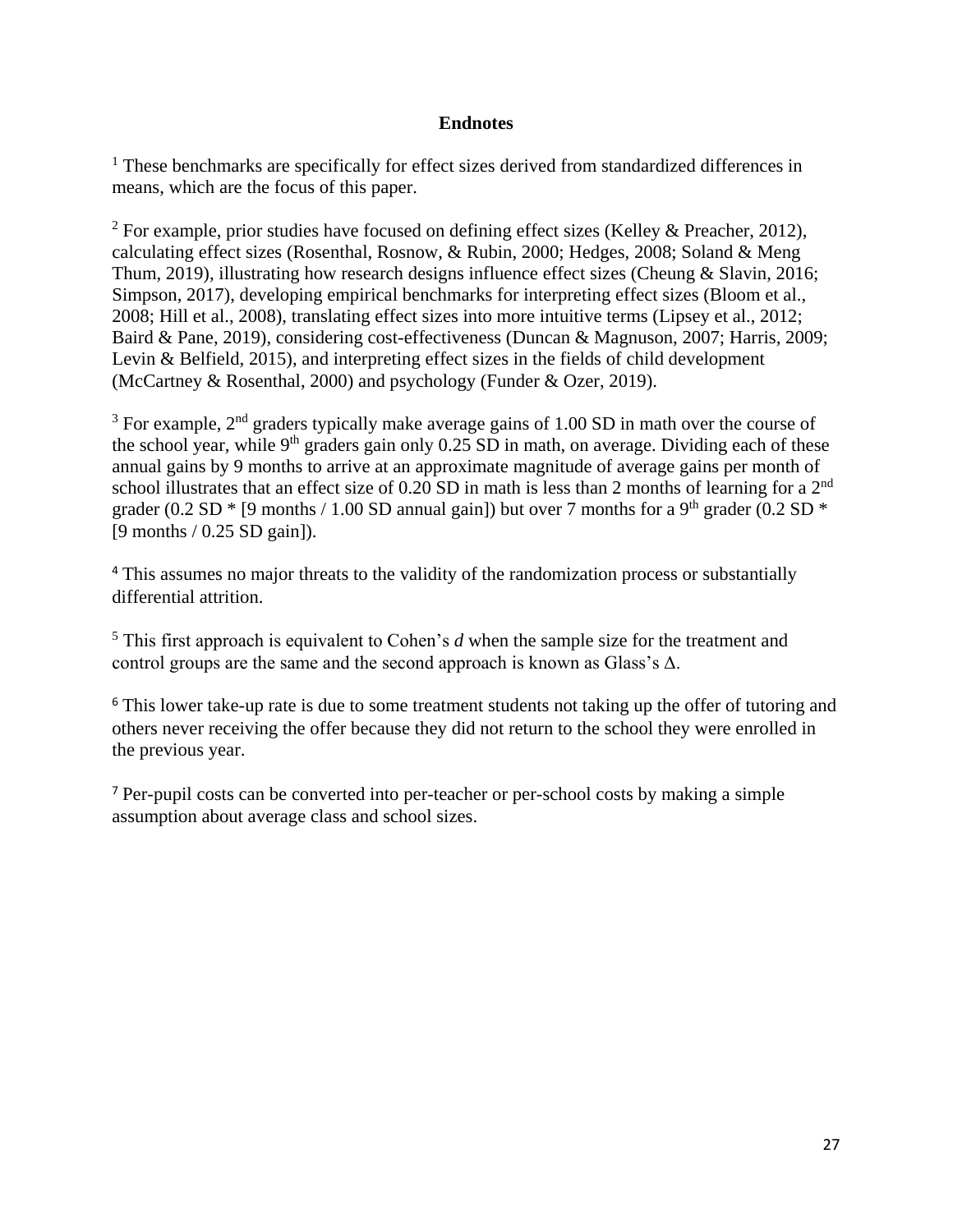#### **References**

- Allcott, H. (2015). Site selection bias in program evaluation. *The Quarterly Journal of Economics*, *130*(3), 1117-1165.
- Angrist, J. D. (2004). American education research changes tack. *Oxford Review of Economic Policy*, *20*(2), 198-212.
- Angrist, J. D., Cohodes, S. R., Dynarski, S., Fullerton, J. B., Kane, T. J., Pathak, P. A., & Walters, C. R. (2011). Student achievement in Massachusetts' charter schools. *Cambridge, MA: Center for Education Policy Research at Harvard University*.
- Angrist, J. D., Cohodes, S. R., Dynarski, S. M., Pathak, P. A., & Walters, C. R. (2016). Stand and deliver: Effects of Boston's charter high schools on college preparation, entry, and choice. *Journal of Labor Economics*, *34*(2), 275-318.
- Bailey, D., Duncan, G. J., Odgers, C. L., & Yu, W. (2017). Persistence and fadeout in the impacts of child and adolescent interventions. *Journal of Research on Educational Effectiveness*, *10*(1), 7-39.
- Baird, M. D. & Pane, J. F. (2019). Translating standardized effects of education programs into more interpretable metrics. *Educational Researcher, 48*(4), 217-228.
- Bloom, B. S. (1984). The 2 sigma problem: The search for methods of group instruction as effective as one-to-one tutoring. *Educational Researcher*, *13*(6), 4-16.
- Bloom, H. S., Hill, C. J., Black, A. R., & Lipsey, M. W. (2008). Performance trajectories and performance gaps as achievement effect-size benchmarks for educational interventions. *Journal of Research on Educational Effectiveness*, *1*(4), 289-328.
- Boulay, B., Goodson, B., Olsen, R., McCormick, R., Darrow, C., Frye, M., ... & Sarna, M. (2018). The Investing in Innovation Fund: Summary of 67 Evaluations. Final Report. NCEE 2018-4013. *National Center for Education Evaluation and Regional Assistance*.
- Bowden, A.B., Belfield, C.R., Levin, H.M., Shand, R., Wang, A. & Morales, M., 2015. A benefit-cost analysis of City Connects. *Center for Benefit-Cost Studies in Education: Teachers College, Columbia University*.
- Boyd, D., Grossman, P., Lankford, H., Loeb, S., & Wyckoff, J. (2008). Overview of Measuring Effect Sizes: The Effect of Measurement Error. Brief 2. *National Center for Analysis of Longitudinal Data in Education Research*.
- Chetty, R., Friedman, J. N., & Rockoff, J. E. (2014). Measuring the impacts of teachers II: Teacher value-added and student outcomes in adulthood. *American Economic Review*, *104*(9), 2633-79.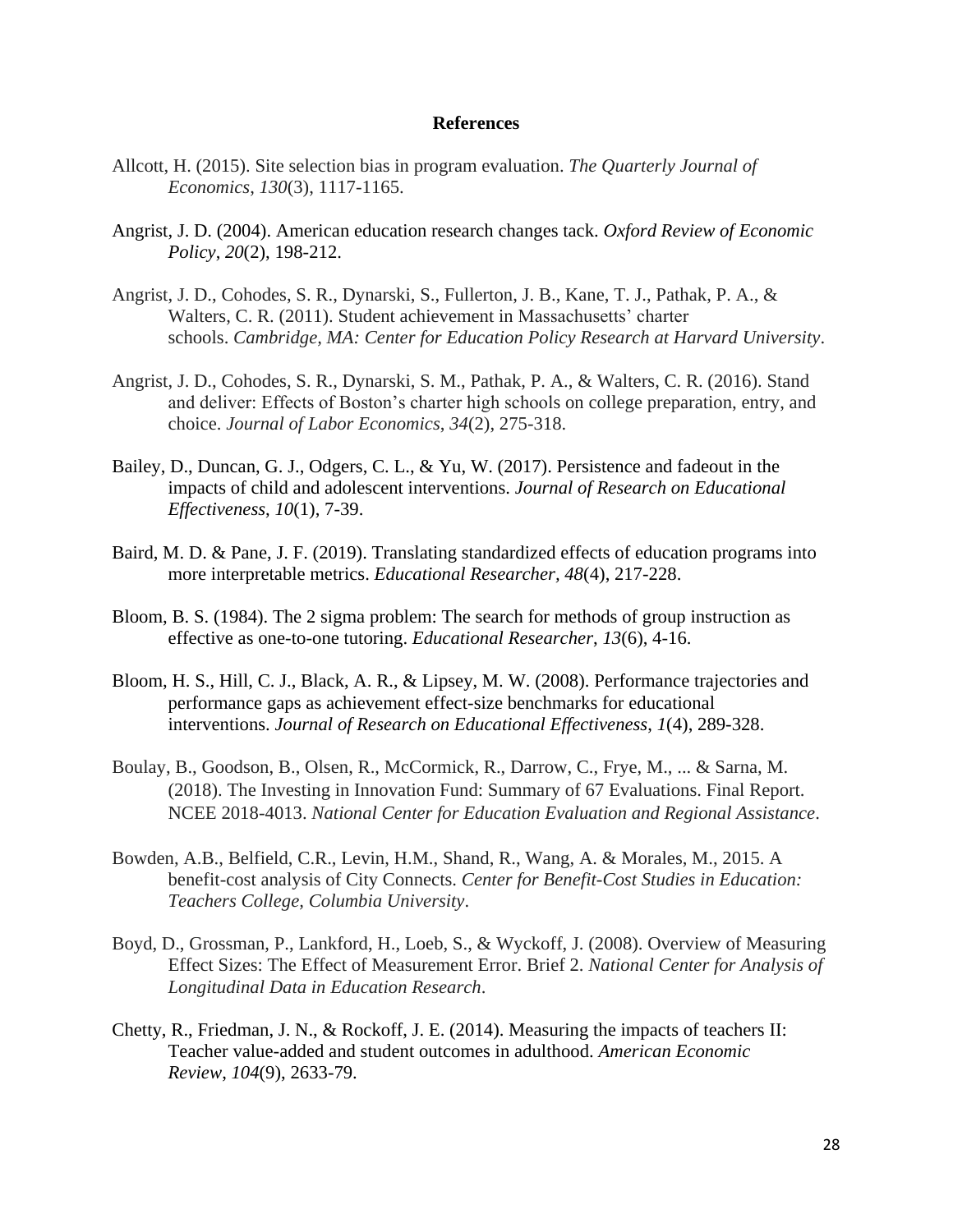- Cheung, A. C., & Slavin, R. E. (2016). How methodological features affect effect sizes in education. *Educational Researcher*, *45*(5), 283-292.
- Chingos, M. M., Whitehurst, G. J., & Gallaher, M. R. (2015). School districts and student achievement. *Education Finance and Policy*, *10*(3), 378-398.
- Cohen, J. (1962). The statistical power of abnormal-social psychological research: a review. *The Journal of Abnormal and Social Psychology*, *65*(3), 145.
- Cohen, J. (1969). *Statistical Power Analysis for the Behavioral Sciences* (1st ed.)*.* New York: Academic Press.
- Cohen, J. (1988). *Statistical power analysis for the behavioral sciences* (2nd ed.). Hillsdale, N.J.: Lawrence Erlbaum.
- Cook, T. D. (2001). Sciencephobia. *Education Next*, *1*(3). Retrieved from [educationnext.org/](http://educationnext.org/)
- Cook, P. J., Dodge, K., Farkas, G., Fryer, R. G., Guryan, J., Ludwig, J., & Mayer, S. (2015). Not Too Late: Improving Academic Outcomes for Disadvantaged Youth. *Institute for Policy Research Northwestern University Working Paper WP-15-01*
- Dee, T. S., & Dizon-Ross, E. (2019). School Performance, Accountability, and Waiver Reforms: Evidence from Louisiana. *Educational Evaluation and Policy Analysis, 41*(3), 316-349*.*
- Duncan, G. J., & Magnuson, K. (2007). Penny wise and effect size foolish. *Child Development Perspectives*, *1*(1), 46-51.
- Durlak, J. A., Weissberg, R. P., Dymnicki, A. B., Taylor, R. D., & Schellinger, K. B. (2011). The impact of enhancing students' social and emotional learning: A meta-analysis of schoolbased universal interventions. *Child Development*, *82*(1), 405-432.
- Frisvold, D. E. (2015). Nutrition and cognitive achievement: An evaluation of the School Breakfast Program. *Journal of Public Economics*, *124*, 91-104.
- Fryer Jr, R. G. (2017). The production of human capital in developed countries: Evidence from 196 randomized field experiments. In *Handbook of Economic Field Experiments* (Vol. 2, pp. 95-322). North-Holland.
- Fryer Jr, R. G., & Noveck, M. H. (in press). High-Dosage Tutoring and Reading Achievement: Evidence from New York City. *Journal of Labor Economics*.
- Funder, D. C. & Ozer, D. J. (2019). Evaluating effect size in psychological research: Sense and nonsense. *Advances in Methods and Practices in Psychological Science, 2*(2), 156-168.
- Glass, G. V., McGaw, B., & Smith, M. L. (1981). *Meta-analysis in social research.* Beverly Hills, CA: Sage.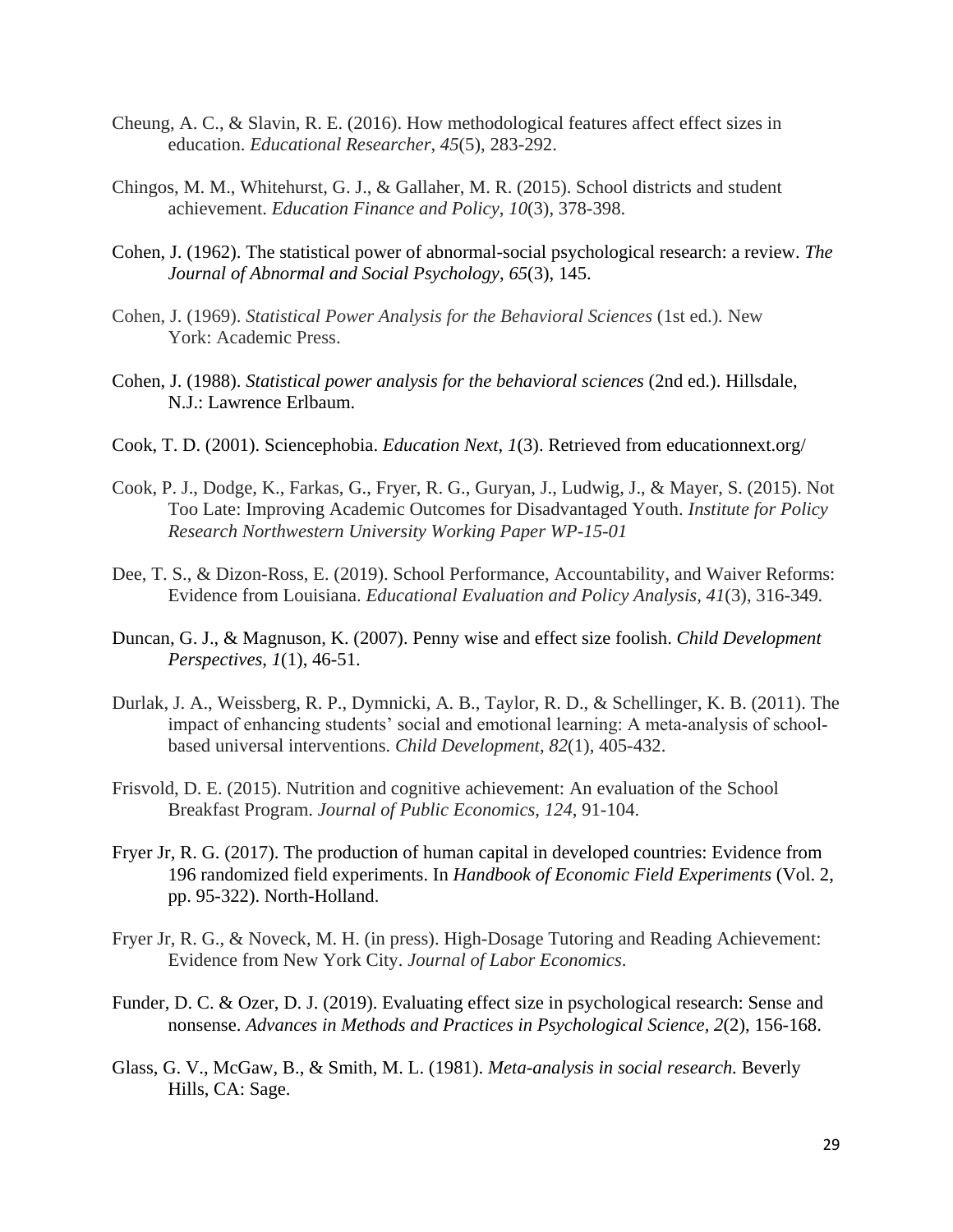- Greenberg, M. T., & Abenavoli, R. (2017). Universal interventions: Fully exploring their impacts and potential to produce population-level impacts. *Journal of Research on Educational Effectiveness*, *10*(1), 40-67.
- Grissom, J. A., Kalogrides, D., & Loeb, S. (2015). Using student test scores to measure principal performance. *Educational Evaluation and Policy Analysis*, *37*(1), 3-28.
- Gueron, J. M., & Rolston, H. (2013). *Fighting for reliable evidence*. Russell Sage Foundation.
- Harris, D. N. (2009). Toward policy-relevant benchmarks for interpreting effect sizes: Combining effects with costs. *Educational Evaluation and Policy Analysis*, *31*(1), 3-29.
- Hattie, J. (2009). *Visible learning: A synthesis of 800+ meta-analyses on achievement*. Abingdon: Routledge.
- Heckman, J. J., Moon, S. H., Pinto, R., Savelyev, P. A., & Yavitz, A. (2010). The rate of return to the HighScope Perry Preschool Program. *Journal of Public Economics*, *94*(1-2), 114- 128.
- Hedges, L. V. (2007). Effect sizes in cluster-randomized designs. *Journal of Educational and Behavioral Statistics, 32*(4), 341-370.
- Hedges, L. V. (2008). What are effect sizes and why do we need them? *Child Development Perspectives*, *2*(3), 167-171.
- Hollands, F. M., Kieffer, M. J., Shand, R., Pan, Y., Cheng, H., & Levin, H. M. (2016). Costeffectiveness analysis of early reading programs: A demonstration with recommendations for future research. *Journal of Research on Educational Effectiveness*, *9*(1), 30-53.
- Honig, M. I. (2006). *New directions in education policy implementation*. SUNY Press.
- Jacob, R., Armstrong, C., Bowden, A. B., & Pan, Y. (2016). Leveraging volunteers: An experimental evaluation of a tutoring program for struggling readers. *Journal of Research on Educational Effectiveness*, *9*(sup1), pp.67-92.
- Jepsen, C., & Rivkin, S. (2009). Class size reduction and student achievement the potential tradeoff between teacher quality and class size. *Journal of Human Resources*, *44*(1), 223- 250.
- Kelley, K., & Preacher, K. J. (2012). On effect size. *Psychological methods*, *17*(2), 137.
- Kline, P., & Walters, C. R. (2016). Evaluating public programs with close substitutes: The case of Head Start. *The Quarterly Journal of Economics*, *131*(4), 1795-1848.

Konstantopoulos, S., & Hedges, L. V. (2008). How large an effect can we expect from school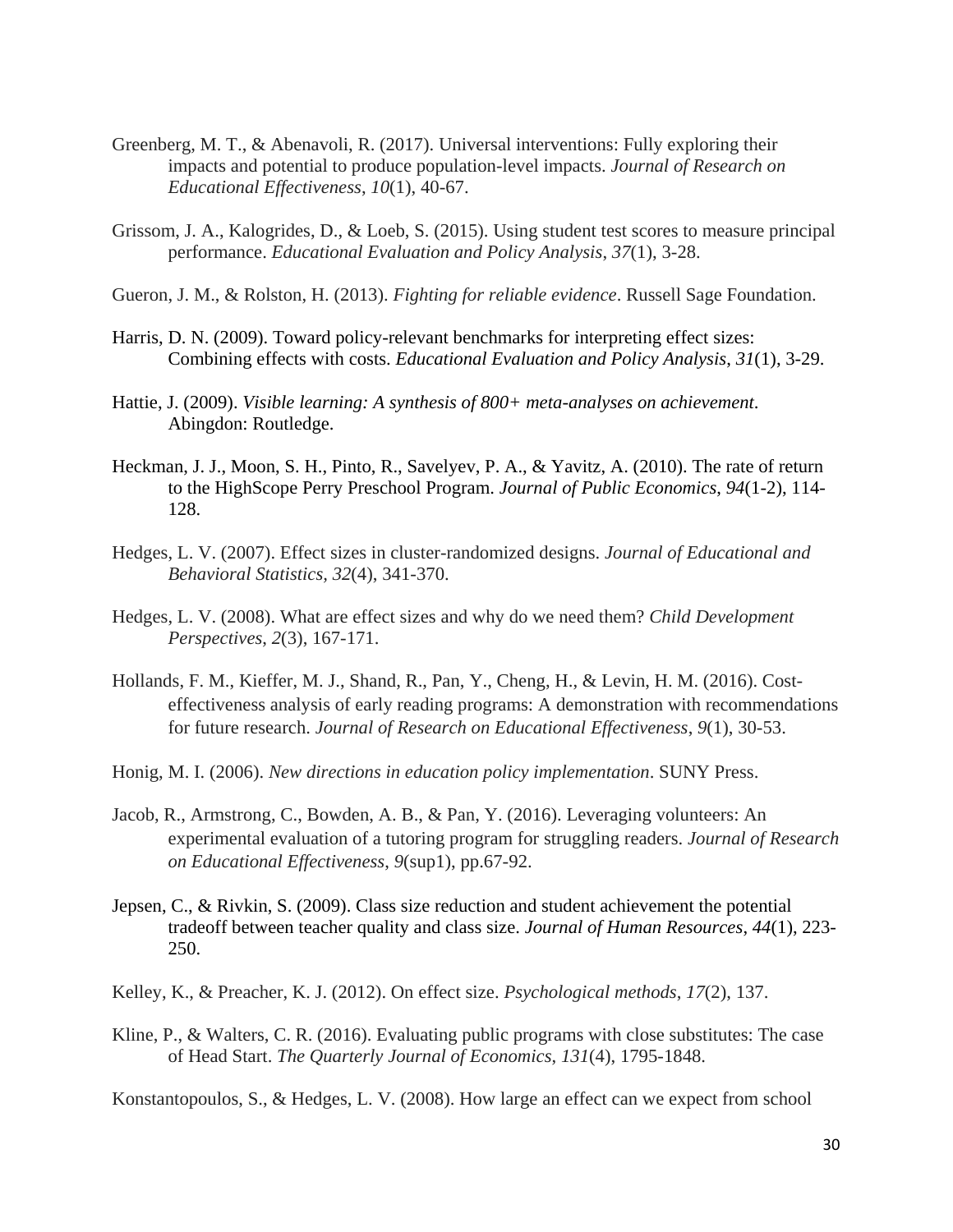reforms?. *Teachers College Record*, *110*(8), 1611-1638.

- Kraft, M. A. (2015). How to make additional time matter: Integrating individualized tutorials into an extended day. *Education Finance and Policy*, *10*(1), 81-116.
- Kraft. M.A. (2018). Federal efforts to improve teacher quality. In Hess R. & McShane, M. (Editors). Bush-Obama School Reform: Lessons Learned. Harvard Education Press. 69- 84.
- Kraft, M. A., Blazar, D., & Hogan, D. (2018). The effect of teacher coaching on instruction and achievement: A meta-analysis of the causal evidence. *Review of Educational Research*, *88*(4), 547-588.
- Lee, J., Finn, J., & Liu, X. (2019). Time-indexed effect size for educational research and evaluation: Reinterpreting program effects and achievement gaps in K–12 reading and math. *The Journal of Experimental Education*, *87*(2), 193-213.
- Levin, H. M., & Belfield, C. (2015). Guiding the development and use of cost-effectiveness analysis in education. *Journal of Research on Educational Effectiveness*, *8*(3), 400-418.
- Levin, H. M., Belfield, C., Hollands, F., Bowden, A.B., Cheng, H., Shand, R., Pan, Y., & Hanisch-Cerda, B. (2012). Cost–effectiveness analysis of interventions that improve high school completion. *Teacher College, Columbia University*.
- Levin, H. M., Catlin, D., & Elson, A. (2007). Costs of implementing adolescent literacy programs. Informed choices for struggling adolescent readers: A research-based guide to instructional programs and practices, 61-91.
- Lipsey, M. W., & Wilson, D. B. (1993). The efficacy of psychological, educational, and behavioral treatment: Confirmation from meta-analysis. *American Psychologist*, *48*(12), 1181.
- Lipsey, M. W., Puzio, K., Yun, C., Hebert, M. A., Steinka-Fry, K., Cole, M. W., ... & Busick, M. D. (2012). Translating the Statistical Representation of the Effects of Education Interventions into More Readily Interpretable Forms. *National Center for Special Education Research*.
- Lortie-Forgues, H. & Inglish, M. (2019). Rigorous large-scale RCTs are often uninformative: Should we be concerned? *Educational Researcher, 48*(3), 158-166.
- Luyten, H., Merrell, C., & Tymms, P. (2017). The contribution of schooling to learning gains of pupils in Years 1 to 6. *School effectiveness and school improvement*, *28*(3), 374-405.
- Lynch, K., Hill, H. C., Gonzalez, K. E., & Pollard, C. (2019). Strengthening the Research Base that Informs STEM Instructional Improvement Efforts: A Meta-Analysis. *Educational Evaluation and Policy Analysis*, *41*(3), 260-293.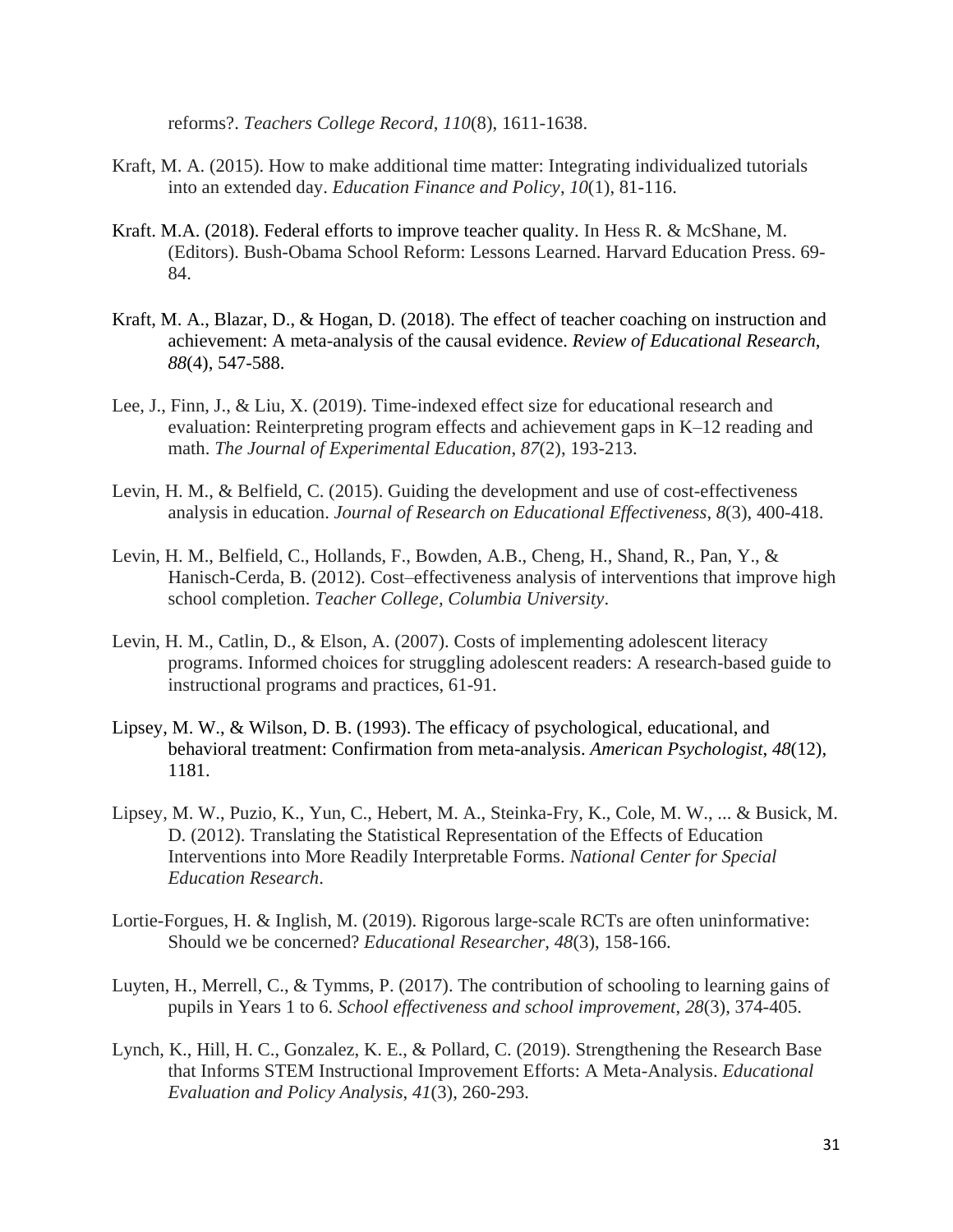- McCartney, K., & Rosenthal, R. (2000). Effect size, practical importance, and social policy for children. *Child Development*, *71*(1), 173-180.
- Murnane, R. J., & Nelson, R. R. (2007). Improving the performance of the education sector: The valuable, challenging, and limited role of random assignment evaluations. *Economics of Innovation and New Technology*, *16*(5), 307-322.
- Paunesku, D., Walton, G. M., Romero, C., Smith, E. N., Yeager, D. S., & Dweck, C. S. (2015). Mind-set interventions are a scalable treatment for academic underachievement. *Psychological Science*, *26*(6), 784-793.
- Puma, M., Bell, S., Cook, R., Heid, C., Shapiro, G., Broene, P., ... & Ciarico, J. (2010). Head Start Impact Study. Final Report. *Administration for Children & Families*.
- Rosenthal, R., Rosnow, R. L., & Rubin, D. B. (2000). *Contrasts and effect sizes in behavioral research: A correlational approach*. Cambridge University Press.
- Ruiz‐Primo, M. A., Shavelson, R. J., Hamilton, L., & Klein, S. (2002). On the evaluation of systemic science education reform: Searching for instructional sensitivity. *Journal of Research in Science Teaching: The Official Journal of the National Association for Research in Science Teaching*, *39*(5), 369-393.
- Schäfer, T., & Schwarz, M. (2019). The meaningfulness of effect sizes in psychological research: Differences between sub-disciplines and the impact of potential biases. *Frontiers in Psychology*, *10*, 813.
- Schwartz, A. E., & Rothbart, M. W. (2017). Let Them Eat Lunch: The Impact of Universal Free Meals on Student Performance. Working Paper.
- Setren, Elizabeth. (2019). The Impact of Targeted vs. General Education Investments: Evidence from Special Education and English Language Learners in Boston Charter Schools. (EdWorkingPaper: 19-100). Retrieved from Annenberg Institute at Brown University: http://www.edworkingpapers.com/ai19-100
- Simpson, A. (2017). The misdirection of public policy: Comparing and combining standardised effect sizes. *Journal of Education Policy*, *32*(4), 450-466.
- Slavin, R. E. (1987). Mastery learning reconsidered. *Review of Educational Research*, *57*(2), 175-213.
- Slavin, R., & Smith, D. (2009). The relationship between sample sizes and effect sizes in systematic reviews in education. *Educational Evaluation and Policy Analysis*, *31*(4), 500- 506.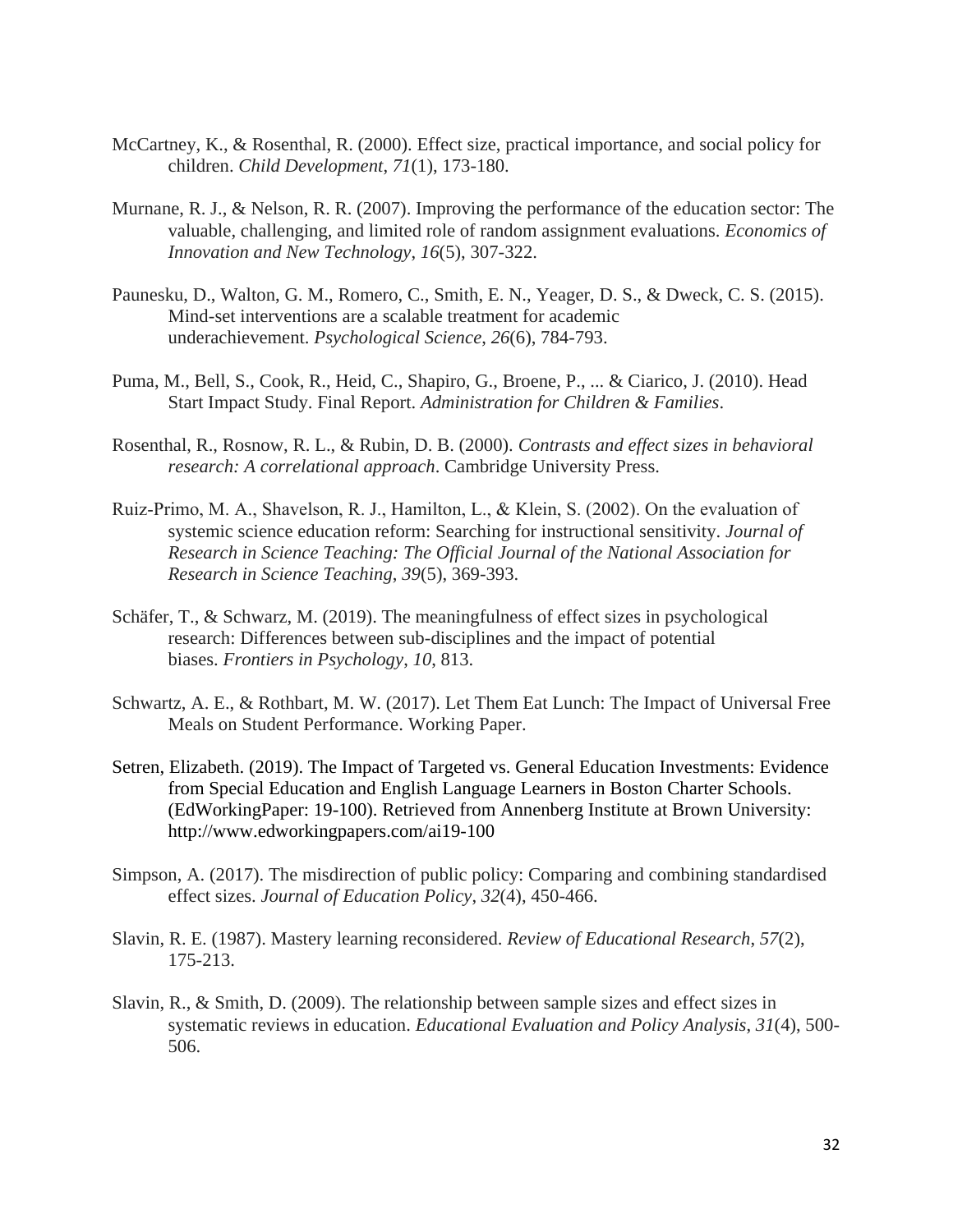- Soland, J. & Thum, Y.M. (2019). *Effect Sizes for Measuring Student and School Growth in Achievement: In Search of Practical Significance* (EdWorkingPaper No.19-60). Retrieved from Annenberg Institute at Brown University: http://edworkingpapers.com/ai19-60
- Tanner-Smith, E. E., Durlak, J. A., & Marx, R. A. (2018). Empirically based mean effect size distributions for universal prevention programs targeting school-aged youth: A review of meta-analyses. *Prevention Science*, *19*(8), 1091-1101.
- Washington State Institute for Public Policy. *Pre-K to 12 education benefit-cost/meta-analytic results.* Olympia, WA: Author. Information retrieved 2018, November.
- Yeager, D. S., Hanselman, P., Walton, G. M., Crosnoe, R., Muller, C. L., Tipton, E., … Dweck, C. S. (Forthcoming). A national experiment reveals where a growth mindset improves achievement. *Nature*.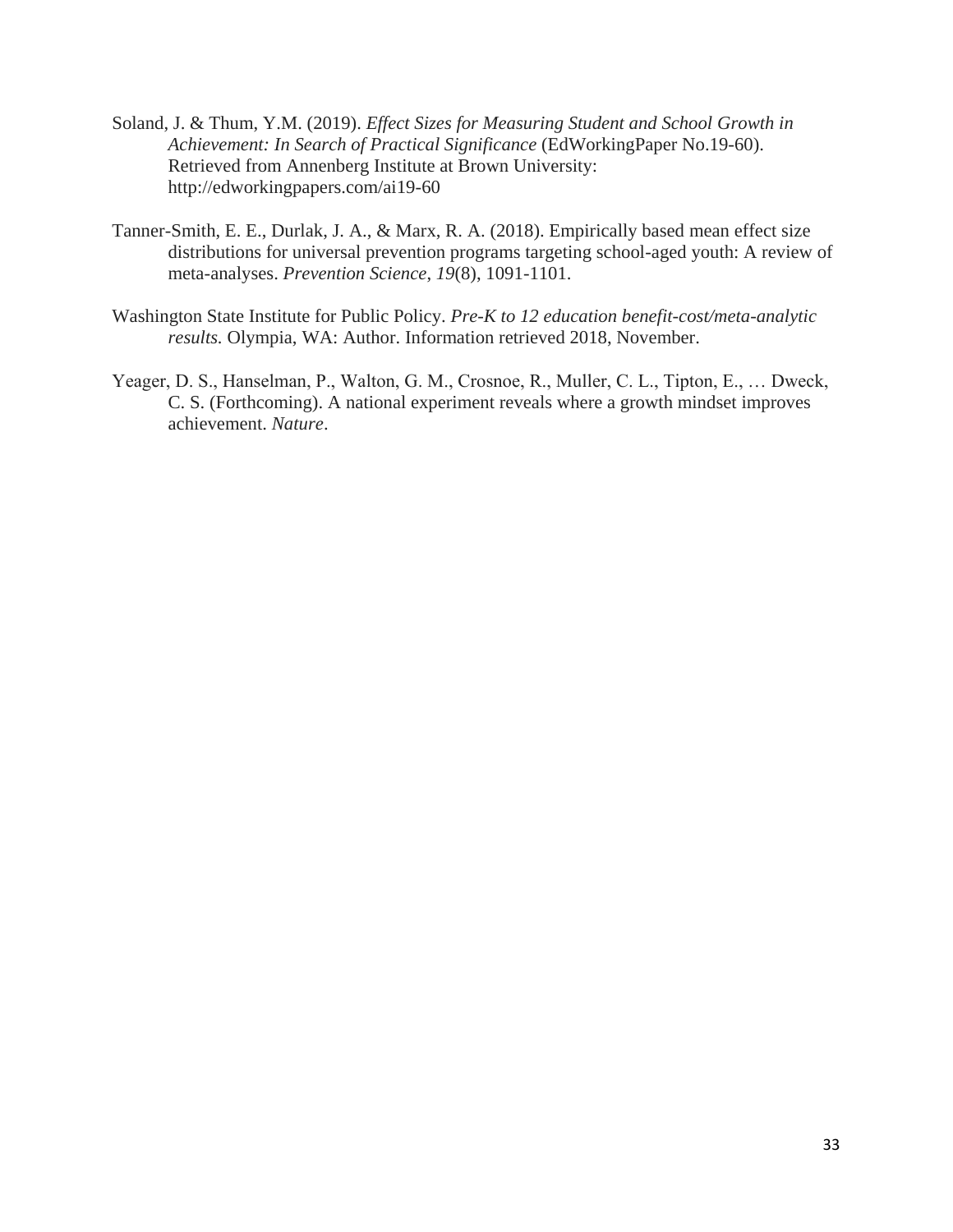### **Tables**

Table 1. *Empirical Distributions of Effect Sizes from Randomized Control Trials of Education Interventions with Standardized Achievement Outcomes*

|                         | Overall |         | Subject |            |            | Sample Size |              | Scope of Test | DoE Studies  |         |         |
|-------------------------|---------|---------|---------|------------|------------|-------------|--------------|---------------|--------------|---------|---------|
|                         | Math    |         | Reading | $\leq 100$ | 101 to 250 | 251 to 500  | 501 to 2,000 | >2,000        | <b>Broad</b> | Narrow  |         |
| Mean                    | 0.16    | 0.11    | 0.17    | 0.30       | 0.16       | 0.16        | 0.10         | 0.05          | 0.14         | 0.25    | 0.03    |
| Mean (weighted)         | 0.04    | 0.03    | 0.05    | 0.29       | 0.15       | 0.16        | 0.10         | 0.02          | 0.04         | 0.08    | 0.02    |
| Std                     | 0.28    | 0.22    | 0.29    | 0.41       | 0.29       | 0.22        | 0.15         | 0.11          | 0.24         | 0.44    | 0.16    |
| P <sub>1</sub>          | $-0.38$ | $-0.34$ | $-0.38$ | $-0.56$    | $-0.42$    | $-0.29$     | $-0.23$      | $-0.22$       | $-0.38$      | $-0.78$ | $-0.38$ |
| P <sub>10</sub>         | $-0.08$ | $-0.08$ | $-0.08$ | $-0.10$    | $-0.14$    | $-0.07$     | $-0.05$      | $-0.06$       | $-0.08$      | $-0.12$ | $-0.14$ |
| P <sub>20</sub>         | $-0.01$ | $-0.03$ | $-0.01$ | 0.02       | $-0.04$    | 0.00        | $-0.01$      | $-0.03$       | $-0.03$      | 0.00    | $-0.07$ |
| P30                     | 0.02    | 0.01    | 0.03    | 0.10       | 0.02       | 0.06        | 0.03         | 0.00          | 0.02         | 0.05    | $-0.04$ |
| P40                     | 0.06    | 0.04    | 0.08    | 0.16       | 0.07       | 0.10        | 0.06         | 0.01          | 0.06         | 0.11    | $-0.01$ |
| <b>P50</b>              | 0.10    | 0.07    | 0.12    | 0.24       | 0.12       | 0.15        | 0.09         | 0.03          | 0.10         | 0.17    | 0.03    |
| P60                     | 0.15    | 0.11    | 0.17    | 0.32       | 0.17       | 0.18        | 0.12         | 0.05          | 0.14         | 0.22    | 0.05    |
| P70                     | 0.21    | 0.16    | 0.23    | 0.43       | 0.25       | 0.22        | 0.15         | 0.08          | 0.20         | 0.34    | 0.09    |
| <b>P80</b>              | 0.30    | 0.22    | 0.33    | 0.55       | 0.35       | 0.29        | 0.19         | 0.11          | 0.29         | 0.47    | 0.14    |
| <b>P90</b>              | 0.47    | 0.37    | 0.50    | 0.77       | 0.49       | 0.40        | 0.27         | 0.17          | 0.43         | 0.70    | 0.23    |
| P99                     | 1.08    | 0.91    | 1.14    | 1.58       | 0.93       | 0.91        | 0.61         | 0.48          | 0.93         | 2.12    | 0.50    |
| $k$ (# of effect sizes) | 1942    | 588     | 1260    | 408        | 452        | 328         | 395          | 327           | 1352         | 243     | 139     |
| $n$ (# of studies)      | 747     | 314     | 495     | 202        | 169        | 173         | 181          | 124           | 527          | 91      | 49      |

Notes: A majority of the standardized achievement outcomes (95%) are based on math and ELA test scores, with the remaining based on science, social studies, or general achievement. Weights are based on sample size for weighted mean estimates. See Appendix A for details about data sources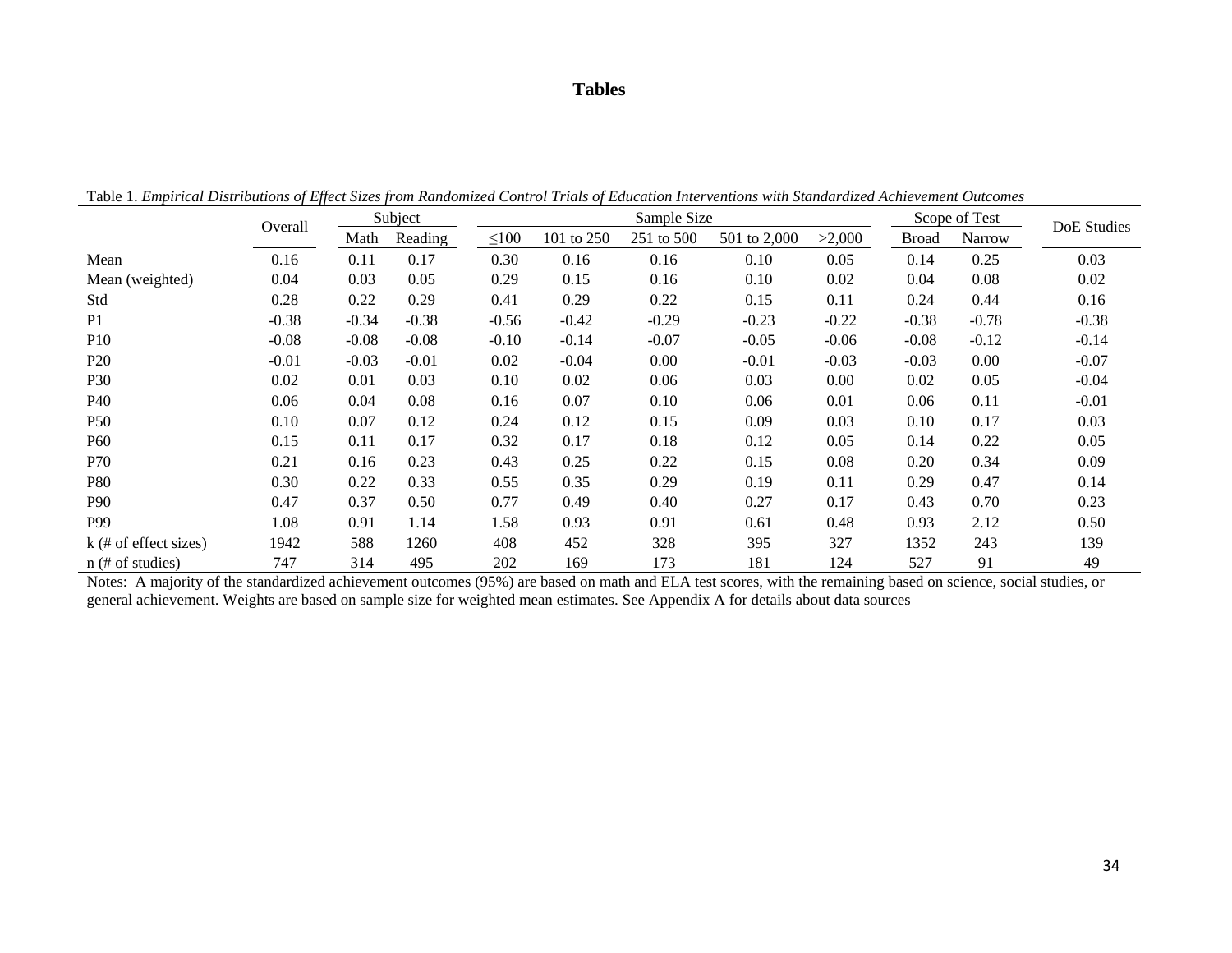|                |                                     |                                      | Scalability                                    |                                       |   |                                      |
|----------------|-------------------------------------|--------------------------------------|------------------------------------------------|---------------------------------------|---|--------------------------------------|
|                |                                     |                                      | Cost Per Pupil                                 |                                       |   |                                      |
|                |                                     | Low<br>(< \$500)                     | Moderate<br>$(\$500 \text{ to } \leq \$4,000)$ | High<br>$($4,000 \text{ or } )$       |   |                                      |
|                | Small<br>(<.05)                     | Small ES /<br><b>Low Cost</b>        | Small ES/<br><b>Moderate Cost</b>              | <b>Small ES/</b><br><b>High Cost</b>  |   | <b>Easy to Scale</b>                 |
| Size<br>Effect | Medium<br>$(.05 \text{ to } < .20)$ | <b>Medium ES/</b><br><b>Low Cost</b> | Medium ES/<br><b>Moderate Cost</b>             | <b>Medium ES/</b><br><b>High Cost</b> | & | <b>Reasonable to</b><br><b>Scale</b> |
|                | Large<br>$20 \text{ or } >$         | Large ES /<br><b>Low Cost</b>        | Large ES /<br><b>Moderate Cost</b>             | Large ES /<br><b>High Cost</b>        |   | <b>Hard to Scale</b>                 |

Table 2. *A Schema for Interpreting Effect Sizes from Causal Studies of Education Interventions with Standardized Achievement Outcomes*

Notes: ES = Effect Size. Green and red shading represent higher and lower cost-effectiveness ratios, respectively.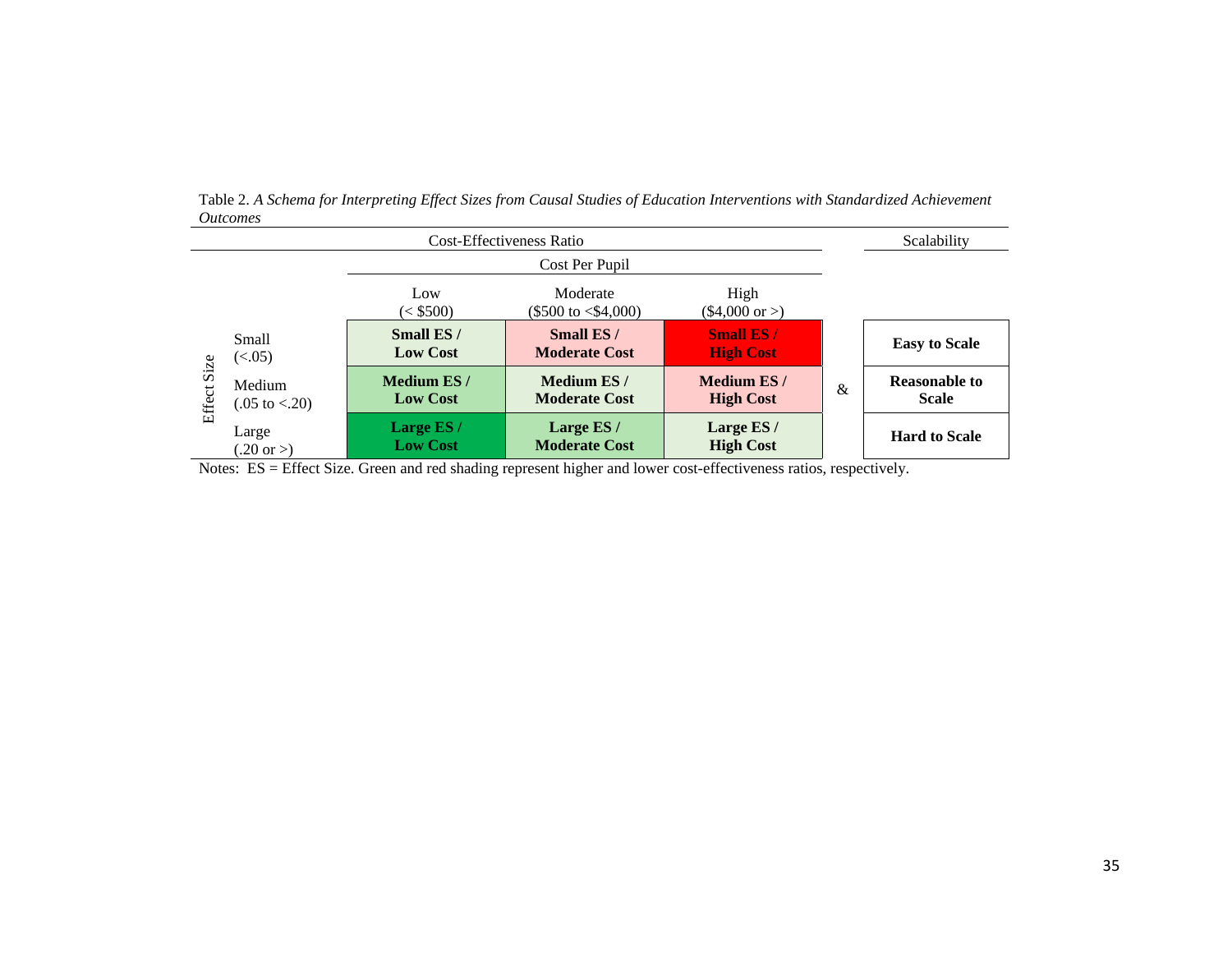# **Figures**

Panel A. Math

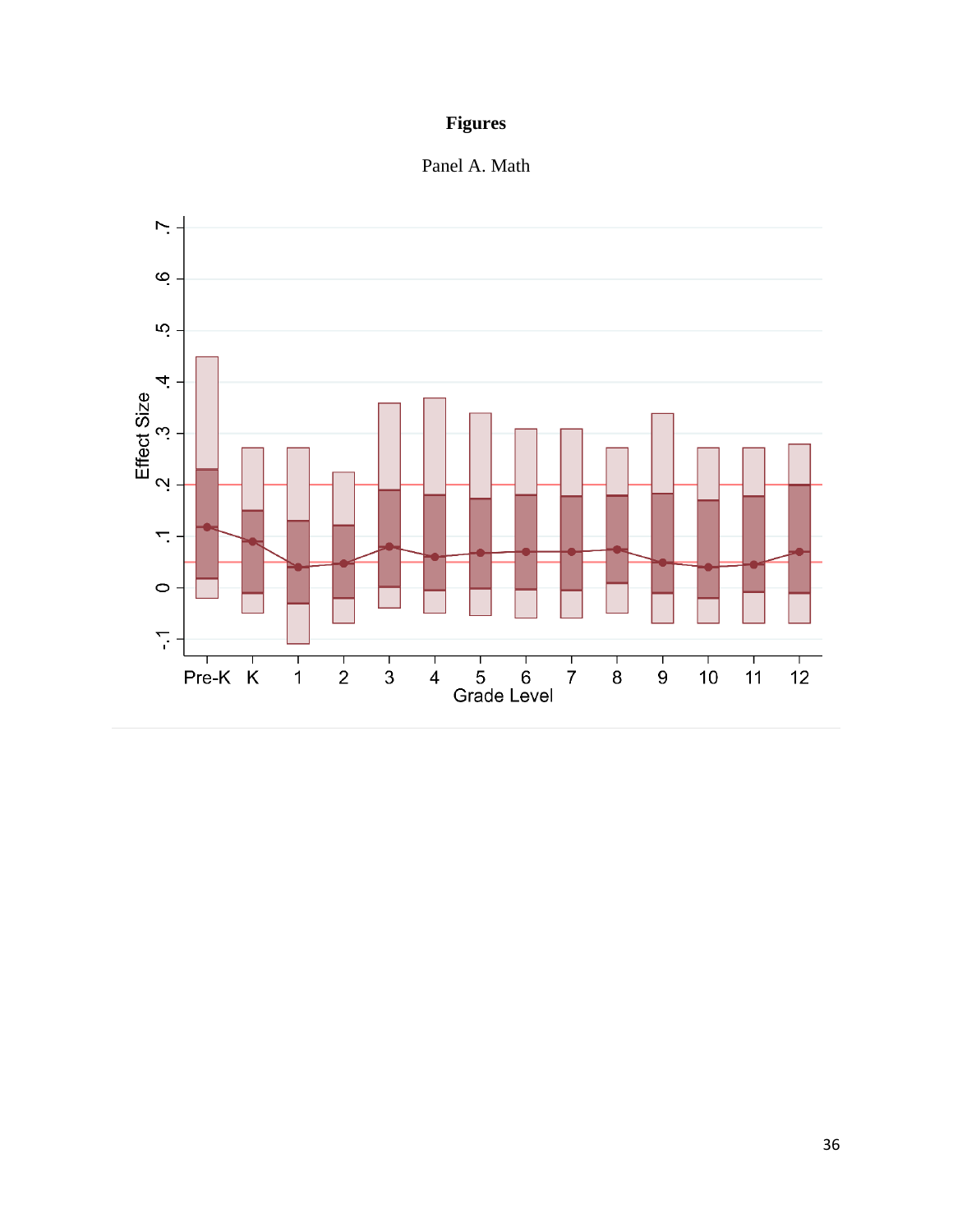Panel B. Reading



Figure 1. The distribution of effect sizes from RCTs of education interventions with student achievement outcomes by subject and grade level.

Notes: Vertical bars represent  $90<sup>th</sup>$ -10<sup>th</sup> percentile ranges with darker shaded interquartile rages (75<sup>th</sup>-25<sup>th</sup> percentiles). Connected line dots illustrate changes in median effect sizes across grade distributions. Red horizontal lines indicate proposed effect size benchmarks.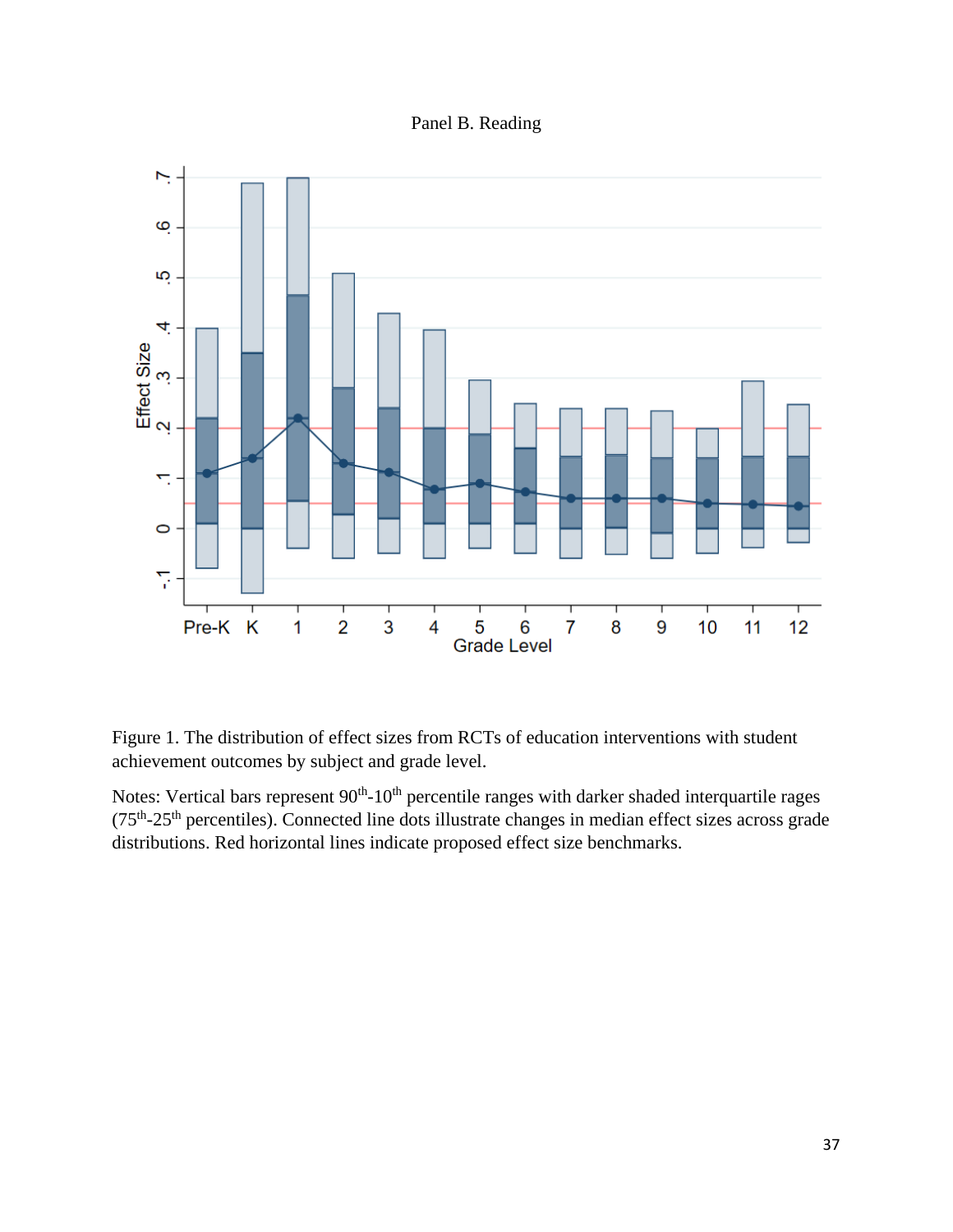#### **Appendix A**

#### **Effect Size Source Data and Coding**

*A. Data*

I use six main sources to collect effect size outcomes from randomized controlled trials in education. These sources include five reports conducted by third parties which evaluate the impact of interventions studied using public grant money (4 US based; 1 UK based) and a textbook focused on implementing rigorous field experiments. The minimum effect sizes from each study range from -1.00 to -0.47 while the maximum effect sizes range from 0.51 to 2.85. In Table A1, I provide detailed descriptions of each data source with further summary statistics.

*B. Sample*

Drawing on these data sources, I restrict my analytic sample to include only effect sizes from studies that are 1) education interventions, 2) randomized controlled trials, and 3) use as the outcome a standardized test. These restrictions result in an analytic sample of 1,942 effect sizes from an initial sample of 2,528. Over 98 percent of these effects are estimated from student-level data, suggesting they overwhelmingly reflect student-level standard deviations.

Studies often reported effect sizes across a range of standardized and unstandardized measures. My research team and I excluded all non-test outcomes and any test outcome that was not standardized (such as researcher designed instruments). We used a unique study ID based on publication year and author last name(s) to remove duplicates introduced as a result of one study being reported in multiple sources. Table A1 provides the final counts for the number of effect sizes (n) and studies (k) in each source and also includes effect sizes for the mean,  $33<sup>rd</sup>$ ,  $50<sup>th</sup>$ , and 66th percentile values for each data set.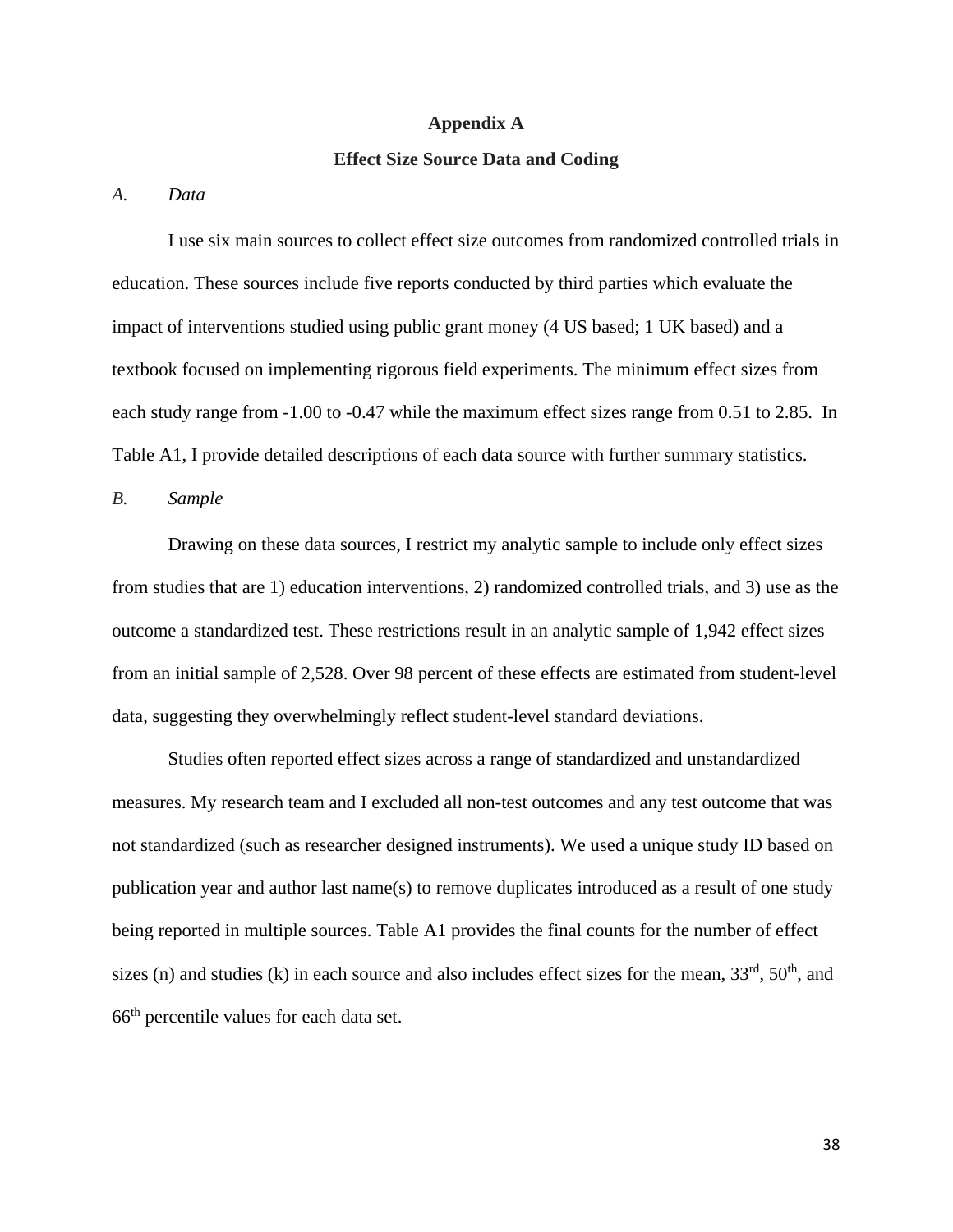| Source                                    | Description                                                                                                                                                                                                                                                                                                                                                                                                                                                | Effect       | <b>Studies</b> | Mean | Mean       | Percentiles |      |      |  |
|-------------------------------------------|------------------------------------------------------------------------------------------------------------------------------------------------------------------------------------------------------------------------------------------------------------------------------------------------------------------------------------------------------------------------------------------------------------------------------------------------------------|--------------|----------------|------|------------|-------------|------|------|--|
|                                           |                                                                                                                                                                                                                                                                                                                                                                                                                                                            | <b>Sizes</b> |                |      | (weighted) | 33rd        | 50th | 66th |  |
| Handbook of Field<br>Experiments, Vol. 2  | Handbook of Field Experiments, Volume Two explains how to<br>conduct experimental research, presents a catalog of research to<br>date, and describes which areas remain to be explored. Chapter<br>two looks at the findings from 196 randomized field<br>experiments specifically in education.                                                                                                                                                           | 347          | 190            | 0.15 | 0.04       | 0.04        | 0.10 | 0.16 |  |
| <b>Best Evidence</b><br>Encyclopedia      | The Best Evidence Encyclopedia is a free web site created by<br>the Johns Hopkins University School of Education's Center for<br>Data-Driven Reform in Education under funding from the<br>Institute of Education Sciences, U.S. Department of Education.<br>It is intended to give educators and researchers fair and useful<br>information about the strength of the evidence supporting a<br>variety of programs available for students in grades K-12. | 871          | 379            | 0.14 | 0.09       | 0.05        | 0.11 | 0.18 |  |
| <b>IES WWC Database</b>                   | The What Works Clearinghouse is an investment of the<br>Institute of Education Sciences (IES) within the U.S.<br>Department of Education that was established in 2002. The<br>work of the WWC is managed by a team of staff at IES and<br>conducted under a set of contracts held by several leading firms<br>with expertise in education, research methodology, and the<br>dissemination of education research.                                           | 506          | 162            | 0.21 | 0.01       | 0.04        | 0.12 | 0.22 |  |
| <b>IES Commissioned RCTs</b><br>2002-2013 | This report published by the Coalition for Evidence-Based<br>Policy highlights key findings from 90 interventions that have<br>been evaluated in IES-commissioned RCTs.                                                                                                                                                                                                                                                                                    | 85           | 28             | 0.01 | 0.01       | $-0.05$     | 0.02 | 0.05 |  |
| Investing in Innovation<br>Evaluations    | Evaluations from the Investing in Innovation Fund, which<br>provides competitive grants to local education agencies and<br>nonprofits to implement and evaluate educational interventions.<br>All interventions are evaluated by outside organizations.                                                                                                                                                                                                    | 54           | 21             | 0.06 | 0.03       | $-0.03$     | 0.04 | 0.12 |  |
| <b>Education Endowment</b><br>Foundation  | The Education Endowment Foundation was established in 2011<br>by The Sutton Trust, as a lead charity in partnership with<br>Impetus Trust (now part of Impetus - The Private Equity<br>Foundation) with a $£125m$ founding grant from the Department<br>for Education. The EEF and Sutton Trust are, together, the UK<br>government-designated What Works Centre for Education.                                                                            | 79           | 72             | 0.20 | 0.07       | 0.07        | 0.17 | 0.22 |  |

Table A1. *Description of sources used to collect effect size outcomes*

Notes: Duplicate studies and effect sizes from different data sources were dropped.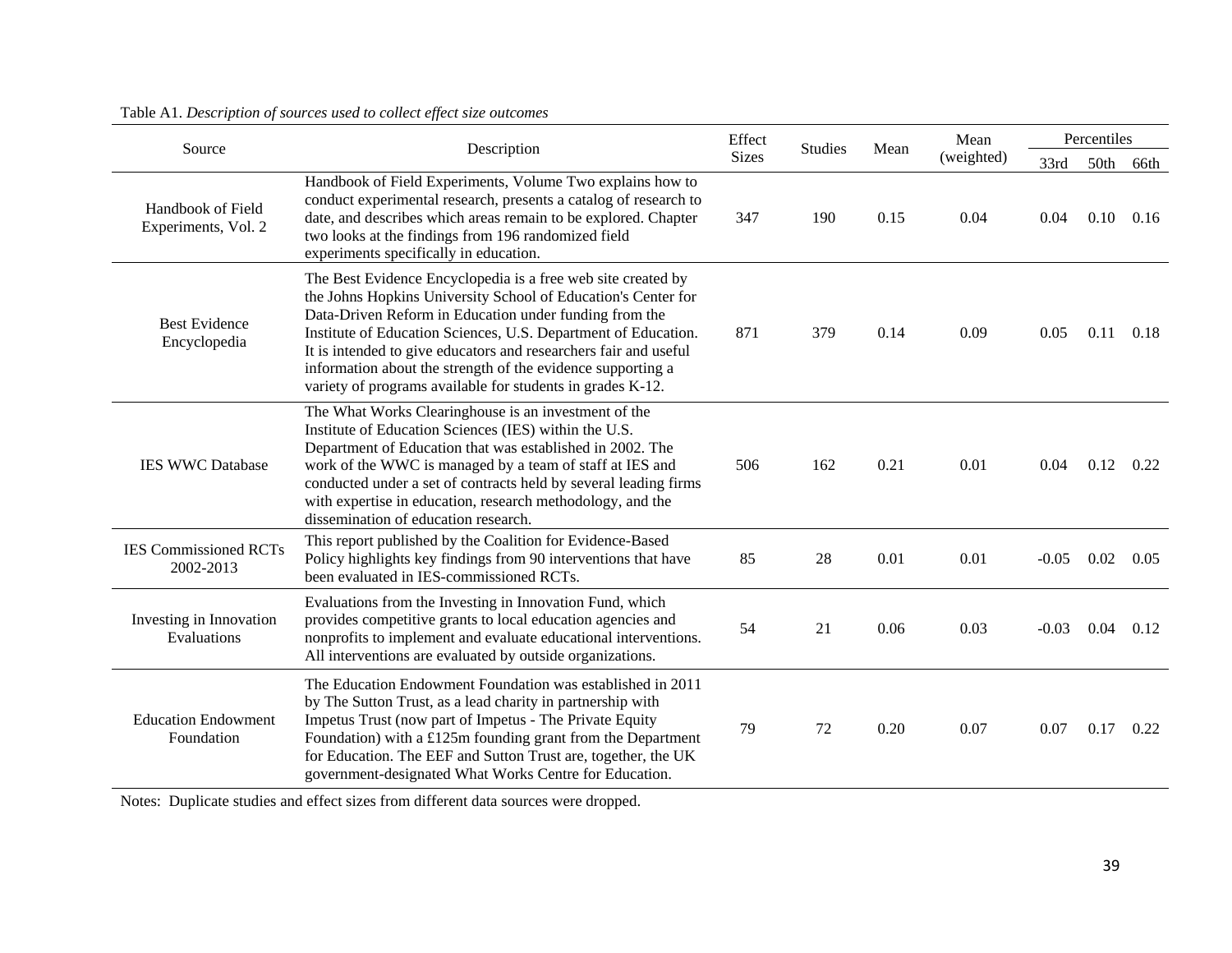# *C. Codes*

After compiling the analytic sample, my research team and I coded these data for a range of characteristics including study sample size, grade level, subject, and whether a test was narrow or broad.

We created indicator variables to identify which grades each study focused on. Many of the interventions ranged across multiple grades and only presented overall effect sizes. In these cases, we included effects sizes in all grade-level groups that are represented in each sample. In cases where effect sizes were listed separately by grade, they are included as separate observations. The result is that many effect sizes are not mutually exclusive by grade across the sample. Of the 1,942 effect sizes in the analytic sample, 1,017 are for single grades, 299 are with two grades, 226 are with three grades, 167 are with four grades, and the remaining 233 are associated with four or more grades.

Following Hill et al. (2007), we distinguished between standardized tests that cover a broad subject matter and more narrow standardized tests. Studies often reported effect sizes for broad overall test scores and for scores from more narrow subdomains. To ensure these nonindependent effect sizes were not double counted, we included only the overall standardized score when the overall effect sizes and subdomain effect sizes were both reported. Table A2 provides several examples of how we coded studies as broad and narrow.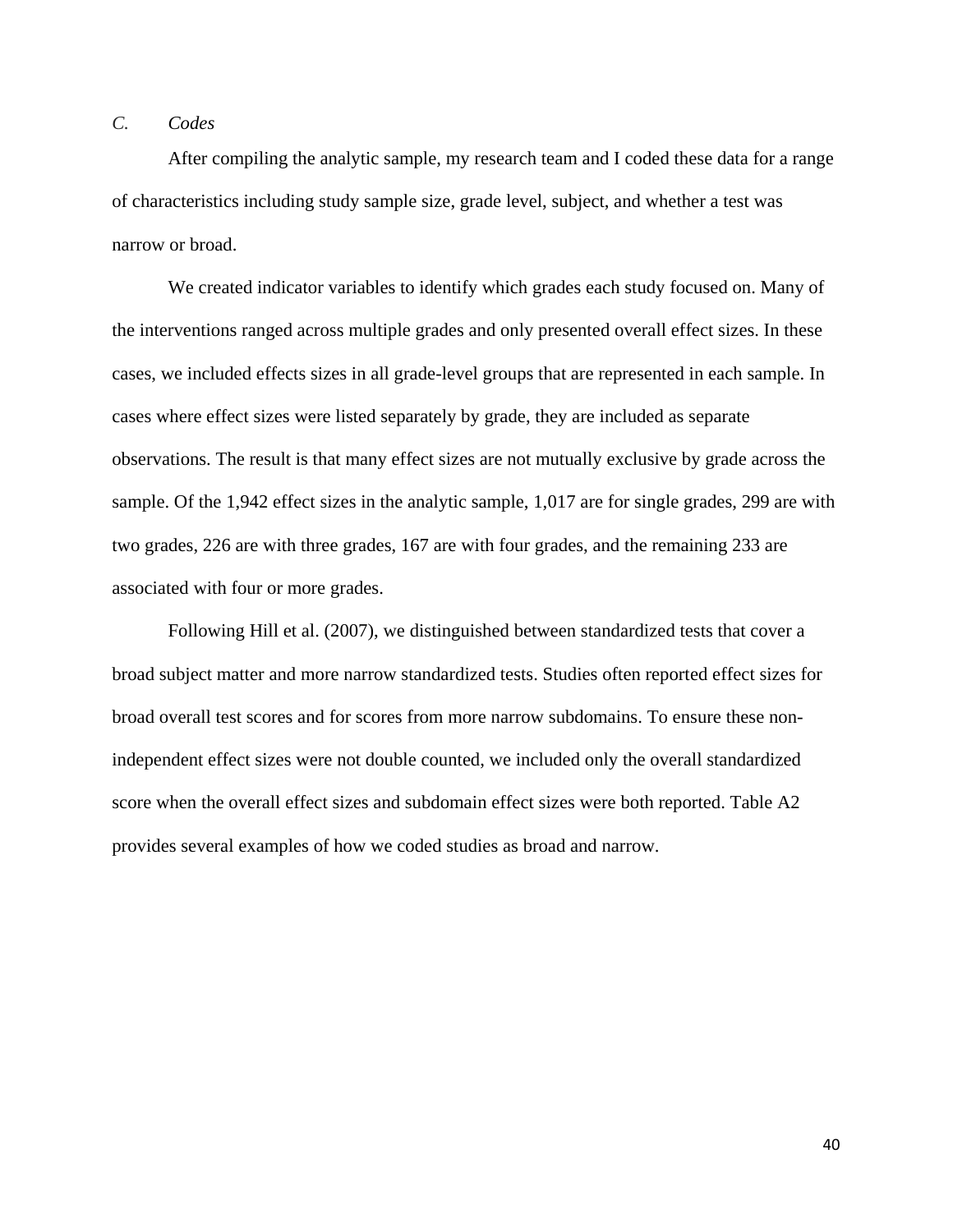| <b>Broad Standardized Measures</b>                               | <b>Narrow Standardized Measures</b>           |  |  |  |  |  |
|------------------------------------------------------------------|-----------------------------------------------|--|--|--|--|--|
|                                                                  | <b>TOPEL Phonological Awareness</b>           |  |  |  |  |  |
| Test of Preschool Early Literacy (TOPEL) Comprehensive<br>Score  | <b>TOPEL Print Knowledge</b>                  |  |  |  |  |  |
|                                                                  | <b>TOPEL Definitional Vocabulary</b>          |  |  |  |  |  |
|                                                                  | Gates MacGinitie Vocabulary                   |  |  |  |  |  |
| Gates Macginitie Total Score                                     | Gates MacGinitie Comprehension                |  |  |  |  |  |
|                                                                  | Gates MacGinitie Word Decoding                |  |  |  |  |  |
|                                                                  | CAT: Mathematics application                  |  |  |  |  |  |
| California Achievement Test (CAT): Total mathematics<br>subscore | CAT: Mathematics computation                  |  |  |  |  |  |
|                                                                  | <b>CAT:</b> Mathematics concepts              |  |  |  |  |  |
|                                                                  | WJ-III Math Fluency                           |  |  |  |  |  |
| <b>Woodcock Johnson-III Math Score</b>                           | <b>WJ-III Quant Concepts</b>                  |  |  |  |  |  |
|                                                                  | WJ-III Math Reasoning                         |  |  |  |  |  |
|                                                                  | Virginia Standards of Learning Algebra I Test |  |  |  |  |  |
| - No associated broad measure -                                  | McGraw-Hill Algebra Proficiency Exam          |  |  |  |  |  |
|                                                                  | <b>Test of Economic Literacy</b>              |  |  |  |  |  |

Table A2. *Examples of broad and narrow standardized outcomes*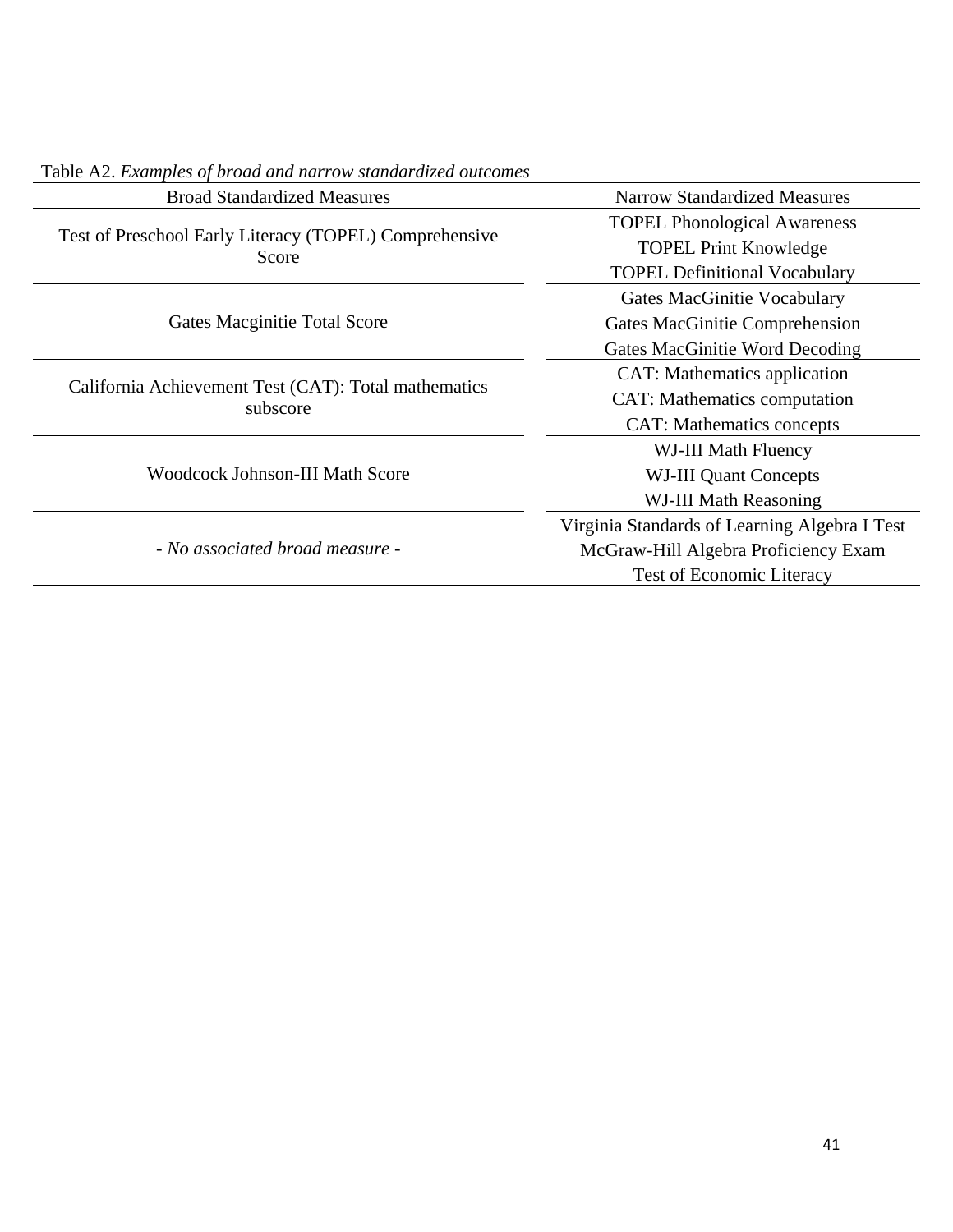# **Appendix B**

| Appendix 1able B1. Empirical Distributions of Effect Sizes from Randomized Control Trials of Education Interventions with Standardized Achievement Outcomes by Grade and Subject |         |         |         |         |         |         |         |                  |         |         |         |          |          |          |
|----------------------------------------------------------------------------------------------------------------------------------------------------------------------------------|---------|---------|---------|---------|---------|---------|---------|------------------|---------|---------|---------|----------|----------|----------|
|                                                                                                                                                                                  | Pre-K   | K       | Grade 1 | Grade 2 | Grade 3 | Grade 4 | Grade 5 | Grade 6          | Grade 7 | Grade 8 | Grade 9 | Grade 10 | Grade 11 | Grade 12 |
|                                                                                                                                                                                  |         |         |         |         |         |         |         | Panel A: Math    |         |         |         |          |          |          |
| Mean                                                                                                                                                                             | 0.18    | 0.08    | 0.06    | 0.06    | 0.11    | 0.11    | 0.10    | 0.10             | 0.11    | 0.11    | 0.09    | 0.08     | 0.08     | 0.09     |
| Mean (weighted)                                                                                                                                                                  | 0.07    | 0.00    | 0.00    | 0.00    | 0.01    | 0.01    | 0.01    | 0.02             | 0.01    | 0.01    | 0.00    | $-0.01$  | $-0.01$  | $-0.01$  |
| Std                                                                                                                                                                              | 0.27    | 0.14    | 0.15    | 0.13    | 0.16    | 0.20    | 0.18    | 0.17             | 0.19    | 0.17    | 0.22    | 0.23     | 0.19     | 0.21     |
| P1                                                                                                                                                                               | $-0.24$ | $-0.33$ | $-0.23$ | $-0.22$ | $-0.20$ | $-0.30$ | $-0.30$ | $-0.29$          | $-0.30$ | $-0.29$ | $-0.44$ | $-0.78$  | $-0.78$  | $-0.78$  |
| P10                                                                                                                                                                              | $-0.02$ | $-0.05$ | $-0.11$ | $-0.07$ | $-0.04$ | $-0.05$ | $-0.05$ | $-0.06$          | $-0.06$ | $-0.05$ | $-0.07$ | $-0.07$  | $-0.07$  | $-0.07$  |
| P <sub>20</sub>                                                                                                                                                                  | 0.01    | $-0.02$ | $-0.05$ | $-0.03$ | $-0.01$ | $-0.02$ | $-0.02$ | $-0.02$          | $-0.02$ | 0.00    | $-0.03$ | $-0.04$  | $-0.03$  | $-0.03$  |
| P30                                                                                                                                                                              | 0.03    | 0.01    | $-0.02$ | $-0.01$ | 0.02    | 0.01    | 0.01    | 0.02             | 0.01    | 0.03    | 0.00    | 0.00     | 0.00     | 0.00     |
| P40                                                                                                                                                                              | 0.07    | 0.04    | 0.02    | 0.02    | 0.04    | 0.03    | 0.04    | 0.04             | 0.04    | 0.05    | 0.02    | 0.02     | 0.02     | 0.03     |
| P <sub>50</sub>                                                                                                                                                                  | 0.12    | 0.09    | 0.04    | 0.05    | 0.08    | 0.06    | 0.07    | 0.07             | 0.07    | 0.07    | 0.05    | 0.04     | 0.04     | 0.07     |
| P <sub>60</sub>                                                                                                                                                                  | 0.16    | 0.11    | 0.08    | 0.09    | 0.11    | 0.10    | 0.10    | 0.10             | 0.10    | 0.11    | 0.09    | 0.09     | 0.09     | 0.14     |
| P70                                                                                                                                                                              | 0.22    | 0.13    | 0.11    | 0.11    | 0.15    | 0.15    | 0.13    | 0.13             | 0.15    | 0.15    | 0.16    | 0.14     | 0.16     | 0.18     |
| P80                                                                                                                                                                              | 0.30    | 0.19    | 0.15    | 0.15    | 0.23    | 0.22    | 0.21    | 0.20             | 0.22    | 0.21    | 0.21    | 0.20     | 0.21     | 0.21     |
| P90                                                                                                                                                                              | 0.45    | 0.27    | 0.27    | 0.23    | 0.36    | 0.37    | 0.34    | 0.31             | 0.31    | 0.27    | 0.34    | 0.27     | 0.27     | 0.28     |
| P99                                                                                                                                                                              | 1.40    | 0.40    | 0.48    | 0.40    | 0.75    | 0.77    | 0.75    | 0.91             | 0.91    | 0.91    | 0.73    | 1.09     | 0.62     | 0.62     |
| $k$ (# effect sizes)                                                                                                                                                             | 61      | 81      | 138     | 164     | 156     | 209     | 204     | 158              | 153     | 172     | 114     | 81       | 72       | 61       |
| $n$ (# of studies)                                                                                                                                                               | 22      | 49      | 69      | 80      | 95      | 123     | 123     | 87               | 77      | 90      | 65      | 48       | 39       | 34       |
|                                                                                                                                                                                  |         |         |         |         |         |         |         | Panel B: Reading |         |         |         |          |          |          |
| Mean                                                                                                                                                                             | 0.13    | 0.21    | 0.29    | 0.17    | 0.15    | 0.12    | 0.11    | 0.10             | 0.09    | 0.09    | 0.08    | 0.08     | 0.11     | 0.10     |
| Mean (weighted)                                                                                                                                                                  | 0.10    | 0.02    | 0.04    | 0.02    | 0.02    | 0.01    | 0.01    | 0.01             | 0.01    | 0.01    | 0.01    | 0.00     | 0.00     | $-0.01$  |
| Std                                                                                                                                                                              | 0.22    | 0.41    | 0.39    | 0.24    | 0.21    | 0.23    | 0.15    | 0.14             | 0.14    | 0.15    | 0.16    | 0.17     | 0.20     | 0.20     |
| P1                                                                                                                                                                               | $-0.38$ | $-0.54$ | $-0.45$ | $-0.38$ | $-0.38$ | $-0.38$ | $-0.15$ | $-0.18$          | $-0.21$ | $-0.21$ | $-0.24$ | $-0.21$  | $-0.17$  | $-0.17$  |
| P10                                                                                                                                                                              | $-0.08$ | $-0.13$ | $-0.04$ | $-0.06$ | $-0.05$ | $-0.06$ | $-0.04$ | $-0.05$          | $-0.06$ | $-0.05$ | $-0.06$ | $-0.05$  | $-0.04$  | $-0.03$  |
| P <sub>20</sub>                                                                                                                                                                  | $-0.03$ | $-0.02$ | 0.03    | 0.01    | 0.00    | $-0.01$ | $-0.01$ | $-0.01$          | $-0.01$ | $-0.01$ | $-0.02$ | $-0.01$  | $-0.01$  | 0.00     |
| P30                                                                                                                                                                              | 0.02    | 0.03    | 0.09    | 0.05    | 0.03    | 0.02    | 0.03    | 0.02             | 0.01    | 0.01    | 0.00    | 0.01     | 0.01     | 0.01     |
| P40                                                                                                                                                                              | 0.06    | 0.08    | 0.16    | 0.08    | 0.07    | 0.04    | 0.05    | 0.05             | 0.04    | 0.04    | 0.03    | 0.03     | 0.03     | 0.03     |

Appendix Table B1. *Empirical Distributions of Effect Sizes from Randomized Control Trials of Education Interventions with Standardized Achievement Outcomes by Grade and Subject*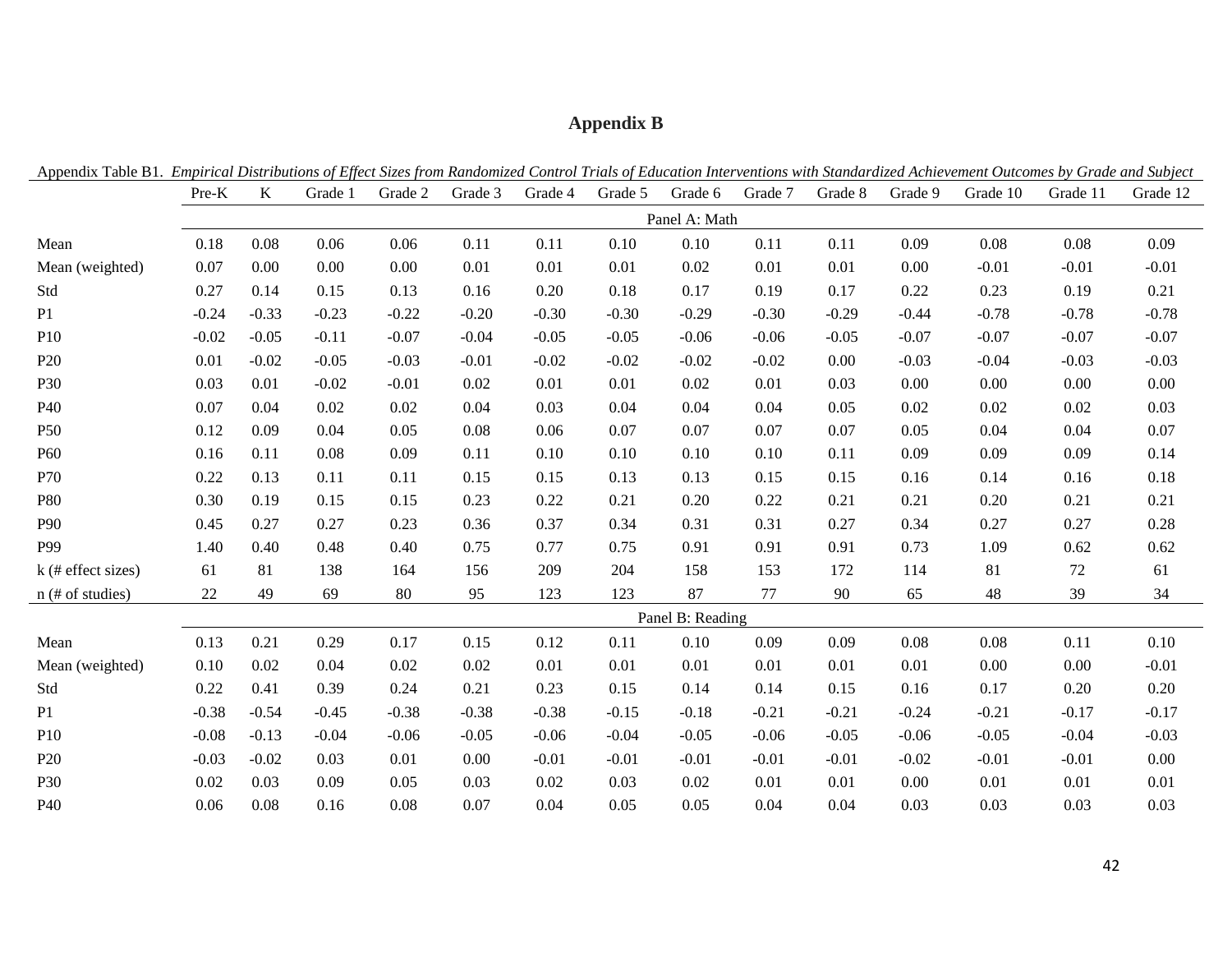| <b>P50</b>           | 0.11       | 0.14 | 0.22 | 0.13 | 0.11 | 0.08     | 0.09 | 0.07 | 0.06 | 0.06 | 0.06 | 0.05 | 0.05 | 0.04 |
|----------------------|------------|------|------|------|------|----------|------|------|------|------|------|------|------|------|
| <b>P60</b>           | 0.15       | 0.20 | 0.29 | 0.19 | 0.15 | 0.12     | 0.12 | 0.11 | 0.09 | 0.10 | 0.10 | 0.09 | 0.10 | 0.10 |
| <b>P70</b>           | 0.18       | 0.29 | 0.41 | 0.24 | 0.20 | $0.17\,$ | 0.16 | 0.14 | 0.12 | 0.13 | 0.12 | 0.12 | 0.13 | 0.13 |
| <b>P80</b>           | 0.27       | 0.43 | 0.52 | 0.32 | 0.28 | 0.23     | 0.22 | 0.18 | 0.18 | 0.18 | 0.15 | 0.15 | 0.16 | 0.15 |
| <b>P90</b>           | 0.40       | 0.69 | 0.70 | 0.51 | 0.43 | 0.40     | 0.30 | 0.25 | 0.24 | 0.24 | 0.24 | 0.20 | 0.29 | 0.25 |
| P99                  | $\rm 0.87$ |      | 1.73 | 0.87 | 0.73 | 0.93     | 0.57 | 0.59 | 0.58 | 0.59 | 0.75 | 0.93 | 0.93 | 0.93 |
| $k$ (# effect sizes) | 221        | 321  | 364  | 286  | 263  | 215      | 220  | 193  | 185  | 164  | 100  | 57   | 34   | 30   |
| $n$ (# of studies)   | 65         | 104  | 167  | 139  | 145  | 130      | 121  | 110  | 96   | 84   | 54   | 34   | 20   | 18   |

Notes: Effect sizes across grades are not mutually exclusive as many studies present one effect sizes pooled across multiple grades. Weights are based on sample size for weighted mean estimates.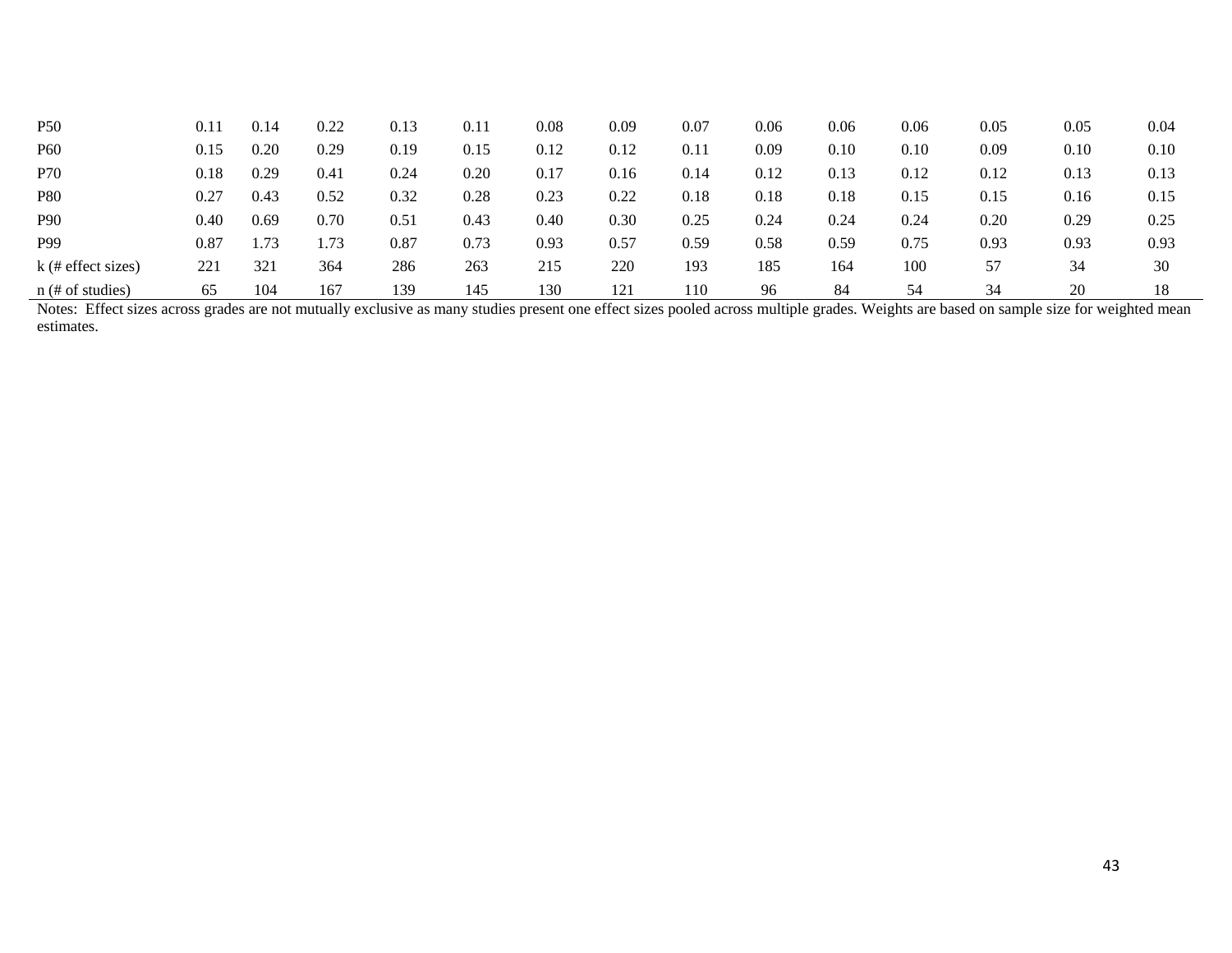#### **Appendix C**

#### **Cost Data**

I report per-pupil costs in 2016 dollars from 68 education interventions. My research team and I gathered information on the costs of education interventions from the Washington State Institute for Public Policy (WSIPP) and selected studies that included information on intervention costs. Relevant to policymakers, we included costs from a broad range of education interventions that many states are currently considering, such as full-day kindergarten and teacher performance pay programs.

| from Eaucation Interventions |                |  |
|------------------------------|----------------|--|
| Percentile                   | Per-Pupil Cost |  |
| Mean                         | \$4,752        |  |
| Std                          | \$9,720        |  |
| P <sub>1</sub>               | \$18           |  |
| <b>P10</b>                   | \$77           |  |
| P <sub>20</sub>              | \$121          |  |
| P30                          | \$210          |  |
| P40                          | \$301          |  |
| P <sub>50</sub>              | \$882          |  |
| P <sub>60</sub>              | \$1,468        |  |
| P70                          | \$3,150        |  |
| P80                          | \$7,259        |  |
| P90                          | \$15,530       |  |
| P99                          | \$61,248       |  |
| n                            | 68             |  |

Appendix Table C1. *Empirical Distributions of Program Costs from Education Interventions*

Notes: Costs are calculated in 2016 dollars based on interventions from the Washington State Institute for Public Policy (2018), Harris (2009), Cook et al. (2015), Bowden et al. (2015), Jacob et al. (2016), Levin, Catlin, & Elson (2007), Levin et al. (2012), and Hollands et al. (2016).

#### *A. WSIPP*

Approximately three-quarters of my data on costs come from the WSIPP, a nonpartisan public research group whose purpose is to identify evidence-based policies that Washington